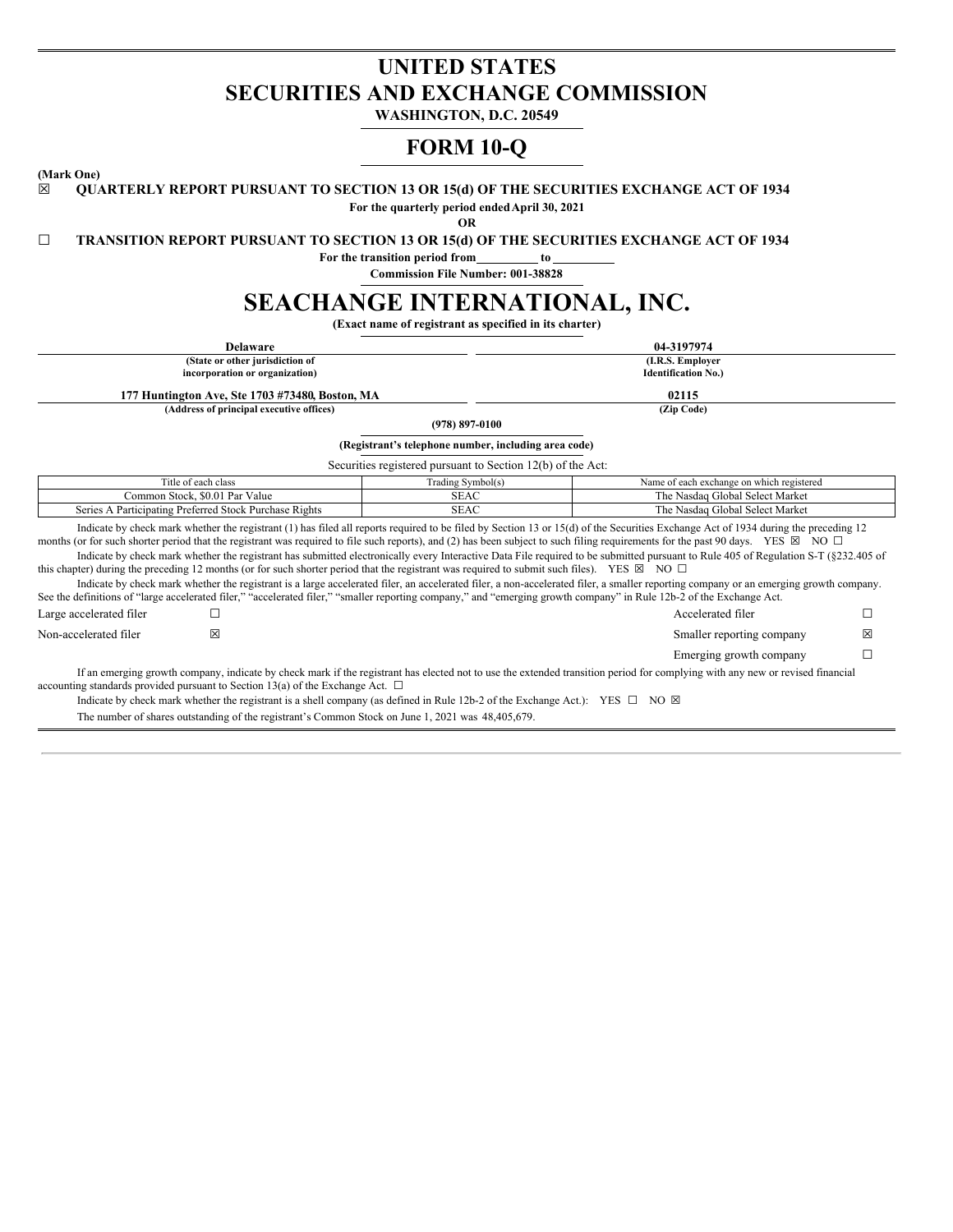## **SEACHANGE INTERNATIONAL, INC.**

## **Table of Contents**

**Page**

## **PART I. FINANCIAL [INFORMATION](#page-2-0)**

| Item 1.           | <b>Financial Statements</b>                                                           |    |
|-------------------|---------------------------------------------------------------------------------------|----|
|                   | <b>Consolidated Balance Sheets</b>                                                    | 2  |
|                   | <b>Consolidated Statements of Operations and Comprehensive Loss</b>                   | 3  |
|                   | <b>Consolidated Statements of Stockholders' Equity</b>                                | 4  |
|                   | <b>Consolidated Statements of Cash Flows</b>                                          | 5  |
|                   | <b>Notes to Consolidated Financial Statements</b>                                     | 6  |
| Item 2.           | Management's Discussion and Analysis of Financial Condition and Results of Operations | 21 |
| Item 3.           | <b>Quantitative and Qualitative Disclosures About Market Risk</b>                     | 28 |
| Item 4.           | <b>Controls and Procedures</b>                                                        | 28 |
|                   | <b>PART II. OTHER INFORMATION</b>                                                     |    |
| Item 1.           | <b>Legal Proceedings</b>                                                              | 29 |
| Item 1A.          | <b>Risk Factors</b>                                                                   | 29 |
| Item 5.           | Other Information                                                                     | 29 |
| Item 6.           | Exhibits                                                                              | 29 |
| <b>SIGNATURES</b> |                                                                                       | 31 |
|                   |                                                                                       |    |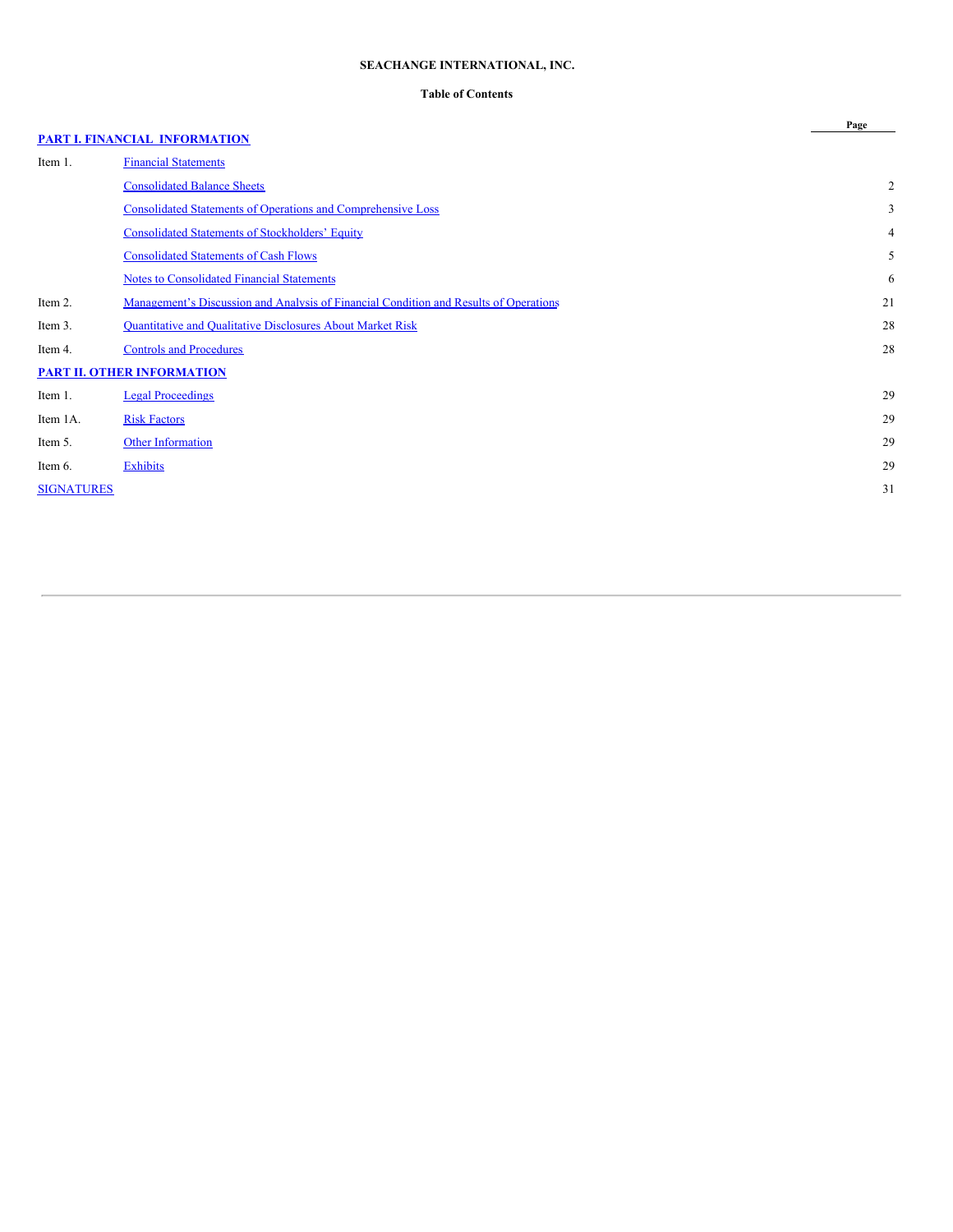## <span id="page-2-2"></span><span id="page-2-1"></span><span id="page-2-0"></span>**ITEM 1. Financial Statements**

# **SEACHANGE INTERNATIONAL, INC. CONSOLIDATED BALANCE SHEETS** *(Unaudited, amounts in thousands, except share data)*

|                                                                                                                                         |              | April 30,<br>2021 |    | January 31,<br>2021 |
|-----------------------------------------------------------------------------------------------------------------------------------------|--------------|-------------------|----|---------------------|
| <b>Assets</b>                                                                                                                           |              |                   |    |                     |
| Current assets:                                                                                                                         |              |                   |    |                     |
| Cash and cash equivalents                                                                                                               | $\mathbb{S}$ | 21,278            | \$ | 5,856               |
| Marketable securities                                                                                                                   |              |                   |    | 252                 |
| Accounts receivable, net of allowance for doubtful accounts of \$931                                                                    |              |                   |    |                     |
| and \$934 at April 30, 2021 and January 31, 2021, respectively                                                                          |              | 6,249             |    | 6,050               |
| Unbilled receivables                                                                                                                    |              | 8,420             |    | 9,359               |
| Prepaid expenses and other current assets                                                                                               |              | 4,427             |    | 4,372               |
| Total current assets                                                                                                                    |              | 40,374            |    | 25,889              |
| Property and equipment, net                                                                                                             |              | 478               |    | 605                 |
| Operating lease right-of-use assets                                                                                                     |              | 2,707             |    | 4,968               |
| Intangible assets, net                                                                                                                  |              | 953               |    | 1,272               |
| Goodwill                                                                                                                                |              | 10,566            |    | 10,577              |
| Unbilled receivables                                                                                                                    |              | 5,842             |    | 6,340               |
| Other assets                                                                                                                            |              | 1,098             |    | 757                 |
| <b>Total</b> assets                                                                                                                     | $\mathbb{S}$ | 62,018            | \$ | 50,408              |
| <b>Liabilities and Stockholders' Equity</b>                                                                                             |              |                   |    |                     |
| Current liabilities:                                                                                                                    |              |                   |    |                     |
| Accounts payable                                                                                                                        | \$           | 1,854             | \$ | 1,825               |
| Accrued expenses                                                                                                                        |              | 3,926             |    | 4,277               |
| Deferred revenue                                                                                                                        |              | 5,165             |    | 4,737               |
| Promissory note                                                                                                                         |              | 2,144             |    | 1,340               |
| Total current liabilities                                                                                                               |              | 13,089            |    | 12,179              |
| Deferred revenue                                                                                                                        |              | 444               |    | 657                 |
| Operating lease liabilities                                                                                                             |              | 1,997             |    | 4,070               |
| Taxes payable                                                                                                                           |              | 772               |    | 763                 |
| Promissory note                                                                                                                         |              | 269               |    | 1,073               |
| Other liabilities                                                                                                                       |              | 125               |    | 125                 |
| <b>Total liabilities</b>                                                                                                                |              | 16,696            |    | 18,867              |
| Commitments and contingencies (Note 6)                                                                                                  |              |                   |    |                     |
| Stockholders' equity:                                                                                                                   |              |                   |    |                     |
| Common stock, \$0.01 par value; 100,000,000 shares authorized at<br>April 30, 2021 and January 31, 2021; 48, 408, 342 shares issued and |              |                   |    |                     |
| 48,236,422 shares outstanding at April 30, 2021;37,811,224 shares                                                                       |              |                   |    |                     |
| issued and 37,639,304 shares outstanding at January 31, 2021;                                                                           |              | 484               |    | 378                 |
| Additional paid-in capital                                                                                                              |              | 264,147           |    | 246,446             |
| Treasury stock, at cost; 171,920 shares at April 30, 2021 and<br>January 31, 2021                                                       |              | (227)             |    | (227)               |
| Accumulated other comprehensive loss                                                                                                    |              | (31)              |    | (73)                |
| Accumulated deficit                                                                                                                     |              | (219, 051)        |    | (214,983)           |
| Total stockholders' equity                                                                                                              |              | 45,322            |    | 31,541              |
| Total liabilities and stockholders' equity                                                                                              | \$           | 62,018            | \$ | 50.408              |

The accompanying notes are an integral part of these unaudited, consolidated financial statements.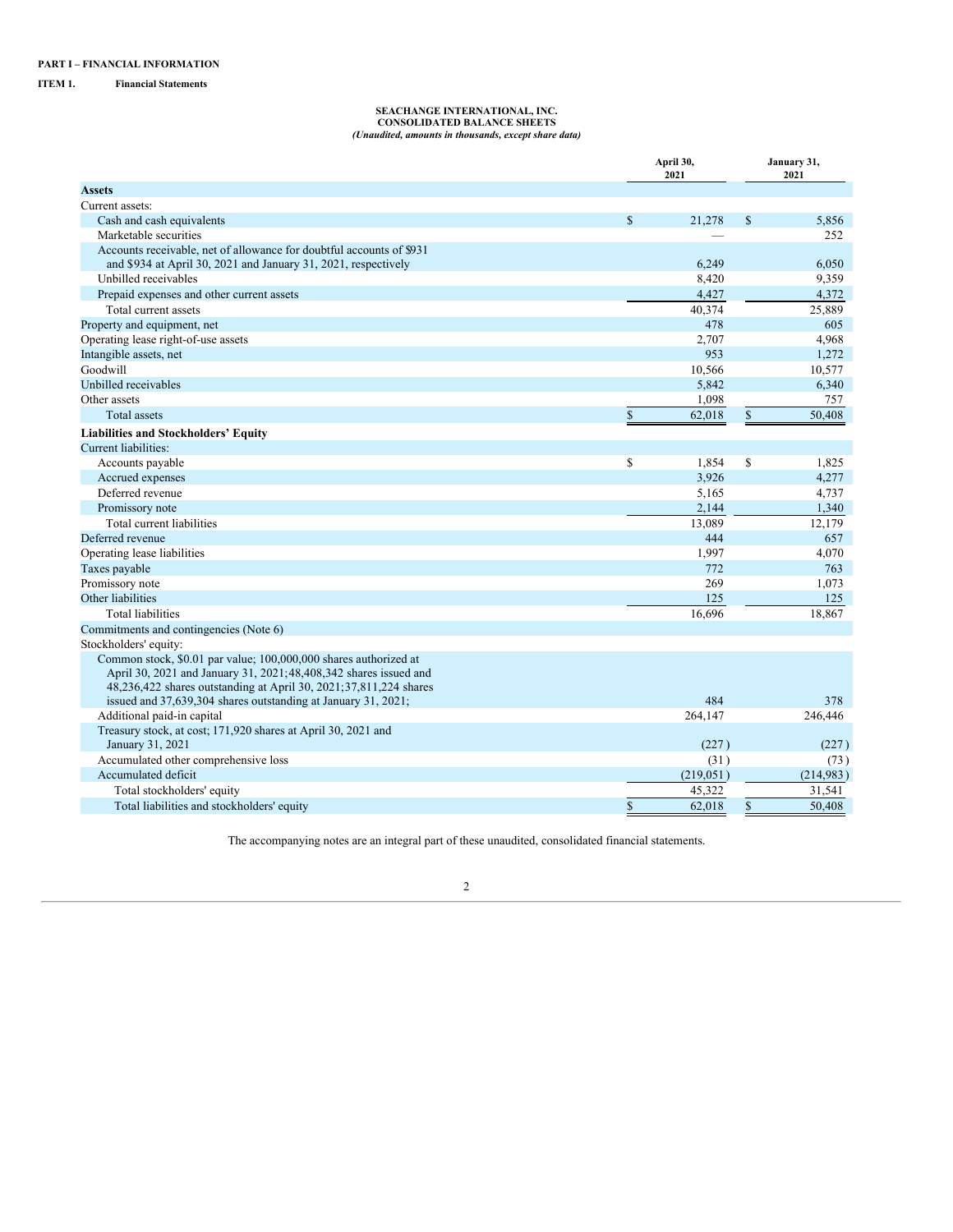#### **SEACHANGE INTERNATIONAL, INC. CONSOLIDATED STATEMENTS OF OPERATIONS AND COMPREHENSIVE LOSS** *(Unaudited, amounts in thousands, except per share data)*

<span id="page-3-0"></span>

|                                                     |               | <b>For the Three Months</b><br>Ended April 30, |               |          |  |
|-----------------------------------------------------|---------------|------------------------------------------------|---------------|----------|--|
|                                                     |               | 2021                                           |               | 2020     |  |
| Revenue:                                            |               |                                                |               |          |  |
| Product                                             | \$            | 1,620                                          | \$            | 3,098    |  |
| Service                                             |               | 3,432                                          |               | 3,817    |  |
| Total revenue                                       |               | 5,052                                          |               | 6,915    |  |
| Cost of revenue:                                    |               |                                                |               |          |  |
| Product                                             |               | 406                                            |               | 1,580    |  |
| Service                                             |               | 1,815                                          |               | 2,826    |  |
| Total cost of revenue                               |               | 2,221                                          |               | 4,406    |  |
| Gross profit                                        |               | 2,831                                          |               | 2,509    |  |
| Operating expenses:                                 |               |                                                |               |          |  |
| Research and development                            |               | 2,668                                          |               | 4,166    |  |
| Selling and marketing                               |               | 1,380                                          |               | 2,126    |  |
| General and administrative                          |               | 2,105                                          |               | 2,054    |  |
| Severance and restructuring costs                   |               | 484                                            |               | 486      |  |
| Total operating expenses                            |               | 6,637                                          |               | 8,832    |  |
| Loss from operations                                |               | (3,806)                                        |               | (6,323)  |  |
| Other expense, net                                  |               | (228)                                          |               | (208)    |  |
| Loss before income taxes                            |               | (4,034)                                        |               | (6, 531) |  |
| Income tax provision (benefit)                      |               | 34                                             |               | (21)     |  |
| Net loss                                            | \$            | (4,068)                                        | \$            | (6,510)  |  |
| Net loss per share, basic                           | \$            | (0.10)                                         | <sup>\$</sup> | (0.17)   |  |
| Net loss per share, diluted                         | <sup>\$</sup> | (0.10)                                         | S             | (0.17)   |  |
| Weighted average common shares outstanding, basic   |               | 41,307                                         |               | 37,521   |  |
| Weighted average common shares outstanding, diluted |               | 41,307                                         |               | 37,521   |  |
| Comprehensive loss:                                 |               |                                                |               |          |  |
| Net loss                                            | \$            | (4,068)                                        | \$            | (6,510)  |  |
| Other comprehensive income (loss), net of tax:      |               |                                                |               |          |  |
| Foreign currency translation adjustment             |               | 41                                             |               | (24)     |  |
| Unrealized gains on marketable securities           |               | $\mathbf{1}$                                   |               | 9        |  |
| Total other comprehensive income (loss)             |               | 42                                             |               | (15)     |  |
| Comprehensive loss                                  | \$            | (4,026)                                        | \$            | (6,525)  |  |

The accompanying notes are an integral part of these unaudited, consolidated financial statements.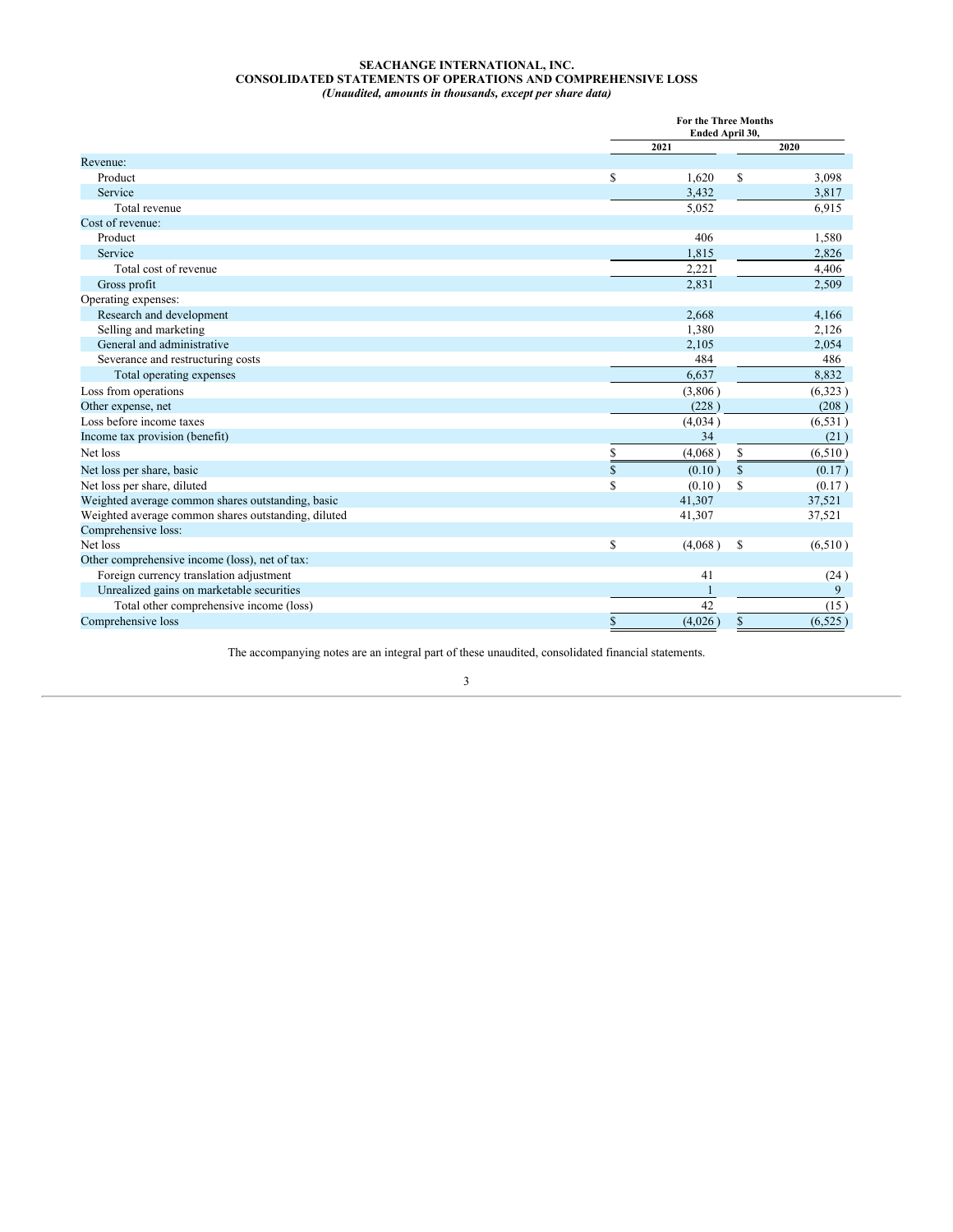#### **SEACHANGE INTERNATIONAL, INC. CONSOLIDATED STATEMENTS OF STOCKHOLDERS' EQUITY** *(Unaudited, amounts in thousands except number of shares)*

<span id="page-4-0"></span>

|                                                                           | <b>Common Stock</b>        |  |           |  | Additional         |                          | Accumulated<br>Other |                       |  |                          | Total                   |
|---------------------------------------------------------------------------|----------------------------|--|-----------|--|--------------------|--------------------------|----------------------|-----------------------|--|--------------------------|-------------------------|
|                                                                           | Number of<br><b>Shares</b> |  | Par Value |  | Paid-in<br>Capital | Treasurv<br><b>Stock</b> |                      | Comprehensive<br>Loss |  | Accumulated<br>Deficit   | Stockholders'<br>Equity |
| Balances at January 31, 2021                                              | 37.811.224                 |  | 378       |  | 246,446            | (227)                    |                      | (73)                  |  | (214,983)                | 31,541                  |
| Issuance of common stock pursuant to<br>vesting of restricted stock units | 178,096                    |  |           |  | (2)                |                          |                      |                       |  |                          |                         |
| Issuance of common stock pursuant to                                      |                            |  |           |  |                    |                          |                      |                       |  |                          |                         |
| exercise of stock options                                                 | 95,538                     |  |           |  | 136                |                          |                      |                       |  |                          | 137                     |
| Issuance of common stock, net of issuance costs                           | 10,323,484                 |  | 103       |  | 17,359             |                          |                      |                       |  |                          | 17,462                  |
| Stock-based compensation expense                                          |                            |  |           |  | 208                |                          |                      |                       |  |                          | 208                     |
| Unrealized gains on marketable securities                                 |                            |  |           |  |                    |                          |                      |                       |  |                          |                         |
| Foreign currency translation adjustment                                   | _                          |  | _         |  |                    |                          |                      | 41                    |  | $\overline{\phantom{a}}$ | 41                      |
| Net loss                                                                  |                            |  | __        |  |                    |                          |                      |                       |  | (4,068)                  | (4,068)                 |
| Balances at April 30, 2021                                                | 48,408,342                 |  | 484       |  | 264,147            | (227)                    |                      | (31)                  |  | (219, 051)               | 45,322                  |

|                                                                           |                            | <b>Common Stock</b> | <b>Additional</b>  |                          | Accumulated<br>Other  |                        | <b>Total</b>            |
|---------------------------------------------------------------------------|----------------------------|---------------------|--------------------|--------------------------|-----------------------|------------------------|-------------------------|
|                                                                           | Number of<br><b>Shares</b> | Par Value           | Paid-in<br>Capital | Treasury<br><b>Stock</b> | Comprehensive<br>Loss | Accumulated<br>Deficit | Stockholders'<br>Equity |
| Balances at January 31, 2020                                              | 37,303,952                 | 373                 | 245,067            | (147)                    | (2, 137)              | (193, 224)             | 49,932                  |
| Issuance of common stock pursuant to<br>vesting of restricted stock units | 312,717                    | 3                   | (3)                |                          |                       |                        |                         |
| Issuance of common stock pursuant to<br>exercise of stock options         | 39,270                     | __                  | 119                |                          |                       |                        | 119                     |
| Issuance of common stock pursuant to<br>ESPP purchases                    | 5,702                      |                     | 18                 |                          |                       |                        | 18                      |
| Stock-based compensation expense                                          | __                         |                     | 357                |                          |                       |                        | 357                     |
| Unrealized gains on marketable securities                                 |                            |                     |                    |                          | 9                     |                        | 9                       |
| Foreign currency translation adjustment                                   |                            |                     |                    |                          | (24)                  |                        | (24)                    |
| Net loss                                                                  |                            |                     |                    |                          |                       | (6,510)                | (6,510)                 |
| Balances at April 30, 2020                                                | 37,661,641                 | 376                 | 245,558            | (147)                    | (2,152)               | (199, 734)             | 43,901                  |

The accompanying notes are an integral part of these unaudited, consolidated financial statements.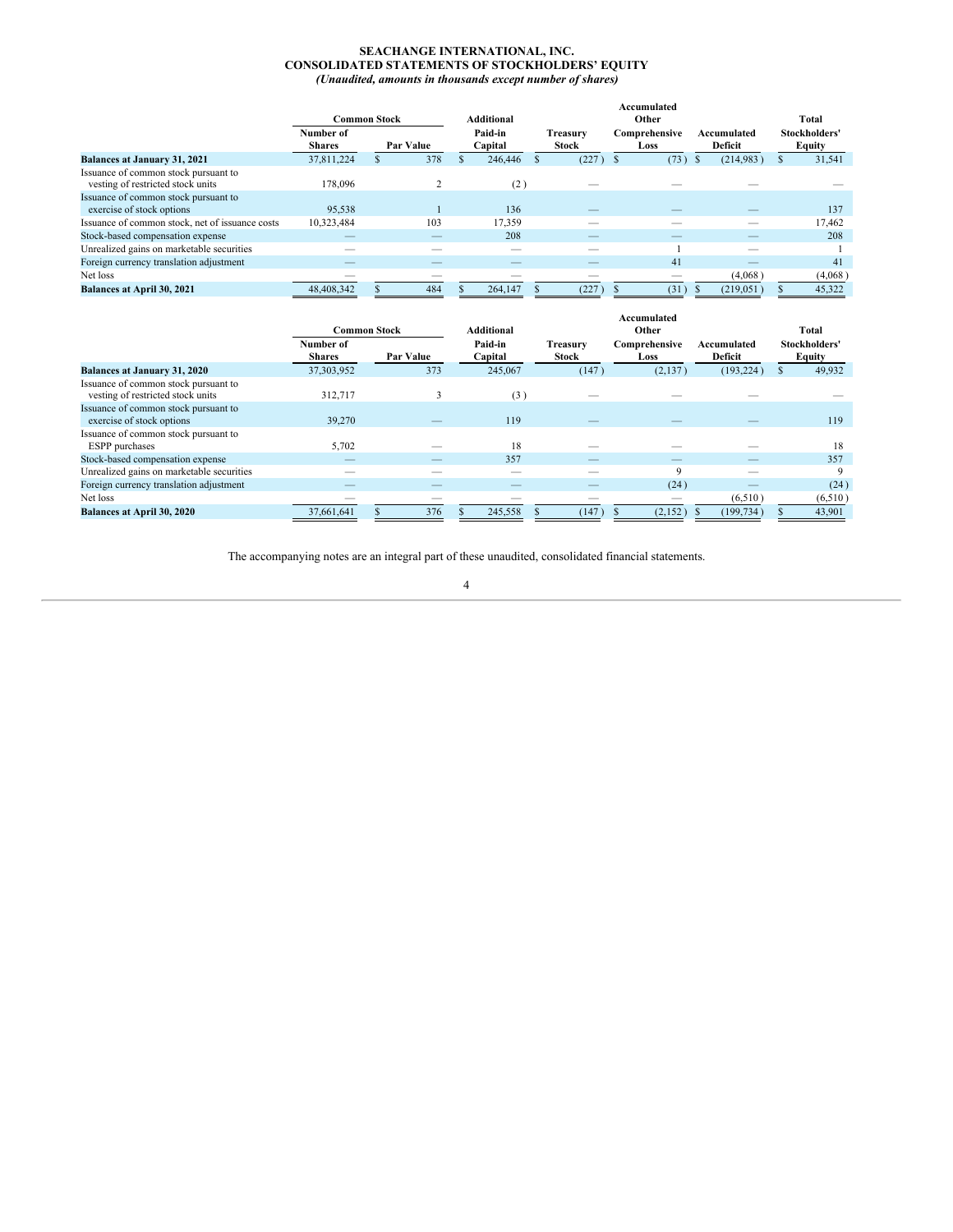#### **SEACHANGE INTERNATIONAL, INC. CONSOLIDATED STATEMENTS OF CASH FLOWS** *(Unaudited, amounts in thousands)*

<span id="page-5-0"></span>

|                                                                                                    | For the Three Months Ended April 30, |    |         |
|----------------------------------------------------------------------------------------------------|--------------------------------------|----|---------|
|                                                                                                    | 2021                                 |    | 2020    |
| Cash flows from operating activities:                                                              |                                      |    |         |
| Net loss                                                                                           | \$<br>(4,068)                        | \$ | (6,510) |
| Adjustments to reconcile net loss to net cash used in operating activities:                        |                                      |    |         |
| Depreciation and amortization expense                                                              | 376                                  |    | 357     |
| Loss on disposal of fixed assets                                                                   | 77                                   |    |         |
| Gain on write-off of operating lease right-of-use assets and liabilities<br>related to termination | (328)                                |    |         |
| Change in allowance for doubtful accounts                                                          |                                      |    | (316)   |
| Stock-based compensation expense                                                                   | 208                                  |    | 357     |
| Realized and unrealized foreign currency transaction loss (gain)                                   | 263                                  |    | (29)    |
| Other                                                                                              | 1                                    |    | 14      |
| Changes in operating assets and liabilities:                                                       |                                      |    |         |
| Accounts receivable                                                                                | (208)                                |    | 3,111   |
| Unbilled receivables                                                                               | 1,431                                |    | 589     |
| Prepaid expenses and other current assets and other assets                                         |                                      |    | (554)   |
| Accounts payable                                                                                   | 34                                   |    | 417     |
| Accrued expenses and other liabilities                                                             | 173                                  |    | (1,689) |
| Deferred revenue                                                                                   | 221                                  |    | (10)    |
| Net cash used in operating activities                                                              | (1,820)                              |    | (4,263) |
| Cash flows from investing activities:                                                              |                                      |    |         |
| Purchases of property and equipment                                                                | (7)                                  |    | (138)   |
| Proceeds from sales and maturities of marketable securities                                        | 252                                  |    | 1,201   |
| Net cash provided by investing activities                                                          | 245                                  |    | 1,063   |
| Cash flows from financing activities:                                                              |                                      |    |         |
| Proceeds from stock option exercises                                                               | 137                                  |    | 119     |
| Proceeds from employee stock purchase plan                                                         |                                      |    | 18      |
| Proceeds from issuance of common stock, net of issuance costs                                      | 17,462                               |    |         |
| Net cash provided by financing activities                                                          | 17,599                               |    | 137     |
| Effect of exchange rate on cash, cash equivalents and restricted cash                              | (199)                                |    | 153     |
| Net increase (decrease) in cash, cash equivalents and restricted cash                              | 15,825                               |    | (2,910) |
| Cash, cash equivalents and restricted cash at beginning of period                                  | 6,084                                |    | 9,297   |
| Cash, cash equivalents and restricted cash at end of period                                        | \$<br>21,909                         | \$ | 6,387   |
| Supplemental disclosure of cash flow information                                                   |                                      |    |         |
| Income taxes paid                                                                                  | \$<br>101                            | \$ | 11      |
| Non-cash activities:                                                                               |                                      |    |         |
| Right-of-use assets obtained in exchange for lease obligations                                     | \$                                   | \$ | 402     |
|                                                                                                    |                                      |    |         |

The accompanying notes are an integral part of these unaudited, consolidated financial statements.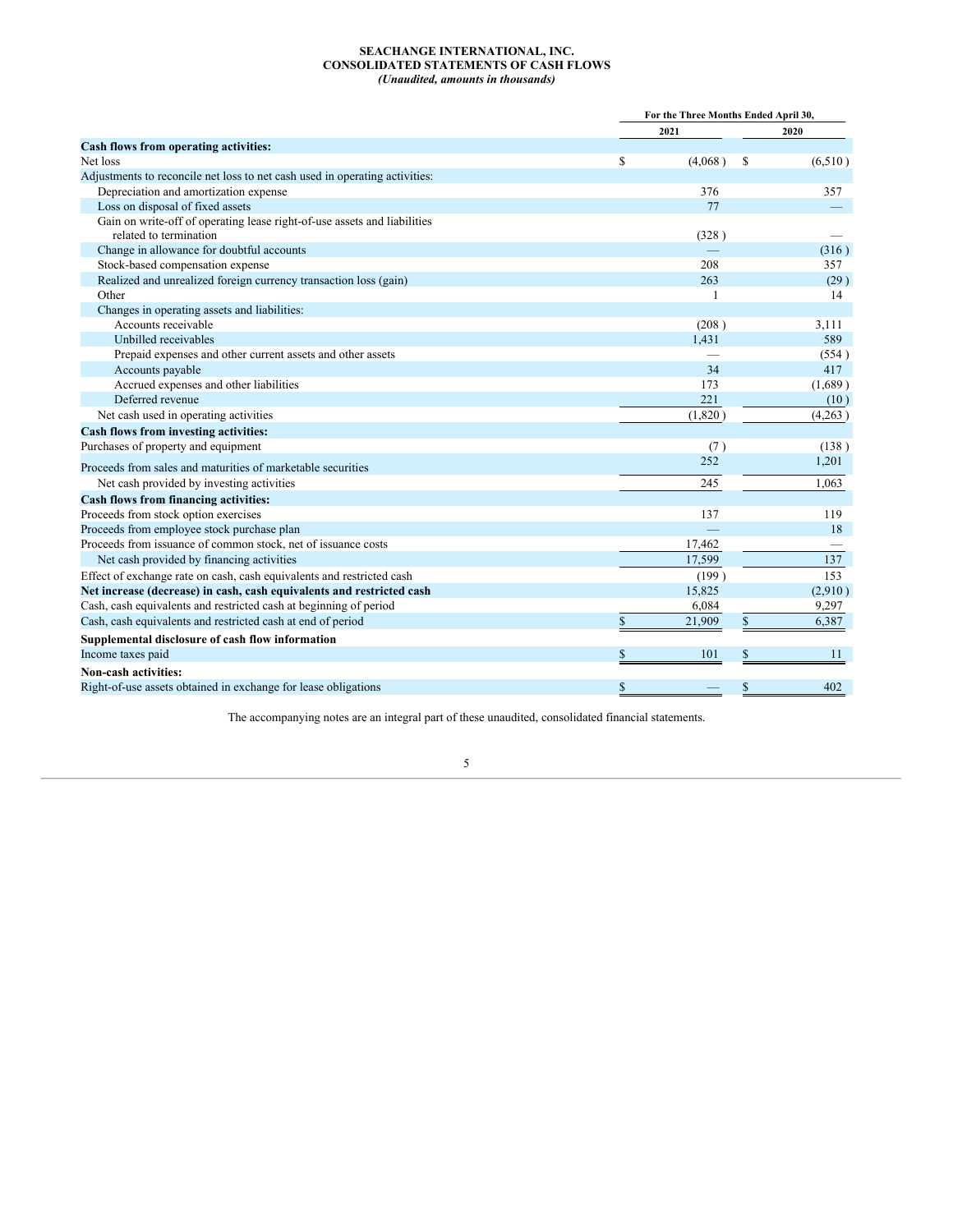#### **SEACHANGE INTERNATIONAL, INC. NOTES TO CONSOLIDATED FINANCIAL STATEMENTS (Unaudited)**

#### <span id="page-6-0"></span>**1. Nature of Business and Basis of Presentation**

SeaChange International, Inc. ("we" or the "Company"), was incorporated under the laws of the state of Delaware on July 9, 1993. We are an industry leader in the delivery of multiscreen, advertising and premium over-the-top ("OTT") video management solutions. Our software products and services are designed to empower video providers to create, manage and monetize the increasingly personalized, highly engaging experiences that viewers demand.

#### *Liquidity*

In the first half of fiscal 2021, we reduced our headcount across all departments in response to the COVID-19 pandemic and in the second quarter of fiscal 2021 we transferred our technical support services to our Poland location in an effort to further reduce cost. In the first quarter of fiscal 2022, we entered into a Sublease Termination Agreement (the "Termination Agreement") which terminated the office sublease for our former headquarters in Waltham, Massachusetts, effective March 21, 2021. Additionally, in the first quarter of fiscal 2022, we issued and sold10,323,484 shares of common stock, \$0.01 par value per share, at a public offering price of \$1.85 per share (the "Offering"). The Offering resulted in approximately \$17.5 million in proceeds, net of underwriting discounts and commissions of 6.5%, or \$0.12025 per share of common stock, and offering expenses of approximately \$0.2 million. In addition to the Offering, the Company also granted the underwriters a 45-day option to purchase up to an additional 1,548,522 shares at a purchase price of \$1.85 per share, less underwriting discounts and commissions (the "Underwriter Option"). The Underwriter Option was not exercised and has expired. These measures are important steps in restoring us to profitability and positive cash flow. We believe that existing cash and cash equivalents and cash expected to be provided by future operating results will be adequate to satisfy our working capital, capital expenditure requirements and other contractual obligations for at least the next 12 months.

If our expectations are incorrect, we may need to raise additional funds to fund our operations or take advantage of unanticipated strategic opportunities in order to strengthen our financial position. In the future, we may enter into other arrangements for potential investments in, or acquisitions of, complementary businesses, services or technologies, which could require us to seek additional equity or debt financing. If adequate funds are not available or are not available on acceptable terms, we may not be able to take advantage of market opportunities, to develop new products or to otherwise respond to competitive pressures.

#### *Impact of COVID-19 Pandemic*

In the first quarter of fiscal 2021, concerns related to the spread of COVID-19 began to create global business disruptions as well as disruptions in our operations and to create potential negative impacts on our revenues and other financial results. COVID-19 was declared a pandemic by the World Health Organization on March 11, 2020. The extent to which COVID-19 will impact our financial condition or results of operations is currently uncertain and depends on factors including the impact on our customers, partners, and vendors and on the operation of the global markets in general. Due to our business model, the effect of COVID-19 on our results of operations may also not be fully reflected for some time.

We are currently conducting business with substantial modifications to employee travel, employee work locations, virtualization or cancellation of customer and employee events, and remote sales, implementation, and support activities, among other modifications. These decisions may delay or reduce sales and harm productivity and collaboration. We have observed other companies and governments making similar alterations to their normal business operations, and in general, the markets are experiencing a significant level of uncertainty at the current time. Virtualization of our team's sales activities could foreclose future business opportunities, particularly as our customers limit spending, which could negatively impact the willingness of our customers to enter into or renew contracts with us. The pandemic has impacted our ability to complete certain implementations, negatively impacting our ability to recognize revenue, and could also negatively impact the payment of accounts receivable and collections. We continue to realize our on-going cost optimization efforts in response to the impact of the pandemic. We may take further actions that alter our business operations as the situation evolves. As a result, the ultimate impact of the COVID-19 pandemic and the effects of the operational alterations we have made in response on our business, financial condition, liquidity, and financial results cannot be predicted at this time.

On March 27, 2020, President Trump signed into law the "Coronavirus Aid, Relief and Economic Security Act (the "CARES) Act"). The CARES Act, among other things, includes provisions relating to refundable payroll tax credits, deferment of employer side social security payments, net operating loss carryback periods, alternative minimum tax credit refunds, modifications to the net interest deduction limitations and technical corrections to tax depreciation methods for qualified improvement property. We continue to examine the impact that the CARES Act may have on our business, including the extent of our Paycheck Protection Program (the "PPP") loan forgiveness eligibility.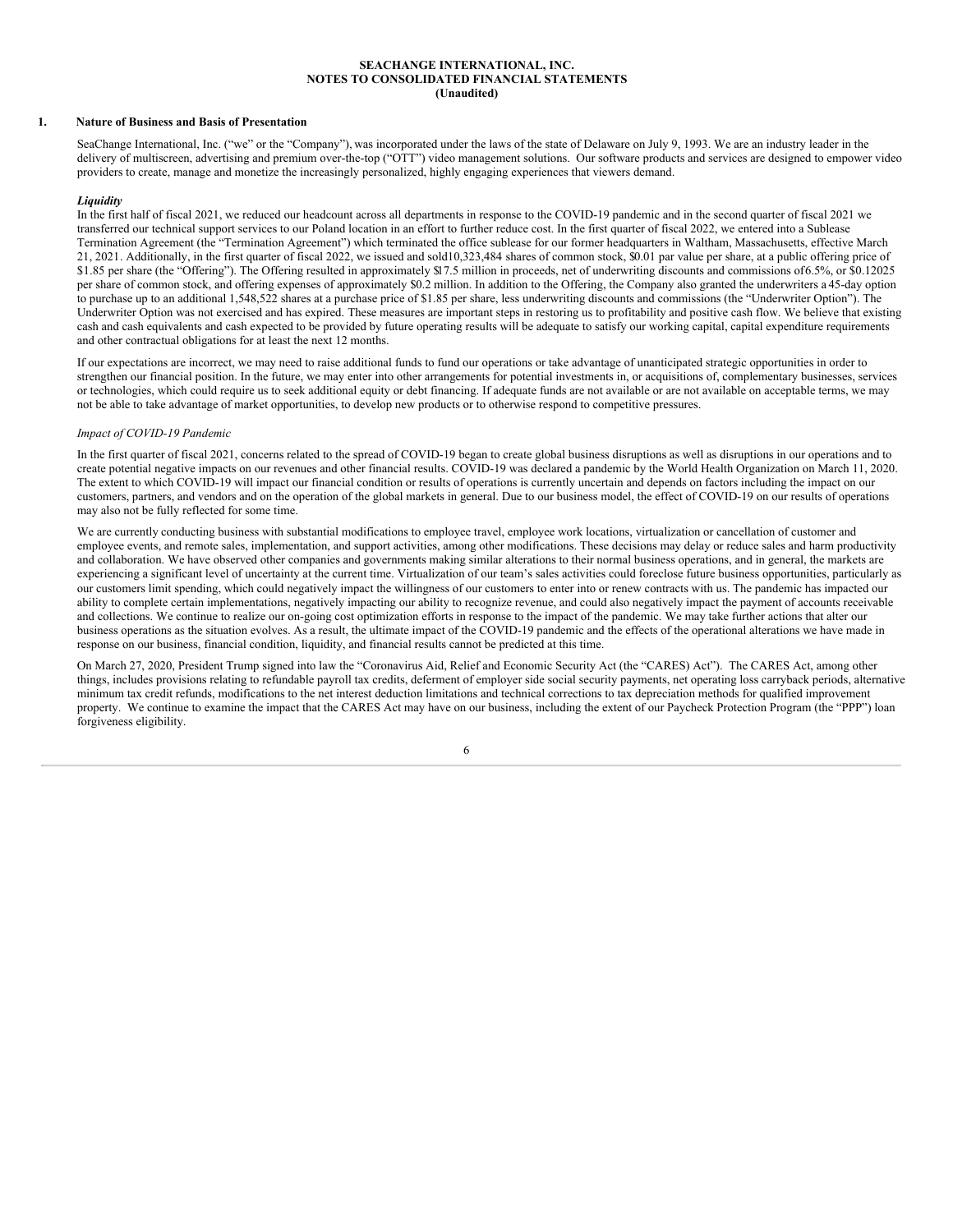#### The Paycheck Protection Program

On May 5, 2020, the Company entered into a promissory note (the "Note") with Silicon Valley Bank (the "Lender") evidencing an unsecured loan in an aggregate principal amount of \$2,412,890 pursuant to the PPP under the CARES Act administered by the U.S. Small Business Administration ("SBA"). The Note is included in our consolidated balance sheets.

Interest accrues on the Note at a fixed rate of one percent (1%) per annum, with the payment of the first ten months of interest and principal deferred, and is included in accrued expenses in our consolidated balance sheets. The Note has an initial term of two years, is unsecured and is guaranteed by the SBA. The Company applied to the Lender for forgiveness of the Note in March 2021, with the amount which may be forgiven equal to the sum of qualifying expenses, including payroll costs, covered rent obligations, and covered utility payments incurred by the Company during the twenty-four week period beginning on May 7, 2020, calculated in accordance with the terms of the CARES Act, however, we cannot provide assurance that the Note will be forgiven.

Subject to any forgiveness under the PPP, the Note will mature onMay 5, 2022. Beginning on the seventeen-month anniversary of the date of the Note, the Company is required to make equal monthly payments of principal and interest. The Note may be prepaid at any time prior to maturity withno prepayment penalties. The Note provides for customary events of default including, among others, those relating to breaches of the Company's obligations under the Note, including a failure to make payments, any bankruptcy or similar proceedings involving the Company, and certain material effects on the Company's ability to repay the Note. The Note may be accelerated upon the occurrence of an event of default.

#### *Basis of Presentation and Principles of Consolidation*

The accompanying consolidated financial statements have been prepared in accordance with accounting principles generally accepted in the United States of America ("U.S. GAAP"). We consolidate the financial statements of our wholly-owned subsidiaries and all intercompany transactions and account balances have been eliminated in consolidation. Certain prior period amounts have been reclassified to conform to the current year presentation.

The accompanying unaudited consolidated financial statements included herein have been prepared by the Company pursuant to the rules and regulations of the Securities and Exchange Commission (the "SEC"). Certain information and footnote disclosures normally included in consolidated financial statements prepared in accordance with U.S. GAAP have been omitted pursuant to applicable rules and regulations. In the opinion of management, all adjustments of a normal recurring nature which were considered necessary for a fair presentation have been included. The year-end consolidated balance sheet data as of January 31, 2021 was derived from our audited consolidated financial statements and may not include all disclosures required by U.S. GAAP. The results of operations for the three months ended April 30, 2021 are not necessarily indicative of the results to be expected for the entire year. These consolidated financial statements should be read in conjunction with the consolidated financial statements and the notes thereto included in our Annual Report on Form 10-K for the fiscal year ended January 31, 2021, filed with the SEC on April 15, 2021.

#### **2. Significant Accounting Policies**

#### *Use of Estimates*

The preparation of these consolidated financial statements in conformity with U.S. GAAP requires management to make estimates and judgments that affect the reported amounts of assets, liabilities, revenue and expenses, and disclosure of contingent assets and liabilities. Significant estimates and assumptions reflected in these consolidated financial statements include, but are not limited to, those related to revenue recognition, allowance for doubtful accounts, goodwill and intangible assets, impairment of long-lived assets, accounting for income taxes, the valuation of stock-based awards, and management's assessment of the Company's ability to continue as a going concern. We base our estimates on historical experience, known trends and other market-specific or relevant factors that are believed to be reasonable under the circumstances. On an ongoing basis, management evaluates its estimates as there are changes in circumstances, facts and experience. Changes in estimates are recorded in the period in which they become known. Actual results may differ from those estimates or assumptions.

#### *Cash, Cash Equivalents and Restricted Cash*

Cash and cash equivalents include cash on hand and on deposit and highly liquid investments in money market mutual funds, government sponsored enterprise obligations, treasury bills, commercial paper and other money market securities with remaining maturities at the date of purchase of 90 days or less. All cash equivalents are carried at cost, which approximates fair value. Restricted cash represents cash that is restricted as to withdrawal or usage and consists primarily of cash held as collateral in relation to obligations set forth by our U.S. bank and the landlord of our Poland facility.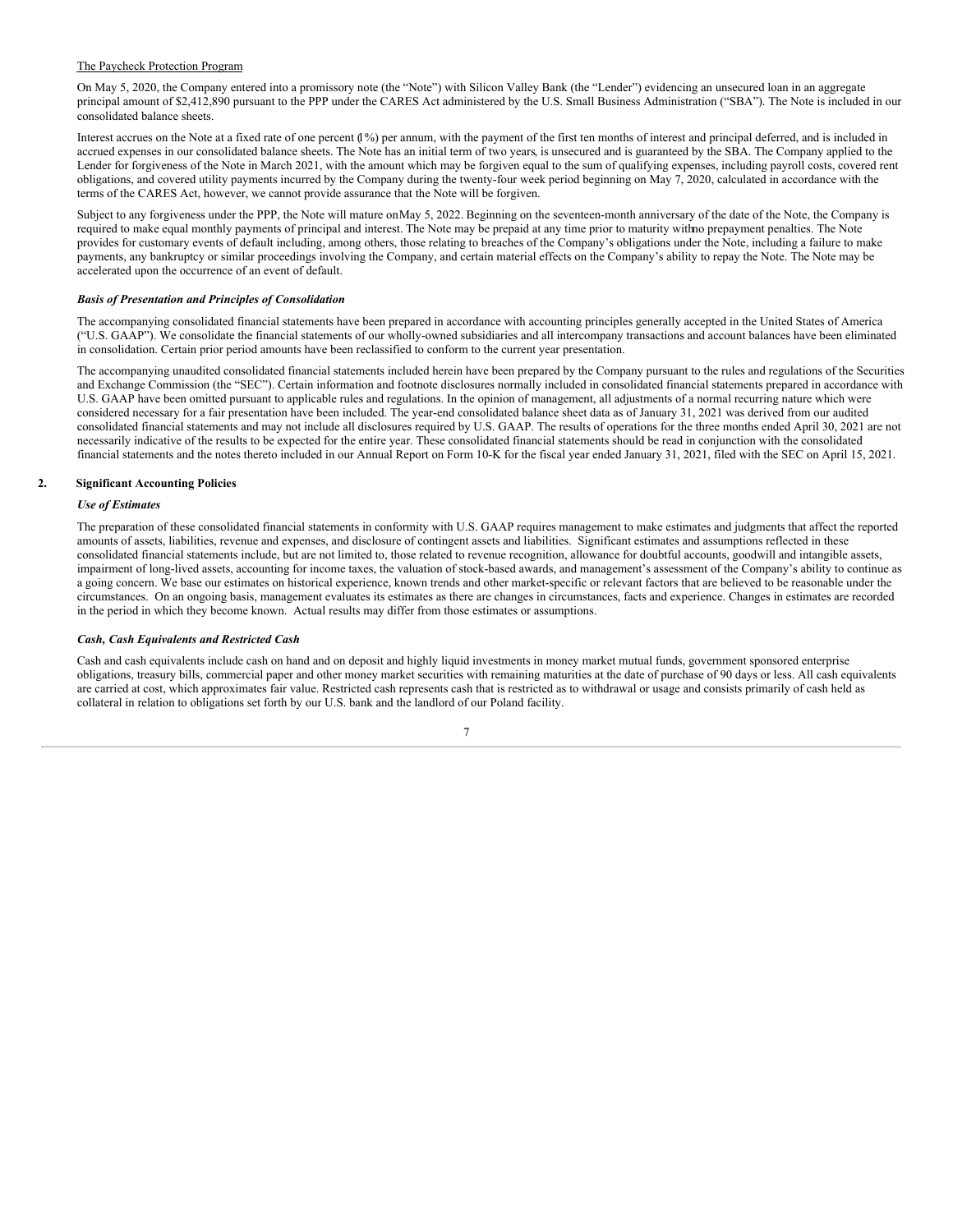The following table provides a summary of cash, cash equivalents and restricted cash that constitutes the total amounts shown in the consolidated statements of cash flows as of April 30, 2021 and 2020:

|                                                  | As of April 30,        |        |  |       |  |  |
|--------------------------------------------------|------------------------|--------|--|-------|--|--|
|                                                  | 2021                   | 2020   |  |       |  |  |
|                                                  | (Amounts in thousands) |        |  |       |  |  |
| Cash and cash equivalents                        |                        | 21,278 |  | 6,187 |  |  |
| Restricted cash                                  |                        | 631    |  | 200   |  |  |
| Total cash, cash equivalents and restricted cash |                        | 21,909 |  | 6,387 |  |  |

Restricted cash is included as a component of other assets in the consolidated balance sheets.

#### *Marketable Securities*

Our investments in debt securities are classified as available-for-sale and are carried at fair value, with the unrealized gains and losses, net of tax, reported as a component of accumulated other comprehensive loss in stockholders' equity. Realized gains and losses and declines in value determined to be other than temporary are based on the specific identification method and are included as a component of other expense, net in the consolidated statements of operations and comprehensive loss.

We evaluate our investments with unrealized losses for other-than-temporary impairment. When assessing investments for other-than-temporary declines in value, we consider such factors as, among other things, how significant the decline in value is as a percentage of the original cost, how long the market value of the investment has been less than its original cost, our ability and intent to retain the investment for a period of time sufficient to allow for any anticipated recovery in fair value and market conditions in general. If any adjustment to fair value reflects a decline in the value of the investment that we consider to be "other than temporary," we reduce the investment to fair value through a charge to the consolidated statement of operations and comprehensive loss. No such adjustments were necessary during the periods presented.

#### *Fair Value Measurements*

Certain assets and liabilities are carried at fair value under U.S. GAAP. Fair value is defined as the exchange price that would be received for an asset or paid to transfer a liability (an exit price) in the principal or most advantageous market for the asset or liability in an orderly transaction between market participants on the measurement date. Valuation techniques used to measure fair value must maximize the use of observable inputs and minimize the use of unobservable inputs. Financial assets and liabilities carried at fair value are to be classified and disclosed in one of the following three levels of the fair value hierarchy, of which the first two are considered observable and the last is considered unobservable:

- Level 1—Quoted prices in active markets for identical assets or liabilities.
- Level 2—Observable inputs (other than Level 1 quoted prices), such as quoted prices in active markets for similar assets or liabilities, quoted prices in markets that are not active for identical or similar assets or liabilities, or other inputs that are observable or can be corroborated by observable market data.
- Level 3—Unobservable inputs that are supported by little or no market activity and that are significant to determining the fair value of the assets or liabilities, including pricing models, discounted cash flow methodologies and similar techniques.

Our cash equivalents and marketable securities are carried at fair value determined according to the fair value hierarchy described above. The carrying values of our accounts and other receivables, unbilled receivables, accounts payable, accrued expenses, and the Note approximate their fair values due to the short-term nature of these assets and liabilities.

#### *Concentration of Credit Risk and of Significant Customers*

Financial instruments which potentially expose us to concentrations of credit risk include cash, cash equivalents and restricted cash, marketable securities and accounts receivable. We have cash investment policies which, among other things, limit investments to investment-grade securities. We restrict our cash equivalents and marketable securities to repurchase agreements with major banks and U.S. government and corporate securities which are subject to minimal credit and market risk. We perform ongoing credit evaluations of our customers.

We sell our software products and services worldwide primarily to service providers consisting of operators, telecommunications companies, satellite operators and broadcasters. Two customers accounted for 18% and 16% of total revenue for the three months ended April 30, 2021 andtwo customers accounted for 15% and 13% of total revenue for the three months ended April 30, 2020. Three customers accounted for 22%, 16%, and 15% of the accounts receivable balance as of April 30, 2021.Two customers accounted for 18% and 16% of the accounts receivable balance as of January 31, 2021.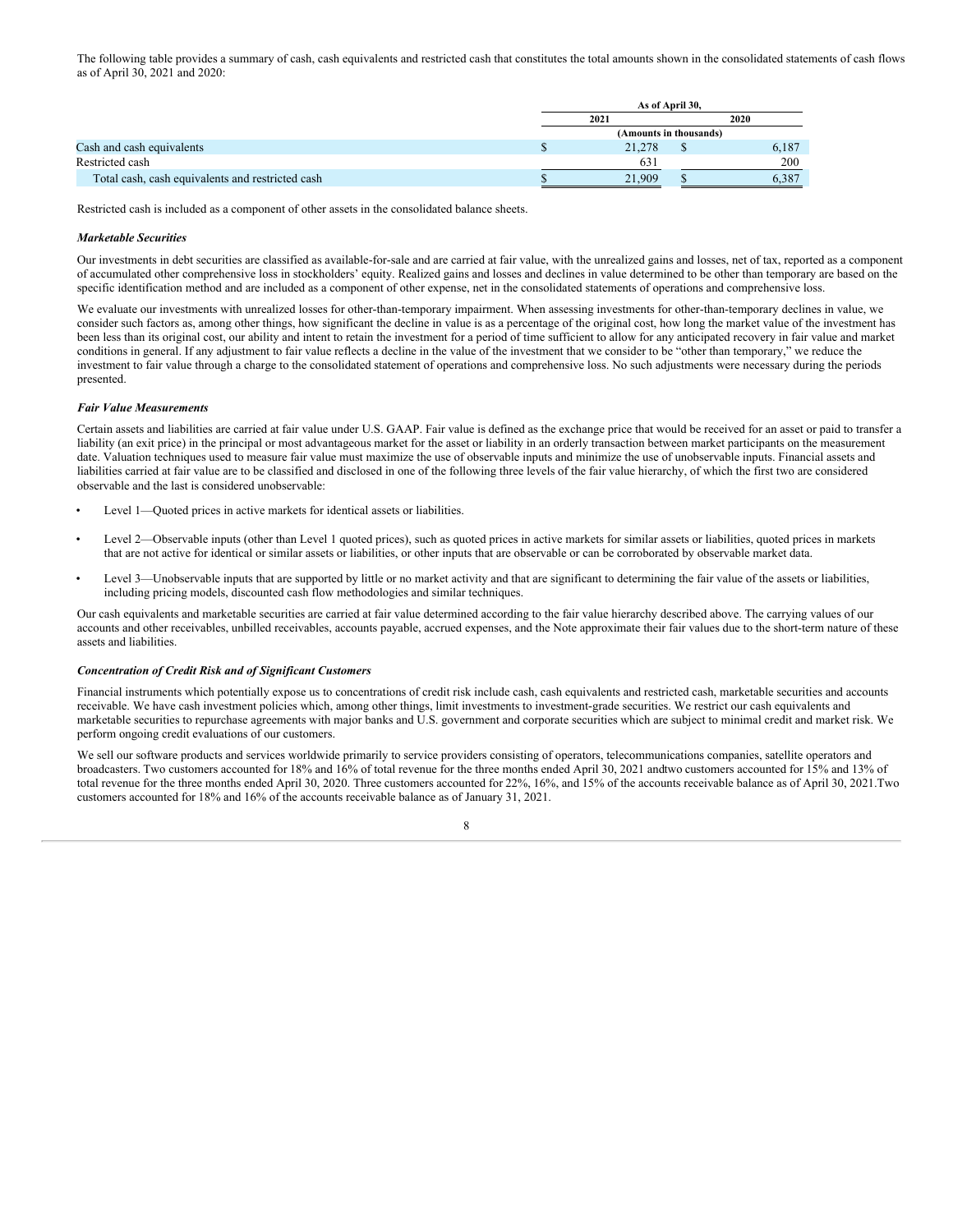#### *Goodwill and Acquired Intangible Assets*

We record goodwill when consideration paid in a business acquisition exceeds the value of the net assets acquired. Our estimates of fair value are based upon assumptions believed to be reasonable at that time but such estimates are inherently uncertain and unpredictable. Assumptions may be incomplete or inaccurate and unanticipated events or circumstances may occur, which may affect the accuracy or validity of such assumptions, estimates or actual results.

Goodwill is tested for impairment annually and more frequently if events and circumstances indicate that the asset might be impaired. We have determined that there is a single reporting unit for the purpose of conducting the goodwill impairment assessment. Goodwill impairment is recorded if the amount of our carrying value exceeds our fair value, not to exceed the carrying amount of goodwill. Factors that could lead to a future impairment include material uncertainties such as a significant reduction in projected revenues, a deterioration of projected financial performance, future acquisitions and/or mergers, and a decline in our market value as a result of a significant decline in our stock price. There were no impairment charges recorded in fiscal 2021 or the first quarter of fiscal 2022.

Intangible assets are recorded at their estimated fair values at the date of acquisition. We amortize intangible assets over their estimated useful lives based on the pattern of consumption of the economic benefits or, if that pattern cannot be readily determined, on a straight-line basis.

#### *Impairment of Long-Lived Assets*

Long-lived assets primarily consist of property, plant and equipment and intangible assets with finite lives. Long-lived assets are evaluated for impairment whenever events or changes in circumstances indicate that the carrying amount of an asset or group of assets may not be recoverable. Recoverability of long-lived assets or groups of assets is assessed based on a comparison of the carrying amount to the estimated future undiscounted cash flows. If estimated future undiscounted net cash flows are less than the carrying amount, the asset is considered impaired and expense is recorded at an amount required to reduce the carrying amount to fair value. Determining the fair value of long-lived assets includes significant judgment by management, and different judgments could yield different results.

We assess the useful lives and possible impairment of existing recognized long-lived assets whenever events or changes in circumstances occur that indicate that it is more likely than not that an impairment has occurred. Factors considered important which could trigger a review include:

- significant underperformance relative to historical or projected future operating results;
- significant changes in the manner of use of the acquired assets or the strategy for our overall business;
- identification of other impaired assets within a reporting unit;
- significant negative industry or economic trends;
- a significant decline in our stock price for a sustained period; and
- a decline in our market capitalization relative to net book value.

Determining whether a triggering event has occurred involves significant judgment.

#### *Revenue Recognition*

#### *Overview*

We adopted Accounting Standards Codification ("ASC") 606, Revenue from Contracts with Customers, effective February 1, 2018, using the modified retrospective method. Our revenue is derived from sales of software licenses and associated third party hardware and support services, as well asprofessional services and support fees related to our software licenses.

The Company recognizes revenue from contracts with customers using a five-step model, which is described below:

- identify the customer contract;
- identify performance obligations that are distinct;
- determine the transaction price;
- allocate the transaction price to the distinct performance obligations; and
- recognize revenue as the performance obligations are satisfied.

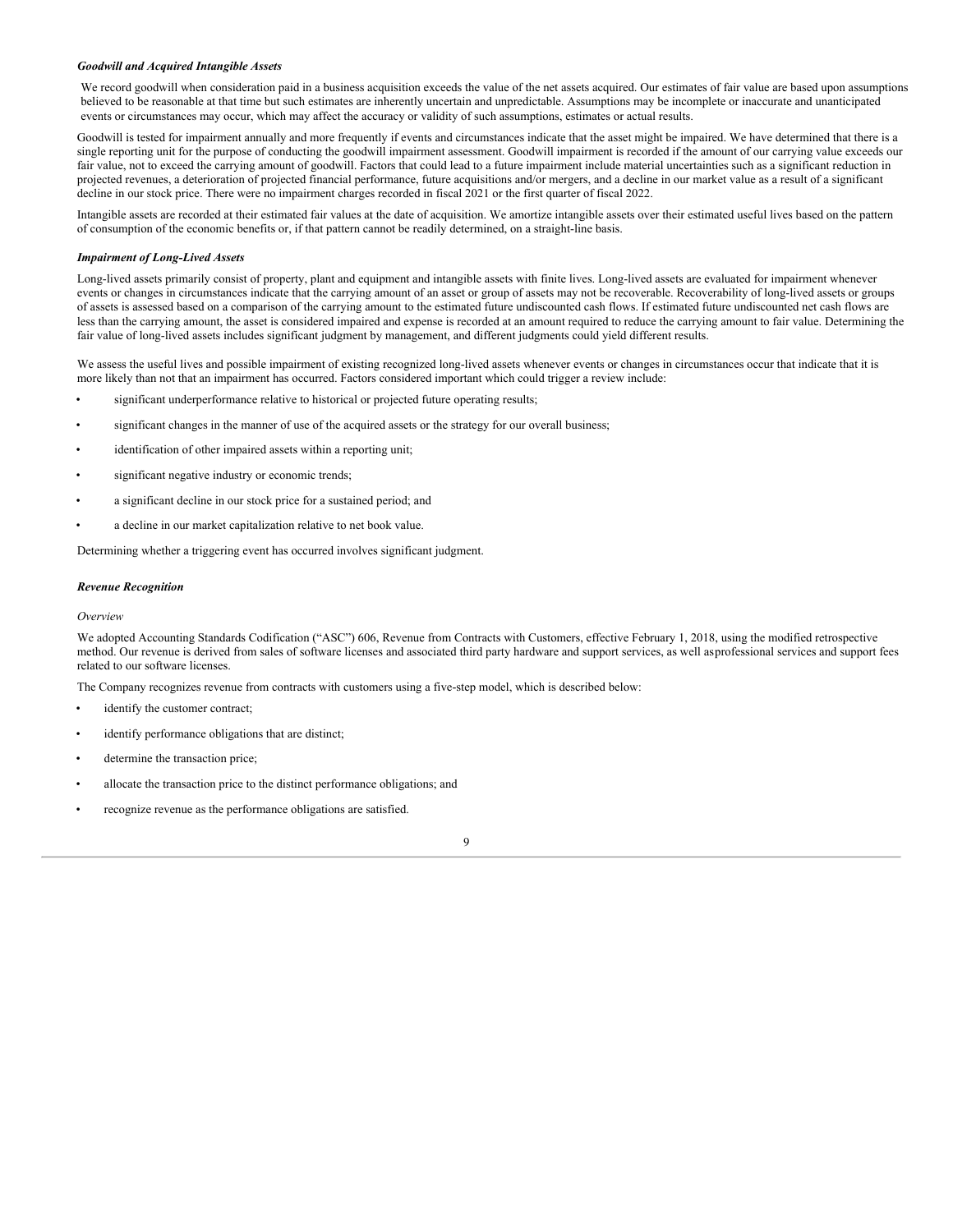#### *Identify the customer contract*

A customer contract is generally identified when there is approval and commitment from both the Company and its customer, the rights have been identified, payment terms are identified, the contract has commercial substance and collectability and consideration is probable.

#### *Identify performance obligations that are distinct*

A performance obligation is a promise to provide a distinct good or service or a series of distinct goods or services. A good or service that is promised to a customer is distinct if the customer can benefit from the good or service either on its own or together with other resources that are readily available to the customer, and a company's promise to transfer the good or service to the customer is separately identifiable from other promises in the contract.

#### *Determine the transaction price*

The transaction price is the amount of consideration to which the Company expects to be entitled in exchange for transferring goods or services to a customer, excluding sales and VAT taxes that are collected on behalf of government agencies.

#### *Allocate the transaction price to distinct performance obligations*

The transaction price is allocated to each performance obligation based on the relative standalone selling prices ("SSP") of the goods or services being provided to the customer. Our contracts typically contain multiple performance obligations, for which we account for individual performance obligations separately, if they are distinct.

## *Recognize revenue as the performance obligations are satisfied*

We enter into contracts that include combinations of license, support and professional services, and third-party products, which are accounted for as separate performance obligations with differing revenue recognition patterns. Revenue is recognized when or as control of the promised goods or services is transferred to customers. Our software licenses are primarily delivered on a perpetual basis, whereby the customer receives rights to use the software for an indefinite time period or a specified term and delivery and revenue recognition occurs at the point in time when the customer has the ability to download or access the software. Our customers may also contract with us for a Software as a Service ("SaaS") type license whereby the customer only has a right to access the software for a defined term. SaaS licenses are recognized ratably over the subscription period beginning on the date the license is made available to customers.

Our services revenue is comprised of support services and professional services. Support services consist of software upgrades on a when-and-if available basis, telephone support, bug fixes or patches and general hardware maintenance support. Revenue related to support services is recognized ratably over the term of the contract. Professional services are recognized as the services are performed.

Revenues attributable to third party products typically consist of hardware and related support contracts. Hardware products aretypically recognized when control is transferred to the customer, which is defined as the point in time when the client can use and benefit from the hardware. In situations where the hardware is distinct and it is delivered before services are provided and is functional without services, control is transferred upon delivery or acceptance by the customer. Revenue attributable to third-party support contracts is recognized ratably over the term of the contract.

#### *Significant Judgments*

Our contracts with customers often include promises to transfer multiple products and services to a customer. Determining whether products and services are considered distinct performance obligations that should be accounted for separately versus together may require significant judgment. Once we determine the performance obligations, we determine the transaction price, which includes estimating the amount of variable consideration to be included in the transaction price, if any. The transaction price is then allocated to each performance obligation in the contract based on the SSP. The corresponding revenue is recognized as the related performance obligations are satisfied.

Judgment is required to determine the SSP for each distinct performance obligation. We determine SSP based on the price at which the performance obligation is sold separately and the methods of estimating SSP under the guidance of ASC 606-10-32-33. If the SSP is not observable through past transactions, we estimate the SSP, taking into account available information such as market conditions, expected margins, and internally approved pricing guidelines related to the performance obligations. In February 2019, we began selling a new software bundle called the Framework in addition to our legacy software products and services. Our legacy products were historically sold on a standalone basis and therefore the SSP and revenue recognition may differ from the Framework. A typical Framework deal licenses our software products and services, including upgrades for one fixed price. Management considers the pricing of our Framework perpetual licenses as highly variable and uncertain and we do

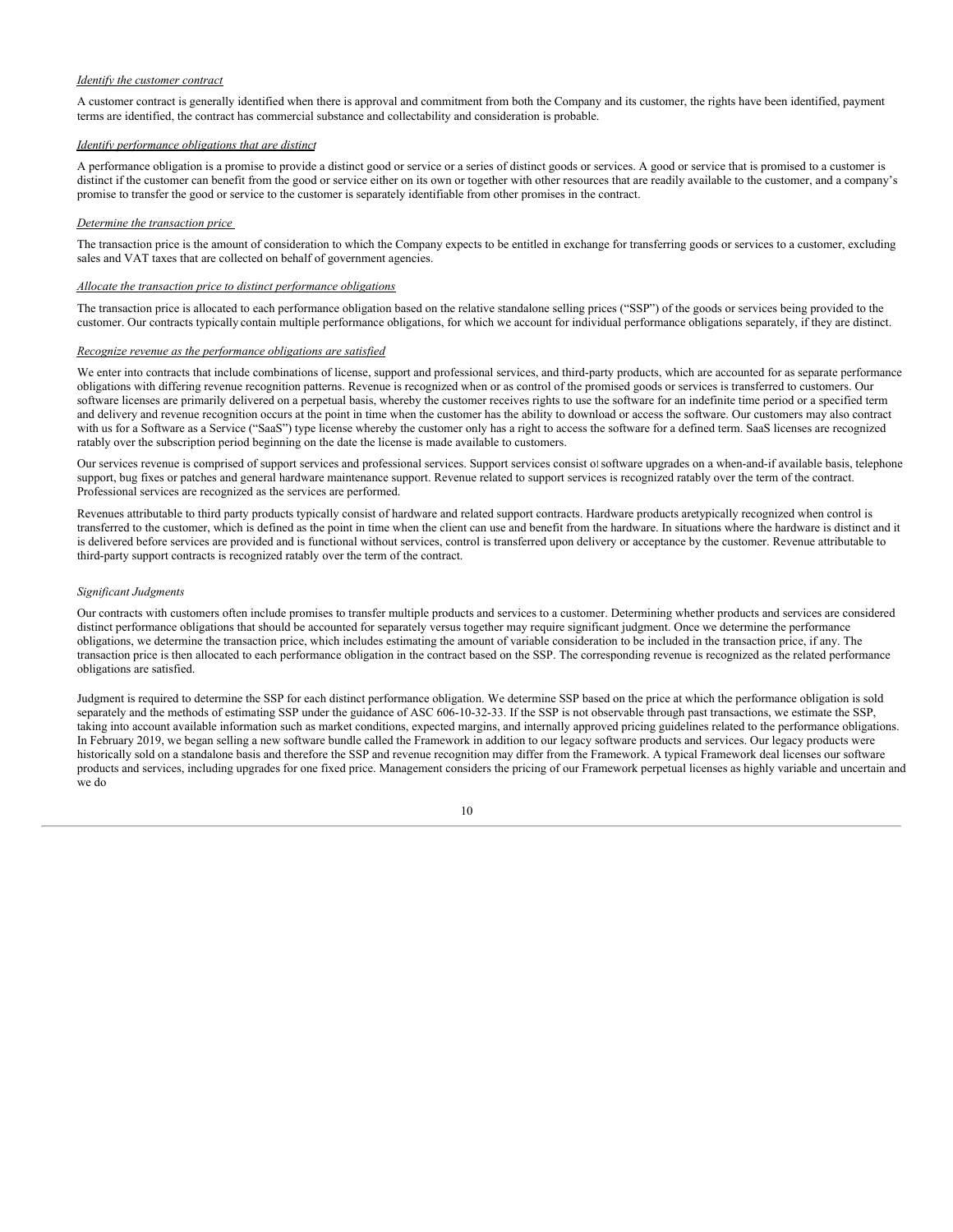not have a history of selling the Framework software on a standalone basis. We recognize the portion of the transaction price allocated to the Framework software on a residual basis, as we have at least one performance obligation for which the SSP is observable. The Company notes that both hardware and support services represent observable pricing. The SSP for our legacy software is also recognized on a residual basis, as we have observable SSP for the associated support services sold with the software license based on historical observable data of selling support contracts on a standalone basis. We may also license our software as a SaaS type license, whereby our customer only has a right to access the software over a specified time period and the service includes technical support and unspecified upgrades and bug fixes. We recognize the full value of the contract ratably over the contractual term of the SaaS license.

Our services revenue is comprised of support services, software license implementation services, engineering services, training and reimbursable expenses. We have concluded that services are distinct performance obligations, with the exception of engineering services. Engineering services may be provided on a standalone basis or bundled with a license when we are providing custom development.

We utilize the cost-plus margin method to determine the SSP for our Framework support services offerings and hardware sales. For Framework support services, we calculate the average cost of support to within a small range to arrive at an average expected cost. Legacy support services are priced as a percentage of the list price of the related software license and hardware. Historically, we determined the SSP of the support services based on this pricing relationship and observable data from standalone sales of support contracts. The expected cost-plus margin for hardware is based on the cost of the hardware from third parties, plus a reasonable markup that the Company believes is reflective of a market-based reseller margin.

The SSP for services in time and materials contracts is determined by observable prices in standalone services arrangements. We estimate the SSP for fixed price services based on estimated hours adjusted for historical experience at time and material rates charged in standalone services arrangements. Revenue for fixed price services is recognized over time as the services are provided based on an input measure of hours incurred to total estimated hours.

Some of our contracts have payment terms that differ from the timing of revenue recognition, which requires us to assess whether the transaction price for those contracts include a significant financing component. We have elected the practical expedient that permits an entity to not adjust for the effects of a significant financing component if we expect that at the contract inception, the period between when the entity transfers a promised good or service to a customer and when the customer pays for that good or service, will be one year or less. For those contracts in which the period exceeds the one-year threshold, this assessment, as well as the quantitative estimate of the financing component and its relative significance, requires judgment. We estimate the significant financing component provided to our customers with extended payment terms by determining the present value of the future payments by applying an average standard industry discount rate that reflects the customer's creditworthiness.

Payment terms with customers typically require payment 30 days from invoice date. Our agreements with customers do not provide for any refunds for services or products and therefore no specific reserve for such is maintained. In the infrequent instances where customers raise a concern over delivered products or services, we have endeavored to remedy the concern and all costs related to such matters have been insignificant in all periods presented.

We occasionally enter into amendments to previously executed contracts that may constitute contract modifications. The amendments are assessed to determine if (1) the additional products and services are distinct from the product and services in the original arrangement; and (2) the amount of consideration expected for the added products and services reflects the SSP of those products and services. An amendment or contract modification meeting both criteria is accounted for as a separate contract. A contract modification not meeting both criteria is considered a change to the original contract and is accounted for on either a prospective basis as a termination of the existing contract and the creation of a new contract or a cumulative catch-up basis.

#### *Contract Balances*

Contract assets consist of unbilled revenue, which is recognized as work progresses in accordance with agreed-upon contractual terms, either at periodic intervals or upon achievement of contractual milestones. Unbilled receivables expected to be billed and collected within one year are classified as current assets or long-term assets if expected to be billed and collected after one year (see Note 10).

#### *Costs to Obtain and Fulfill a Contract*

We recognize an asset for the incremental costs of obtaining a contract with a customer if we expect the benefit of those costs to be longer than one year. We have determined that commissions and special incentive payments ("Spiffs") for hardware and software maintenance and support and professional services paid under our sales incentive programs meet the requirements to be capitalized under ASC 340-40. Costs to obtain a contract are amortized as selling and marketing expense over the expected

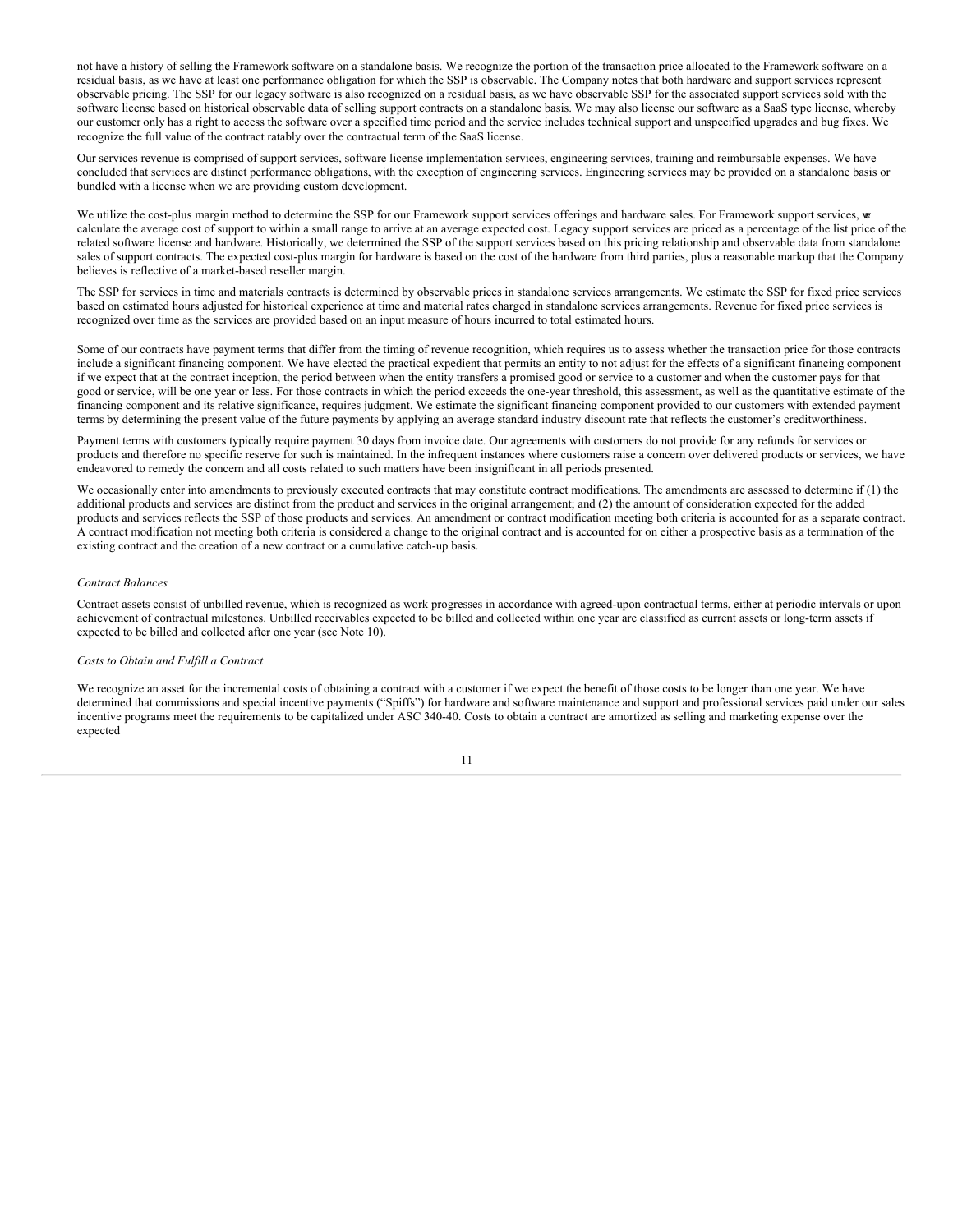period of benefit in a manner that is consistent with the transfer of the related goods or services to which the asset relates. The judgments made in determining the amount of costs incurred include whether the commissions are in fact incremental and would not have occurred absent the customer contract and the estimate of the amortization period. The commissions and Spiffs related to professional services are amortized over time as work is completed. The commissions and Spiffs for hardware and software maintenance are amortized over the life of the contract. These costs are periodically reviewed for impairment. We determined thatno impairment of these assets existed as of April 30, 2021 or January 31, 2021. We have elected to apply the practical expedient and recognize the incremental costs of obtaining contracts as an expense when incurred if the amortization period of the assets that we otherwise would have recognized is one year or less. Total deferred capitalized commission costs were \$504 thousand as of April 30, 2021 compared to \$553 thousand as of January 31, 2021. Current deferred capitalized commission costs are included inprepaid expense and other current assets in our consolidated balance sheets and non-current deferred capitalized commission costs are included inother assetsin our consolidated balance sheets. Capitalized commissions expensed during the three months ended April 30, 2021 and 2020 included in the consolidated statement of operations and comprehensive loss were \$49 thousand and \$135 thousand, respectively.

#### *Leases*

We account for our leases in accordance with ASC 842,*Leases*. A contract is accounted for as a lease when we have the right to control the asset for a period of time while obtaining substantially all of the asset's economic benefits. We determine if an arrangement is a lease or contains an embedded lease at inception. For arrangements that meet the definition of a lease, we determine the initial classification and measurement of our right-of-use operating lease asset and corresponding liability at the lease commencement date. We determine the classification and measurement of a modified lease at the date it is modified. The lease term includes only renewal options that are reasonably assured to exercise. The present value of lease payments is typically determined by using the Company's estimated secured incremental borrowing rate for the associated lease term as interest rates implicit in the leases are not normally readily determinable. Management's policy is to utilize the practical expedient to not record leases with an original term of twelve months or less on our consolidated balance sheets. Lease payments are recognized in the consolidated statements of operations and comprehensive loss on a straight-line basis over the lease term.

Our existing leases are for facilities and equipment. None of our leases are with related parties.In addition to rent, office leases may require us to pay additional amounts for taxes, insurance, maintenance and other expenses, which are generally referred to as non-lease components. As a practical expedient, we account for the non-lease components together with the lease components as a single lease component for all of our leases. Only the fixed costs for leases are accounted for as a single lease component and recognized as part of a right-of-use asset and liability.

#### *Net Loss Per Share*

Basic net loss per share is computed by dividing net loss by the weighted average number of unrestricted common shares outstanding during the period. Diluted net loss per share is computed by dividing net loss by the sum of the weighted average number of unrestricted common shares outstanding during the period and the weighted average number of potential common shares from the assumed exercise of stock options and the vesting of shares of restricted and deferred common stock units using the "treasury stock" method when the effect is not anti-dilutive. In periods in which we report a net loss, diluted net loss per share is the same as basic net loss per share.

The number of common shares used in the computation of diluted net loss per share for the periods presented does not include the effect of the following potentially outstanding common shares because the effect would have been anti-dilutive:

|                        |      | For the Three Months<br>Ended April 30, |     |  |  |
|------------------------|------|-----------------------------------------|-----|--|--|
|                        | 2021 | 2020                                    |     |  |  |
|                        |      | (Amounts in thousands)                  |     |  |  |
| Stock options          |      | 1,897                                   | 766 |  |  |
| Restricted stock units |      | 135                                     | 58  |  |  |
| Deferred stock units   |      | 41                                      | 81  |  |  |
|                        |      | 2,073                                   | 905 |  |  |

#### *Recently Issued Accounting Pronouncements*

In December 2019, the Financial Accounting Standards Board (the "FASB") issued Accounting Standards Update ("ASU") No. 2019-12,*Income Taxes (Topic 740)*, which simplifies the accounting for income taxes and removes certain exceptions and improves consistent application of accounting principles for certain areas in Topic 740. ASU 2019-12 was effective in the first quarter of fiscal 2022 and did not have an effect on our consolidated financial statements.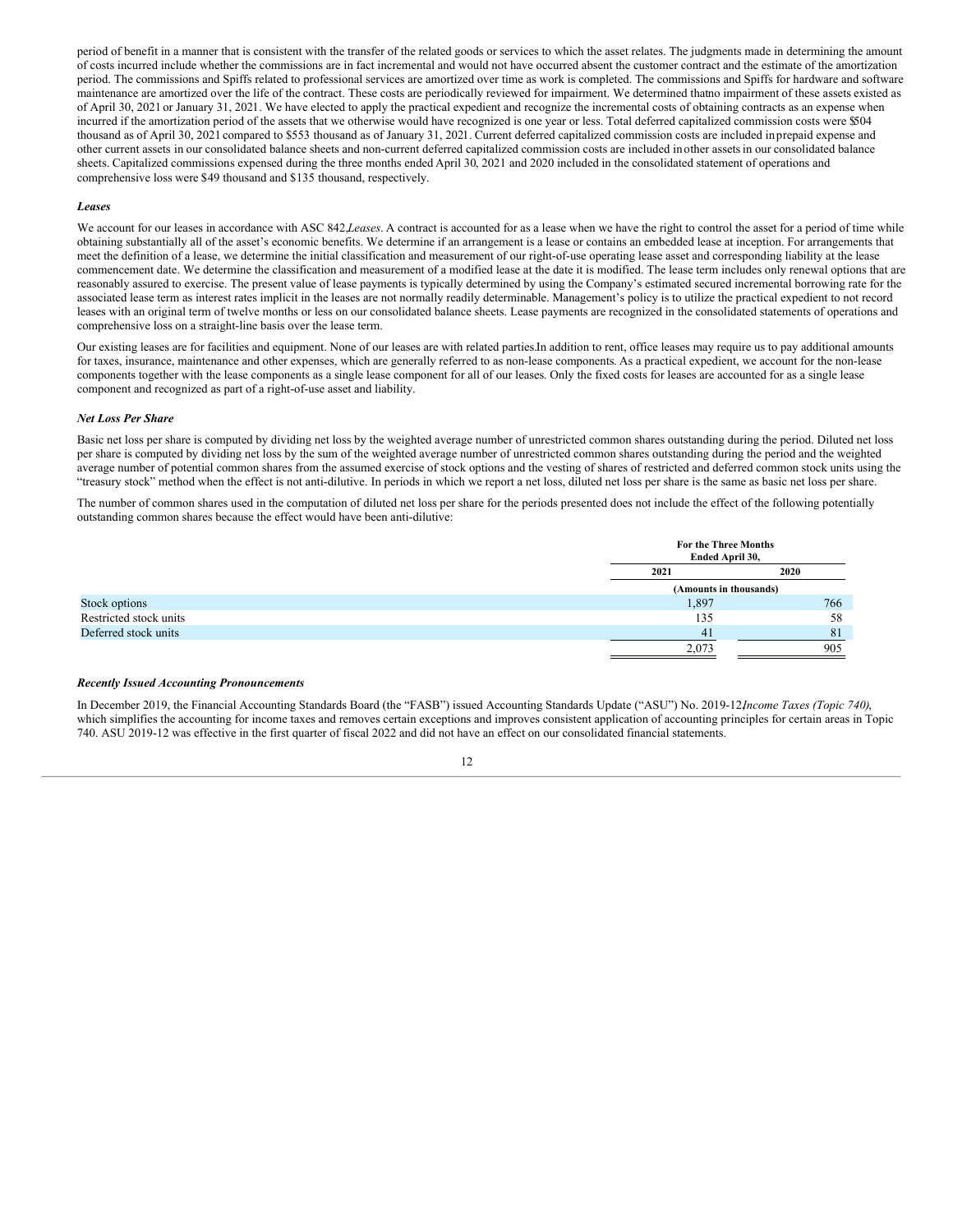#### *Pending Accounting Pronouncements*

In June 2016, the FASB issued ASU No. 2016-13,*Financial Instruments—Credit Losses (Topic 326)*, which introduces a new methodology for accounting for credit losses on financial instruments, including available-for-sale debt securities and accounts receivable. The guidance establishes a new "expected loss model" that requires entities to estimate current expected credit losses on financial instruments by using all practical and relevant information. Any expected credit losses are to be reflected as allowances rather than reductions in the amortized cost of available-for-sale debt securities. ASU 2016-13 is effective in the first quarter of fiscal 2024. We are currently evaluating if this guidance will have a material effect to our consolidated financial statements.

#### **3. Fair Value Measurements**

The following tables set forth our financial assets that were accounted for at fair value on a recurring basis. There were of air value measurements of our financial assets using level 3 inputs for the periods presented:

|                               | Total |       |               | Fair Value at April 30, 2021 Using   |         |         |  |  |  |
|-------------------------------|-------|-------|---------------|--------------------------------------|---------|---------|--|--|--|
|                               |       |       |               | Level 1                              | Level 2 |         |  |  |  |
|                               |       |       |               | (Amounts in thousands)               |         |         |  |  |  |
| <b>Assets:</b>                |       |       |               |                                      |         |         |  |  |  |
| Cash equivalents              | œ     | 46    | ¢             | 46                                   | ¢       |         |  |  |  |
| Total                         |       | 46    |               | 46                                   |         |         |  |  |  |
|                               |       |       |               |                                      |         |         |  |  |  |
|                               |       |       |               | Fair Value at January 31, 2021 Using |         |         |  |  |  |
|                               |       | Total |               | Level 1                              |         | Level 2 |  |  |  |
|                               |       |       |               | (Amounts in thousands)               |         |         |  |  |  |
| <b>Assets:</b>                |       |       |               |                                      |         |         |  |  |  |
| Cash equivalents              | S     | 46    | <sup>\$</sup> | 46                                   | S       |         |  |  |  |
| Marketable securities:        |       |       |               |                                      |         |         |  |  |  |
| U.S. Treasury Notes and bonds |       | 252   |               | 252                                  |         |         |  |  |  |
| Total                         |       | 298   |               | 298                                  |         |         |  |  |  |

Cash equivalents include money market funds and U.S. treasury bills.

There were no marketable securities as of April 30, 2021. Marketable securities by security type consisted of the following as of January 31, 2021:

|                               | As of January 31, 2021 |  |                                                                                    |  |                          |                   |     |  |
|-------------------------------|------------------------|--|------------------------------------------------------------------------------------|--|--------------------------|-------------------|-----|--|
|                               | Amortized<br>Cost      |  | Gross<br>Gross<br><b>Unrealized</b><br><b>Unrealized</b><br>Gains<br><b>Losses</b> |  |                          | <b>Fair Value</b> |     |  |
|                               |                        |  | (Amounts in thousands)                                                             |  |                          |                   |     |  |
| U.S. Treasury Notes and bonds | 249                    |  |                                                                                    |  | $\qquad \qquad - \qquad$ |                   | 252 |  |
|                               | 249                    |  |                                                                                    |  | $\overline{\phantom{a}}$ |                   | 252 |  |

#### **4. Consolidated Balance Sheet Detail**

#### *Property and Equipment, Net*

Property and equipment, net consists of the following:

|                                                          | As of          |                         |  |  |  |
|----------------------------------------------------------|----------------|-------------------------|--|--|--|
|                                                          | April 30, 2021 | <b>January 31, 2021</b> |  |  |  |
|                                                          |                | (Amounts in thousands)  |  |  |  |
| Computer equipment, software and demonstration equipment | 3,182          | 9,765                   |  |  |  |
| Office furniture and equipment                           | 259            | 306                     |  |  |  |
| Leasehold improvements                                   | 154            | 238                     |  |  |  |
|                                                          | 3,595          | 10,309                  |  |  |  |
| Less: Accumulated depreciation and amortization          | (3,117)        | (9,704)                 |  |  |  |
| Total property and equipment, net                        | 478            | 605                     |  |  |  |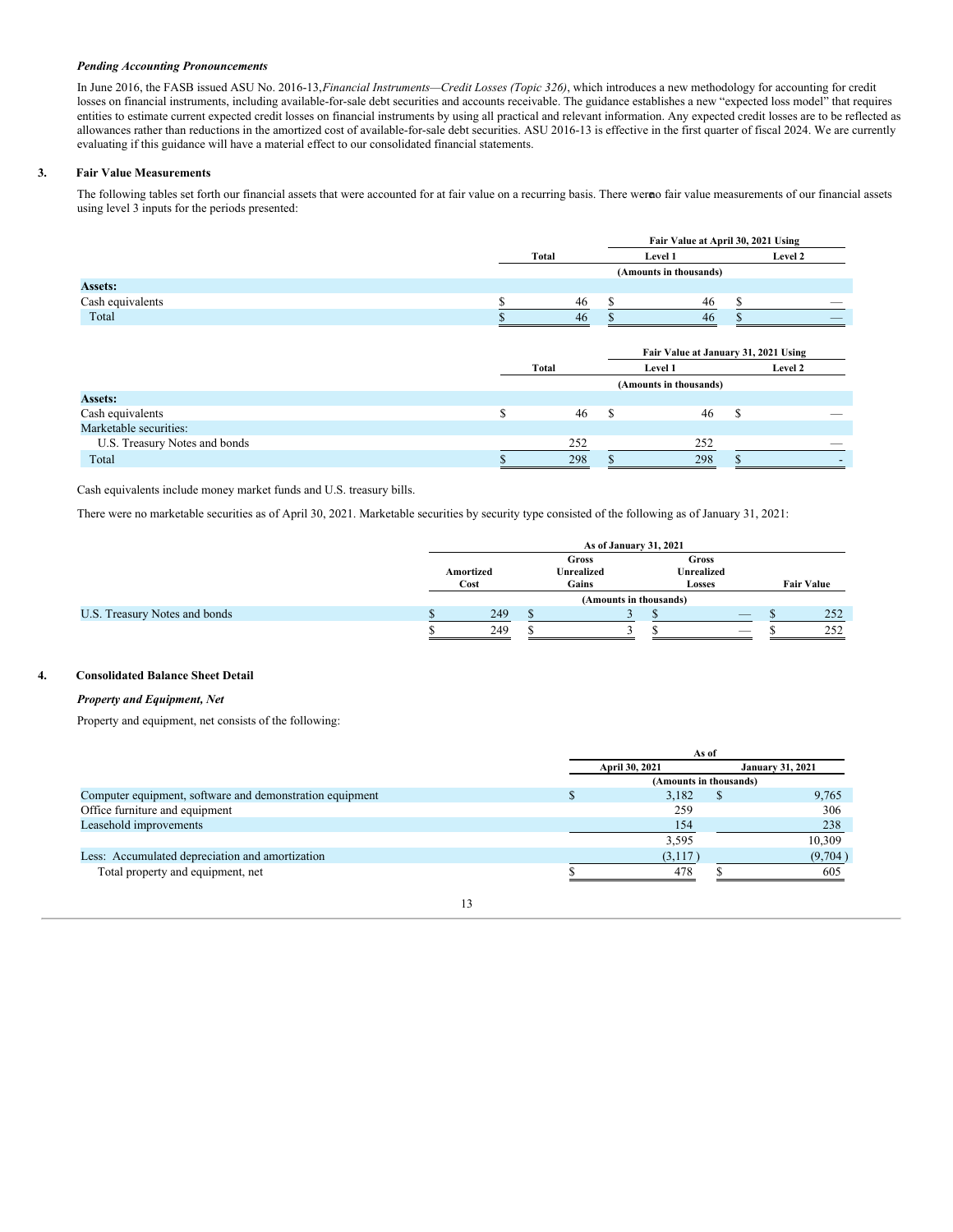Depreciation expense was \$60 thousand and \$73 thousand for the three months ended April 30, 2021 and April 30, 2020, respectively.

#### *Accrued Expenses*

Accrued expenses consist of the following:

|                                                    | As of                  |  |                         |  |
|----------------------------------------------------|------------------------|--|-------------------------|--|
|                                                    | April 30, 2021         |  | <b>January 31, 2021</b> |  |
|                                                    | (Amounts in thousands) |  |                         |  |
| Accrued employee compensation and benefits         | 825                    |  | 742                     |  |
| Accrued professional fees                          | 111                    |  | 575                     |  |
| Sales tax and VAT payable                          | 365                    |  | 271                     |  |
| Current obligation - right of use operating leases | 866                    |  | 1,387                   |  |
| Accrued other                                      | 1,759                  |  | 1,302                   |  |
| Total accrued expenses                             | 3,926                  |  | 4.277                   |  |

#### **5**. **Goodwill and Intangible Assets**

Goodwill represents the difference between the purchase price and the estimated fair value of identifiable assets acquired and liabilities assumed. We are required to perform an impairment test related to our goodwill annually, which we perform during the third quarter of each fiscal year or sooner if we identify certain events or circumstances that would more likely than not reduce the estimated fair value of the goodwill below its carrying amount. The following table represents the changes in goodwill since January 31, 2021:

|                                | Goodwill                  |
|--------------------------------|---------------------------|
|                                | (Amounts in<br>thousands) |
| Balance as of January 31, 2021 | 10.577                    |
| Translation adjustment         | 11                        |
| Balance as of April 30, 2021   | 10.566                    |

Intangible assets, net, consisted of the following at April 30, 2021:

|                                      | As of April 30, 2021 |       |  |                             |                        |                                                |            |
|--------------------------------------|----------------------|-------|--|-----------------------------|------------------------|------------------------------------------------|------------|
|                                      |                      | Gross |  | Accumulated<br>Amortization |                        | Cumulative<br><b>Translation</b><br>Adjustment | <b>Net</b> |
|                                      |                      |       |  |                             | (Amounts in thousands) |                                                |            |
| Finite-lived intangible assets:      |                      |       |  |                             |                        |                                                |            |
| Acquired customer contracts          |                      | 2,205 |  | $(1,665)$ \$                |                        | 48                                             | 588        |
| Acquired existing technology         |                      | 1,364 |  | (1,032)                     |                        | 33                                             | 365        |
| Total finite-lived intangible assets |                      | 3,569 |  | (2,697)                     |                        | 81                                             | 953        |

We recognized amortization expense of intangible assets in operating expense categories on the consolidated statements of operations and comprehensive loss as follows:

|                          | For the Three Months<br>Ended April 30, |  |     |  |
|--------------------------|-----------------------------------------|--|-----|--|
|                          | 2020<br>2021                            |  |     |  |
|                          | (Amounts in thousands)                  |  |     |  |
| Selling and marketing    | 195                                     |  | 175 |  |
| Research and development | 121                                     |  | 109 |  |
|                          | 316                                     |  | 284 |  |

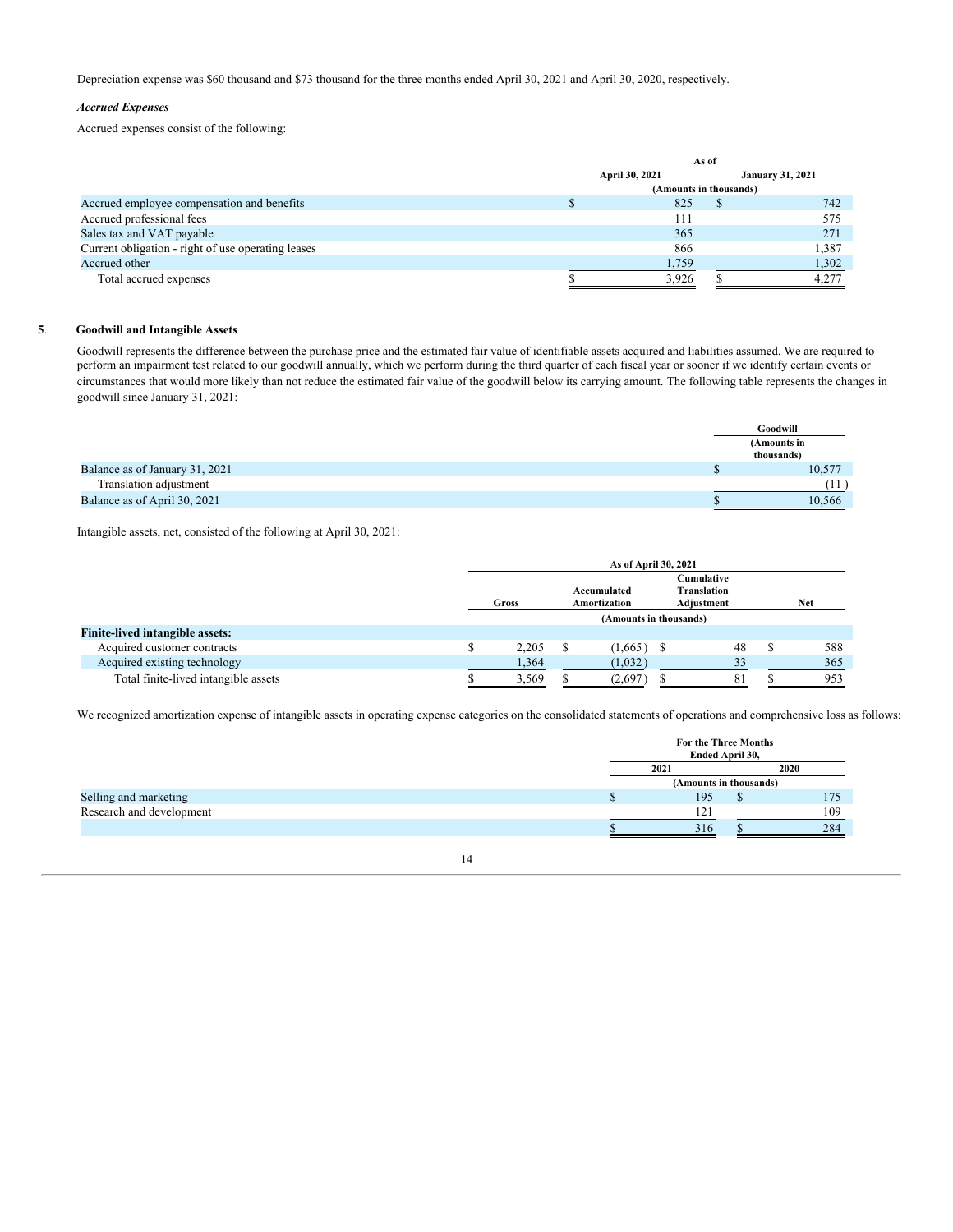Future estimated amortization expense of intangibles as of April 30, 2021 was \$953 thousand to be recognized in fiscal 2022.

#### **6. Commitments and Contingencies**

### *Litigation*

Certain conditions may exist as of the date the consolidated financial statements are issued which may result in a loss to the Company, but which will only be resolved when one or more future events occur or fail to occur. We assess such contingent liabilities, and such assessment inherently involves an exercise of judgment. In assessing loss contingencies related to legal proceedings that are pending against us, or unasserted claims that may result in such proceedings, we evaluate the perceived merits of any legal proceedings or unasserted claims, as well as the perceived merits of the amount of relief sought or expected to be sought therein.

If the assessment of a contingency indicates that it is probable that a material loss has been incurred and the amount of the liability can be estimated, then the estimated liability would be accrued in our consolidated financial statements. If our assessment indicates that a potentially material loss contingency is not probable, but is reasonably possible, or is probable but cannot be estimated, then the nature of the contingent liability and an estimate of the range of possible losses, if determinable and material, would be disclosed. Loss contingencies considered remote are generally not disclosed, unless they involve guarantees, in which case the guarantees would be disclosed.

#### *Indemnification and Warranties*

We provide indemnification, to the extent permitted by law, to our officers, directors, employees and agents for liabilities arising from certain events or occurrences while the officer, director, employee or agent is, or was, serving at our request in such capacity. With respect to acquisitions, we provide indemnification to, or assume indemnification obligations for, the current and former directors, officers and employees of the acquired companies in accordance with the acquired companies' governing documents. As a matter of practice, we have maintained directors' and officers' liability insurance including coverage for directors and officers of acquired companies.

We enter into agreements in the ordinary course of business with customers, resellers, distributors, integrators and suppliers. Most of our historical agreements require us to defend and/or indemnify the other party against intellectual property infringement claims brought by a third-party with respect to our products. From time to time, we also indemnify customers and business partners for damages, losses and liabilities they may suffer or incur relating to personal injury, personal property damage, product liability, and environmental claims relating to the use of our products and services or resulting from the acts or omissions of us, our employees, authorized agents or subcontractors. From time to time, we have received requests from customers for indemnification of patent litigation claims. Management cannot reasonably estimate any potential losses, but these claims could result in material liability for us. There are no current pending legal proceedings, in the opinion of management that would have a material adverse effect on our financial position, results from operations and cash flows. There is no assurance that future legal proceedings arising from ordinary course of business or otherwise, will not have a material adverse effect on our financial position, results from operations or cash flows.

We warrant that our products, including software products, will substantially perform in accordance with our standard published specifications in effect at the time of delivery. In addition, we provide maintenance support to our customers and therefore allocate a portion of the product purchase price to the initial warranty period and recognize revenue on a straight-line basis over that warranty period related to both the warranty obligation and the maintenance support agreement. When we receive revenue for extended warranties beyond the standard duration, it is deferred and recognized on a straight-line basis over the contract period. Related costs are expensed as incurred.

## **7. Operating Leases**

The Company has operating leases for facilities and equipment expiring at various dates through 2025.

The components of lease expense are as follows:

|                            | For the Three Months Ended April 30, |     |  |  |      |  |
|----------------------------|--------------------------------------|-----|--|--|------|--|
|                            | 2021                                 |     |  |  | 2020 |  |
|                            | (Amounts in thousands)               |     |  |  |      |  |
| Operating lease cost       |                                      | 283 |  |  | 322  |  |
| Short term lease cost, net |                                      |     |  |  |      |  |
| Total lease cost           |                                      | 288 |  |  |      |  |

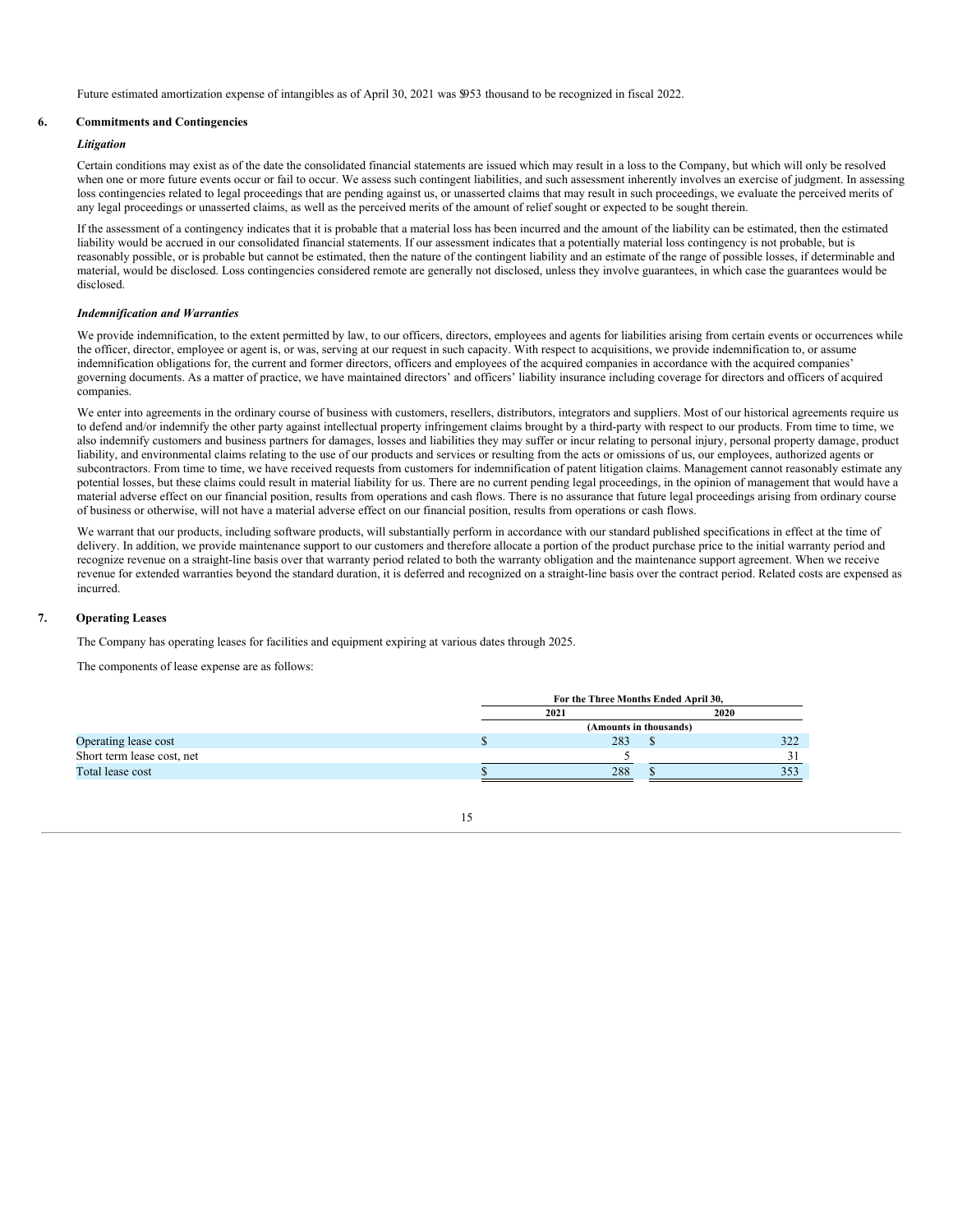Supplemental cash flow information related to the Company's operating leases was as follows:

|                                                                        | For the Three Months Ended April 30. |     |  |  |  |
|------------------------------------------------------------------------|--------------------------------------|-----|--|--|--|
|                                                                        | 2020<br>2021                         |     |  |  |  |
|                                                                        | (Amounts in thousands)               |     |  |  |  |
| Cash paid for amounts included in the measurement of lease liabilities |                                      |     |  |  |  |
| Operating cash flows from operating leases                             |                                      | 473 |  |  |  |

Supplemental balance sheet information related to the Company's operating leases was as follows:

|                                               | As of April 30, 2021   |  | As of January 31, 2021 |
|-----------------------------------------------|------------------------|--|------------------------|
|                                               | (Amounts in thousands) |  |                        |
| Operating lease right-of-use assets           | 2.707                  |  | 4,968                  |
|                                               |                        |  |                        |
| Current portion, operating lease liabilities  | 866                    |  | 1,387                  |
| Operating lease liabilities, long term        | 1.997                  |  | 4,070                  |
| Total operating lease liabilities             | 2.863                  |  | 5.457                  |
|                                               |                        |  |                        |
| Weighted average remaining lease term (years) | 3.7                    |  | 4.0                    |
| Weighted average incremental borrowing rate   | $5.0\%$                |  | $5.0\%$                |

The current portion, operating lease liabilities is included in the balance of accrued expenses at April 30, 2021. Rent payments for continuing operations were approximately \$0.4 million for the three months ended April 30, 2021.Future minimum lease payments for operating leases, with initial or remaining terms in excess of one year at April 30, 2021, are as follows:

|                                        | <b>Payments for</b><br><b>Operating Leases</b> |       |
|----------------------------------------|------------------------------------------------|-------|
| For the Fiscal Years Ended January 31, | (Amounts in thousands)                         |       |
| 2022                                   |                                                | 663   |
| 2023                                   |                                                | 823   |
| 2024                                   |                                                | 812   |
| 2025                                   |                                                | 838   |
| Total lease payments                   |                                                | 3,136 |
| Less interest                          |                                                | 273   |
| Total operating lease liabilities      |                                                | 2,863 |

In the first quarter of fiscal 2022, we entered into the Termination Agreement which terminated the sublease with respect to our former headquarters in Waltham, Massachusetts, effective March 21, 2021. In connection with the early termination of the sublease, the Company is to pay the sublandlord a termination payment of approximately \$0.4 million, of which \$0.3 million was paid during the three months ended April 30, 2021, and the remaining \$0.1 million was paid subsequent to quarter end. The Company also wrote off all related operating lease right-of-use assets and liabilities as of the termination date, resulting in a \$0.3 million non-cash gain, which partially offset the loss on the termination payments. The net \$0.1 million loss on lease termination is reported as a component of severance and restructuring expense on the consolidated statements of operations and comprehensive loss for the three months ended April 30, 2021. Prior to the execution of the Termination Agreement, the sublease had been scheduled to expire in February 2025.

#### **8. Severance and Restructuring Costs**

During the three months ended April 30, 2021, we incurred severance and restructuring costs of \$0.1 million and \$0.4 million, respectively, primarily for employeerelated termination benefits in relation to the restructuring of our finance department and expenses related to the closure of our leased facility in Waltham, Massachusetts.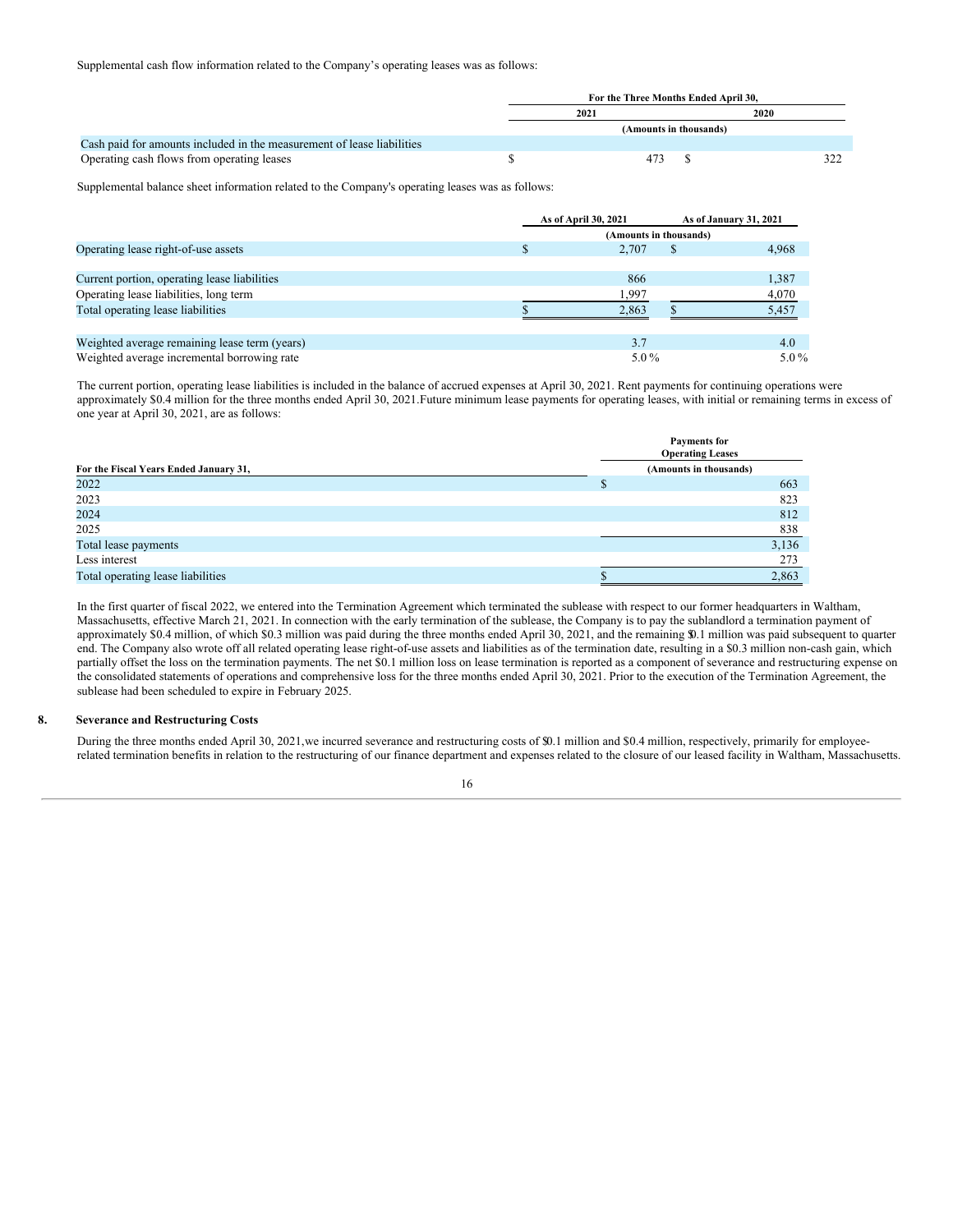The following table shows the change in accrued restructuring balances since January 31, 2021 primarily related to our finance department restructuring efforts and closure of our leased headquarters facility, reported as a component of accrued expenses on the consolidated balance sheets:

|                                        | <b>Employee-</b><br>Related<br><b>Benefits</b> |      | <b>Closure of</b><br>Leased<br><b>Facilities</b> | Total |
|----------------------------------------|------------------------------------------------|------|--------------------------------------------------|-------|
|                                        |                                                |      | (Amounts in thousands)                           |       |
| Accrued balance as of January 31, 2021 |                                                | $-$  | $\qquad \qquad - \qquad$                         |       |
| Restructuring charges incurred         |                                                | 147  | 463                                              | 610   |
| Cash payments                          |                                                | (72) | (337)                                            | (409) |
| Accrued balance as of April 30, 2021   |                                                | 75   | 126                                              | 201   |

#### **9. Stock-Based Compensation Expense**

#### *Equity Plans*

#### *2011 Compensation and Incentive Plan*

Our 2011 Compensation and Incentive Plan (the "2011 Plan") provides for the grant of incentive stock options, nonqualified stock options, restricted stock, restricted stock units ("RSUs"), deferred stock units ("DSUs"), performance stock units ("PSUs") and other equity based non-stock option awards as determined by the plan administrator to our officers, employees, consultants and directors. We may satisfy awards upon the exercise of stock options or the vesting of stock units with newly issued shares or treasury shares. The Board of Directors is responsible for the administration of the 2011 Plan and determining the terms of each award, award exercise price, the number of shares for which each award is granted and the rate at which each award vests. In certain instances, the Board of Directors may elect to modify the terms of an award. The number of shares authorized for issuance under the 2011 Plan is 9,300,000. Additionally, outstanding awards under the 2005 Equity Compensation and Incentive Plan that, since adoption of the 2011 Plan, expire, terminate, or are surrendered or canceled without having been fully exercised are available for issuance under the 2011 Plan. As of April 30, 2021, there were3,359,383 shares available for future grant.

Nonemployee members of the Board of Directors may elect to receive DSUs or stock options in lieu of RSUs. The number of units subject to the DSUs is determined as of the grant date and shall fully vest one year from the grant date. The shares underlying the DSUs are not vested and issued until the earlier of the director ceasing to be a member of the Board of Directors (provided such time is subsequent to the first day of the succeeding fiscal year) or immediately prior to a change in control.

Option awards may be granted to employees at an exercise price per share of not less than100% of the fair market value per common share on the date of the grant. Option awards granted under the 2011 Plan generally vest over a period of one to three years and expire ten years from the date of the grant.

We have a Long-Term Incentive Program, adopted in fiscal 2016, under which the named executive officers and other of our key employees may receive long-term equity-based incentive awards, which are intended to align the interests of our named executive officers and other key employees with the long-term interests of our stockholders and to emphasize and reinforce our focus on team success. Long-term equity-based incentive compensation awards are made in the form of stock options, RSUs and PSUs subject to vesting based in part on the extent to which employment continues.

#### *2015 Employee Stock Purchase Plan*

Under our 2015 Employee Stock Purchase Plan (the "ESPP"), six-month offering periods begin on October 1 and April 1 of each year during which eligible employees may elect to purchase shares of our common stock according to the terms of the offering. On each purchase date, eligible employees can purchase our stock at a price per share equal to 85% of the closing price of our common stock on the exercise date, but no less than par value. The maximum number of shares of our common stock authorized for sale under the ESPP is 1,150,000 shares, of which 1,075,024 remain available under the ESPP as of April 30, 2021. Under the ESPP,5,702 shares were purchased during the first three months of fiscal 2021. There were no shares purchased under the ESPP during the first three months of fiscal 2022 as the Company suspended the ESPP as of April 1, 2020 and is still evaluating when the suspension will be lifted, if at all.

#### *Award Activity*

In the first three months of fiscal 2022, we granted830,000 option awards and 109,489 RSU awards with a total grant date fair value of \$1.2 million. In the first three months of fiscal 2022, we canceled 802,500 option awards and 171,308 RSU awards, including PSUs.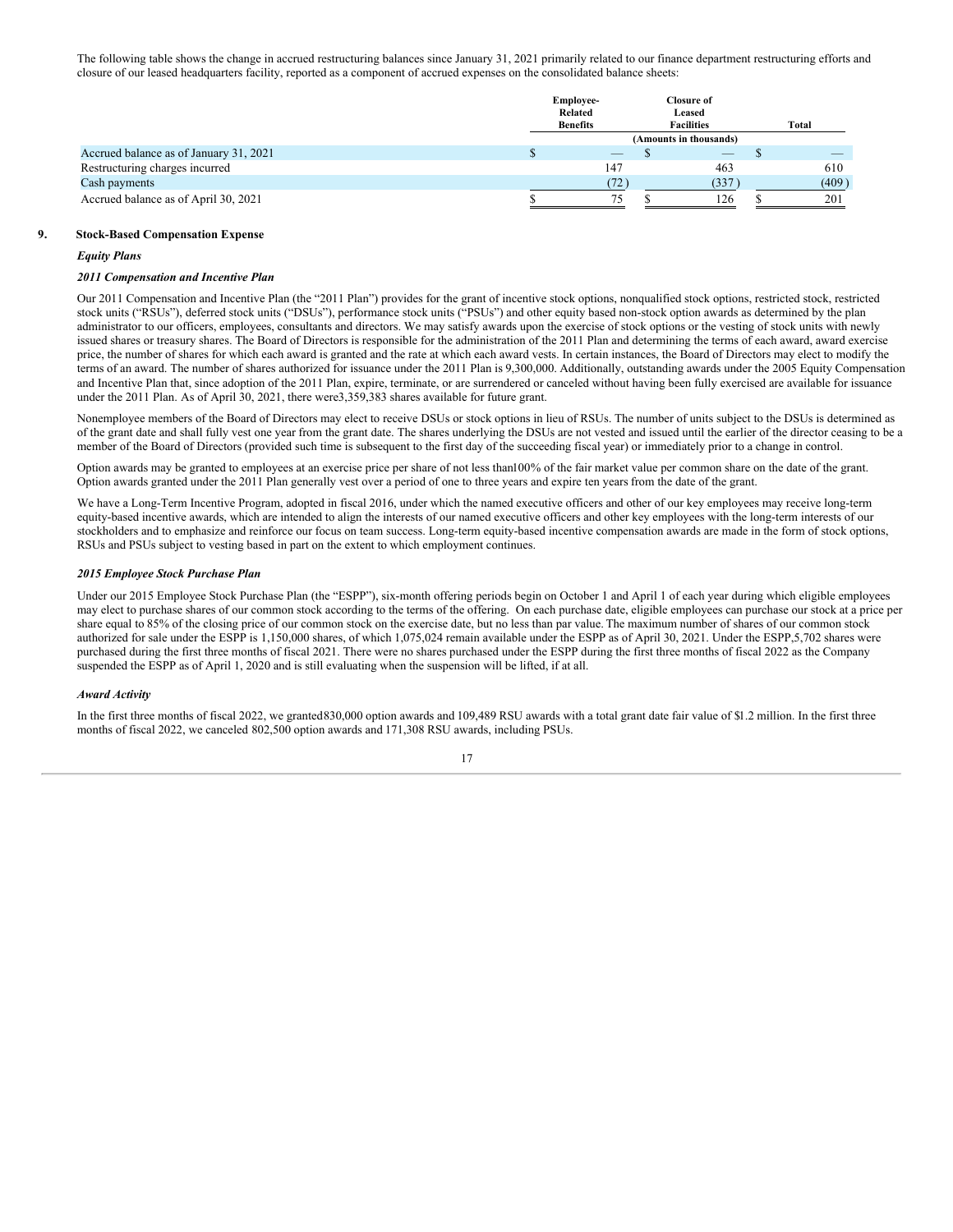#### *Stock-Based Compensation*

We recognized stock-based compensation expense within the accompanying consolidated statements of operations and comprehensive loss as follows:

|                            | <b>For the Three Months</b><br>Ended April 30, |  |     |  |
|----------------------------|------------------------------------------------|--|-----|--|
|                            | 2020<br>2021                                   |  |     |  |
|                            | (Amounts in thousands)                         |  |     |  |
| Cost of revenue            |                                                |  | (8) |  |
| Research and development   | (77                                            |  | 67  |  |
| Sales and marketing        | 18                                             |  | 40  |  |
| General and administrative | 266                                            |  | 258 |  |
|                            | 208                                            |  | 357 |  |

As of April 30, 2021, unrecognized stock-based compensation expense related to unvested stock options was approximately \$0.4 million, which is expected to be recognized over a weighted average period of 2.2 years. As of April 30, 2021, unrecognized stock-based compensation expense related to unvested RSUs and DSUs was \$0.5 million, which is expected to be recognized over a weighted average amortization period of0.9 years. Additionally, as of April 30, 2021, unrecognized stock-based compensation expense related to unvested PSUs was less than \$0.1 million, which is expected to be recognized over a weighted average amortization period of1.1 years.

#### **10. Accounts Receivables, Contract Assets, and Contract Liabilities**

#### *Receivables*

The following table summarizes our accounts receivable, net and unbilled receivables:

|                                 |  | As of April 30,<br>2021 |  | As of January 31. |  |  |
|---------------------------------|--|-------------------------|--|-------------------|--|--|
|                                 |  |                         |  | 2021              |  |  |
|                                 |  | (Amounts in thousands)  |  |                   |  |  |
| Accounts receivable, net        |  | 6.249                   |  | 6,050             |  |  |
| Unbilled receivables, current   |  | 8,420                   |  | 9,359             |  |  |
| Unbilled receivables, long-term |  | 5,842                   |  | 6,340             |  |  |
|                                 |  | 20,511                  |  | 21,749            |  |  |

## *Contract Assets*

Contract assets consist of unbilled receivables and are customer committed amounts for which revenue recognition precedes billing, and billing is solely subject to the passage of time.

Unbilled receivables are expected to be billed in the future as follows (amounts in thousands, except percentage amounts):

|                            | As of April 30, |             |  |  |
|----------------------------|-----------------|-------------|--|--|
|                            | 2021            |             |  |  |
| 1 year or less             | 8,420           | 59 %        |  |  |
| 1-2 years                  | 4,623           | <b>32</b> % |  |  |
| 2-5 years                  | 1,219           | $9\%$       |  |  |
| Total unbilled receivables | 14.262          | $100\%$     |  |  |

#### *Contract Liabilities*

Contract liabilities consist of deferred revenue and customer deposits that arise when amounts are billed to or collected from customers in advance of revenue recognition. Deferred revenue that will be recognized during the succeeding 12-month period is recorded as current deferred revenue and the remaining portion is recorded as deferred revenue, long-term. The change in deferred revenue in the first quarter ended April 30, 2021 is due to new billings in advance of revenue recognition offset by revenue recognized during the period.

|                                | <b>Deferred Revenue</b> |       |  |       |  |  |  |
|--------------------------------|-------------------------|-------|--|-------|--|--|--|
|                                | Long-Term<br>Current    |       |  |       |  |  |  |
|                                | (Amounts in thousands)  |       |  |       |  |  |  |
| Balance as of January 31, 2021 |                         | 4.737 |  | 657   |  |  |  |
| Increase (decrease)            |                         | 428   |  | (213) |  |  |  |
| Balance as of April 30, 2021   |                         | 5,165 |  | 444   |  |  |  |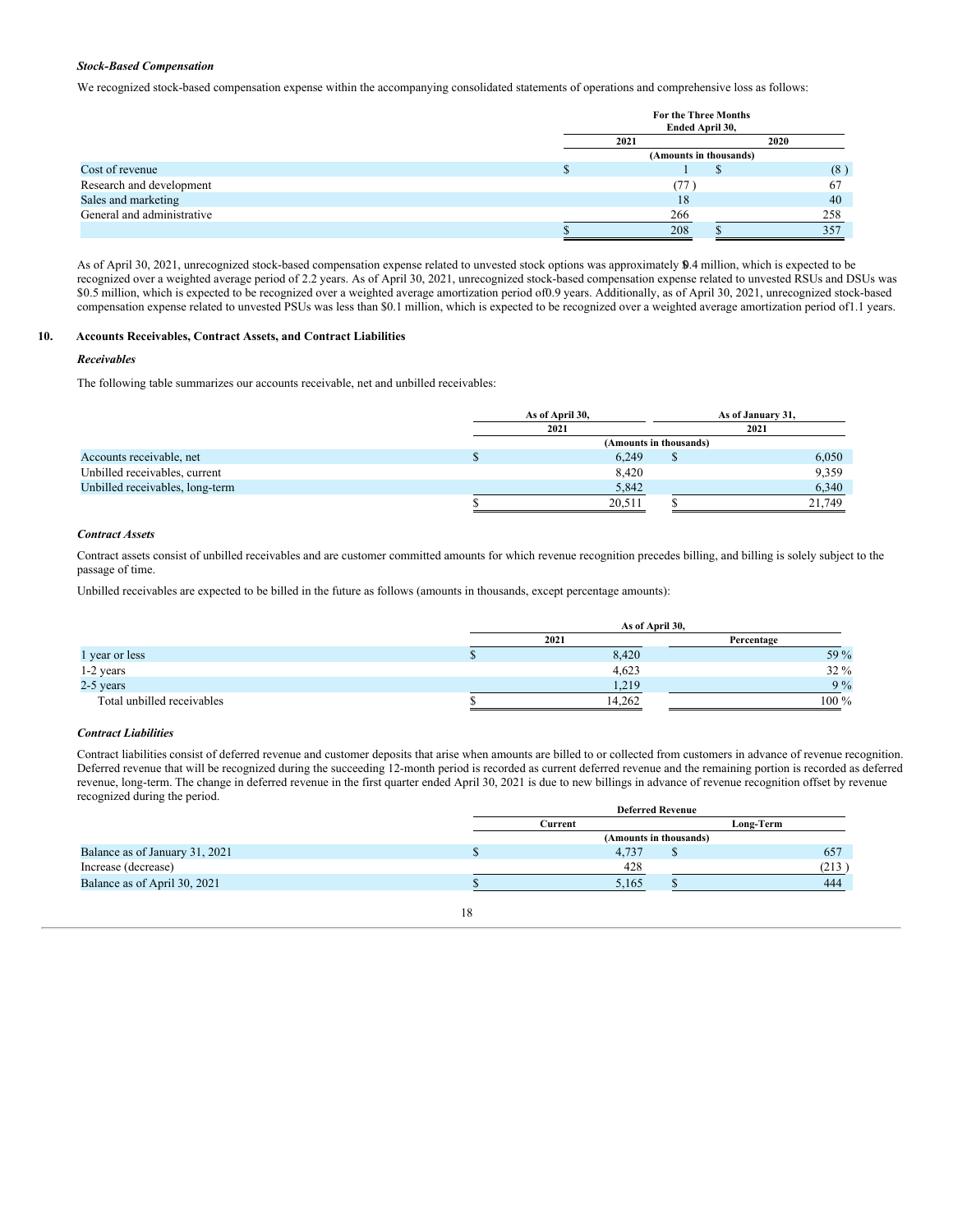We recognized \$1.7 million of revenue related to deferred billings in the first quarter of fiscal 2022.

#### *Remaining Performance Obligations*

The aggregate amount of transaction price that is allocated to performance obligations that have not yet been satisfied or are partially satisfied as of April 30, 2021 is \$27.7 million. This amount includes amounts billed for undelivered services that are included in deferred revenue reported on the consolidated balance sheets. Revenue recognized in the first quarter of fiscal 2022 related to remaining performance obligations as of the previous fiscal year ended January 31, 2021 was \$3.3 million.

## **11. Disaggregated Revenue and Geographic Information**

## *Disaggregated Revenue*

The following table summarizes our revenue disaggregated by revenue stream:

| Ended April 30, |                          |   |                                                       |  |  |  |
|-----------------|--------------------------|---|-------------------------------------------------------|--|--|--|
| 2021            |                          |   | 2020                                                  |  |  |  |
|                 |                          |   |                                                       |  |  |  |
|                 |                          |   |                                                       |  |  |  |
| S               | 1,016                    | S | 968                                                   |  |  |  |
|                 | 604                      |   | 837                                                   |  |  |  |
|                 | $\overline{\phantom{a}}$ |   | 1,293                                                 |  |  |  |
|                 | 1,620                    |   | 3,098                                                 |  |  |  |
|                 |                          |   |                                                       |  |  |  |
|                 | 2,038                    |   | 2,605                                                 |  |  |  |
|                 | 939                      |   | 931                                                   |  |  |  |
|                 | 455                      |   | 281                                                   |  |  |  |
|                 | 3,432                    |   | 3,817                                                 |  |  |  |
|                 | 5,052                    |   | 6,915                                                 |  |  |  |
|                 |                          |   | <b>For the Three Months</b><br>(Amounts in thousands) |  |  |  |

## *Geographic Information*

The following summarizes revenue by customers' geographic locations:

|                                             | For the Three Months<br>Ended April 30,    |               |  |       |               |  |  |  |  |  |
|---------------------------------------------|--------------------------------------------|---------------|--|-------|---------------|--|--|--|--|--|
|                                             | 2021                                       | $\frac{0}{0}$ |  | 2020  | $\frac{6}{9}$ |  |  |  |  |  |
|                                             | (Amounts in thousands, except percentages) |               |  |       |               |  |  |  |  |  |
| Revenue by customers' geographic locations: |                                            |               |  |       |               |  |  |  |  |  |
| North America (1)                           | 2,701                                      | 53%           |  | 3,578 | 52%           |  |  |  |  |  |
| Europe and Middle East                      | 1.961                                      | 39%           |  | 1,982 | 29%           |  |  |  |  |  |
| Latin America                               | 213                                        | $4\%$         |  | 1,133 | 16%           |  |  |  |  |  |
| Asia Pacific                                | 177                                        | 4%            |  | 222   | 3%            |  |  |  |  |  |
| Total revenue                               | 5,052                                      |               |  | 6.915 |               |  |  |  |  |  |

(1) Includes total revenue for the United States for the periods shown as follows:

|                    |      | For the Three Months                          |   |        |  |  |  |
|--------------------|------|-----------------------------------------------|---|--------|--|--|--|
|                    |      | Ended April 30,                               |   |        |  |  |  |
|                    | 2021 |                                               |   | 2020   |  |  |  |
|                    |      | (Amounts in thousands,<br>except percentages) |   |        |  |  |  |
| <b>US Revenue</b>  |      | 2,198                                         | D | 2,343  |  |  |  |
| % of total revenue |      | 44 $%$                                        |   | $34\%$ |  |  |  |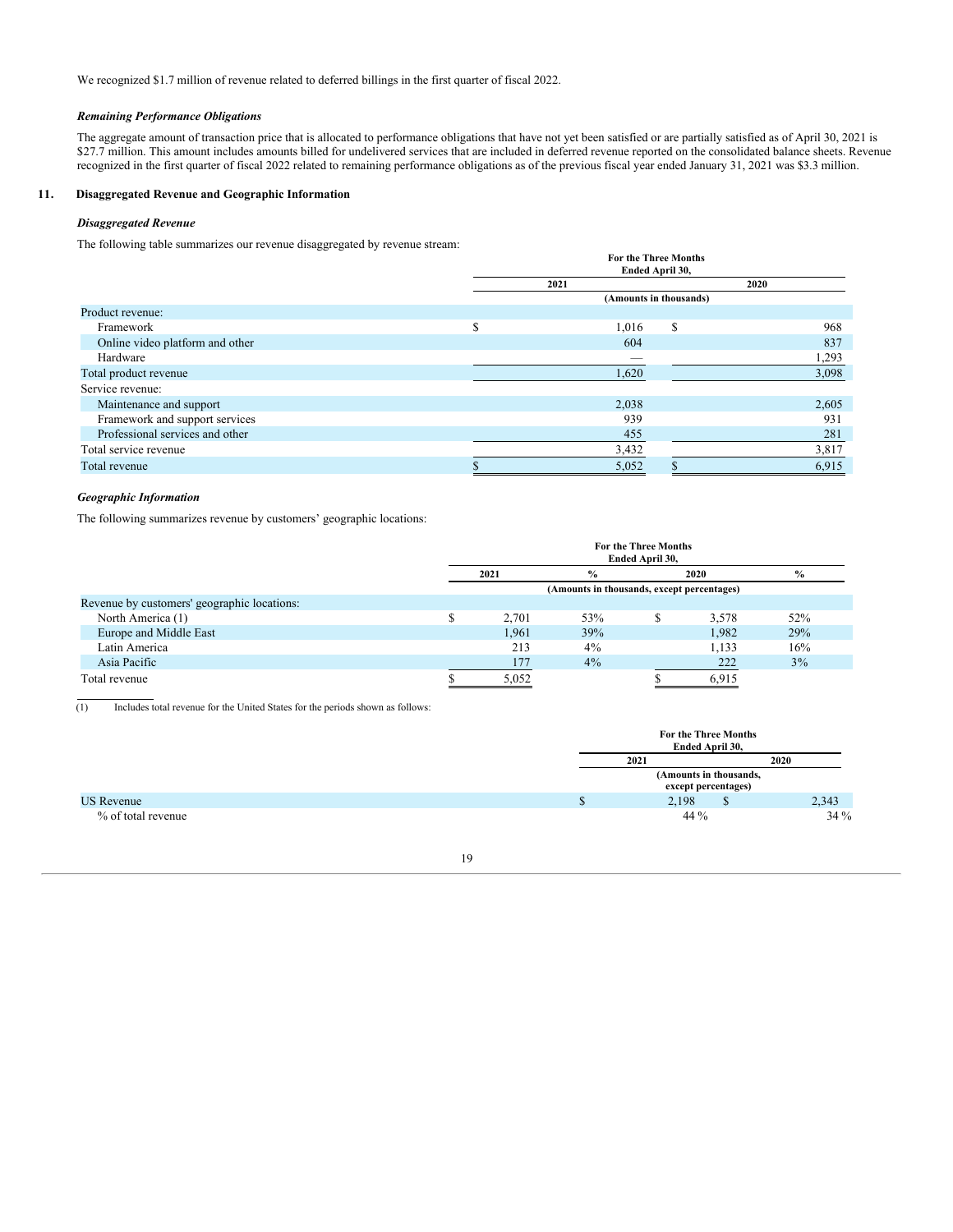The following summarizes long-lived assets by geographic locations:

|                                                   | As of April 30, |                                            | As of January 31, |               |
|---------------------------------------------------|-----------------|--------------------------------------------|-------------------|---------------|
|                                                   | 2021            | $\frac{0}{0}$                              | 2021              | $\frac{6}{9}$ |
|                                                   |                 | (Amounts in thousands, except percentages) |                   |               |
| Long-lived assets by geographic locations $(1)$ : |                 |                                            |                   |               |
| North America                                     | 7.955           | 72%                                        | 10.864            | 79%           |
| Europe and Middle East                            | 3.092           | 28%                                        | 2.819             | 21%           |
| Asia Pacific                                      |                 | $0\%$                                      | 31                | 0%            |
| Total long-lived assets by geographic location    | 11.078          |                                            | 13.714            |               |
|                                                   |                 |                                            |                   |               |

#### (1) Excludes goodwill.

#### **12. Income Taxes**

Each interim period is considered an integral part of the annual period and, accordingly, we measure our income tax expense using an estimated annual effective tax rate. A company is required, at the end of each interim reporting period, to make its best estimate of the annual effective tax rate for the full fiscal year and use that rate to provide for income taxes on a current year-to-date basis, as adjusted for discrete taxable events that occur during the interim period.

We recorded an income taxprovision of less than \$0.1 million and an income tax benefit of less than \$0.1 million for the three months ended April 30, 2021 and April 30, 2020, respectively. Our effective tax rate in fiscal 2022 and in future periods may fluctuate on a quarterly basis as a result of changes in our jurisdictional forecasts where losses cannot be benefitted due to the existence of valuation allowances on our deferred tax assets, changes in actual results versus our estimates, or changes in tax laws, regulations, accounting principles or interpretations thereof.

We review all available evidence to evaluate the recovery of deferred tax assets, including the recent history of losses in all tax jurisdictions, as well as our ability to generate income in future periods. As of April 30, 2021, due to the uncertainty related to the ultimate use of certain deferred income tax assets, we have recorded a valuation allowance on certain deferred assets.

We file income tax returns in the U.S. federal jurisdiction, various state jurisdictions and various foreign jurisdictions. We have closed out an audit with the Internal Revenue Service through fiscal 2013; however, the taxing authorities will still have the ability to review the propriety of certain tax attributes created in closed years if such tax attributes are utilized in an open tax year, such as our federal research and development credit carryovers.

On March 4, 2019, our Board of Directors approved and adopted a tax benefits preservation plan (the "Tax Benefits Preservation Plan") to potentially limit our ability to use net operating loss carryforwards and certain other tax attributes ("NOLs") to reduce our potential future federal income tax obligations. In connection with the Tax Benefits Preservation Plan, we declared a dividend of one preferred share purchase right for each share of our common stock issued and outstanding as ofMarch 15, 2019 to our stockholders of record on that date. The Tax Benefits Preservation Plan expires no later than March 4, 2022, and was approved by our stockholders at our 2019 annual meeting of stockholders on July 11, 2019.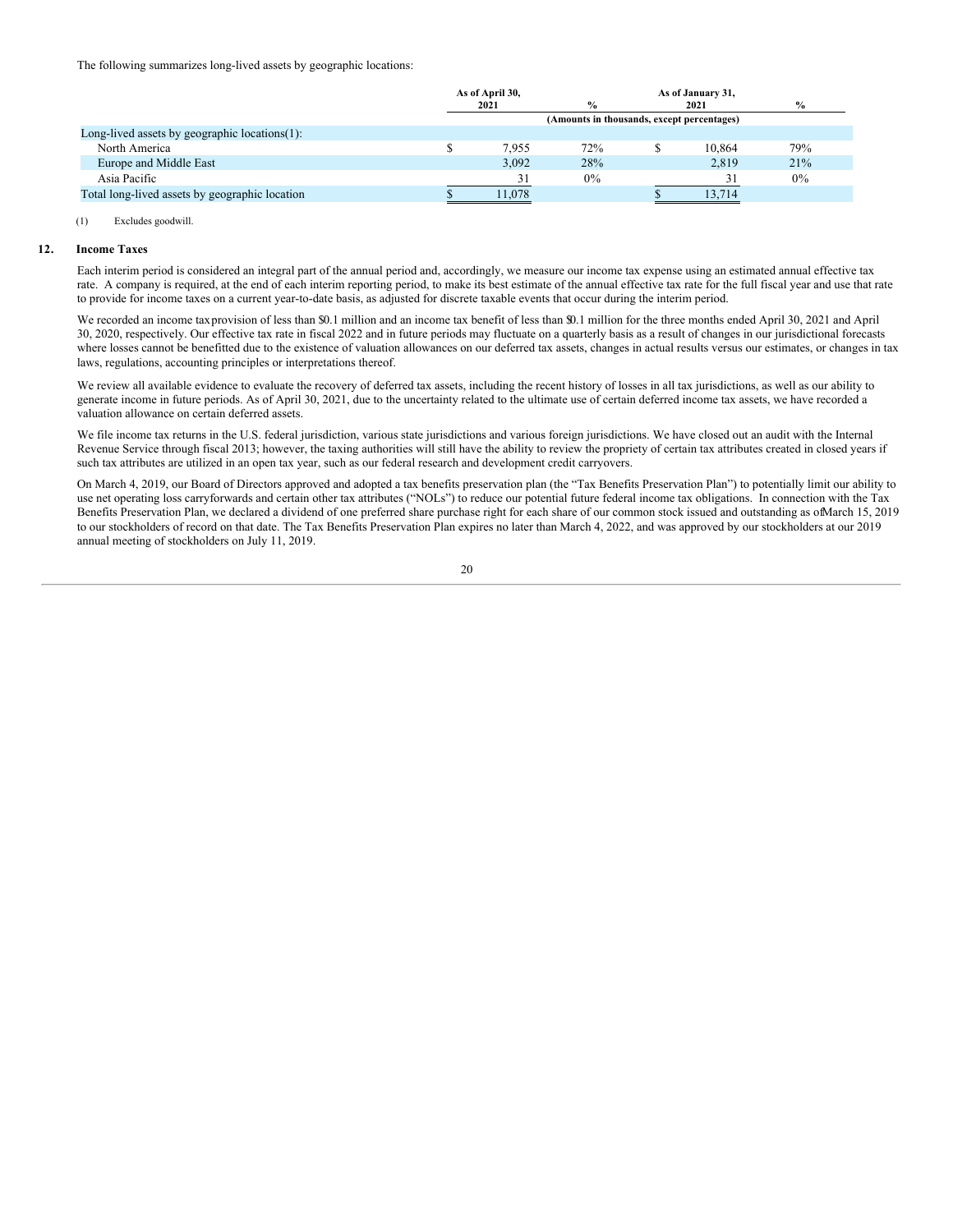#### **ITEM 2. Management's Discussion and Analysis of Financial Condition and Results of Operations**

#### <span id="page-21-0"></span>*Forward-Looking Statements*

This Form 10-Q contains or incorporates forward-looking statements within the meaning of the Private Securities Litigation Reform Act of 1995, and such statements involve risks and uncertainties. The following information should be read in conjunction with the unaudited consolidated financial information and the notes thereto included in this Form 10-Q. You should not place undue reliance on these forward-looking statements. Actual events or results may differ materially due to competitive factors and other factors referred to in Part I, Item 1A. "Risk Factors" in our Annual Report on Form 10-K (the "Form 10-K") for our fiscal year ended January 31, 2021 and elsewhere in this Form 10-Q. These factors may cause our actual results to differ materially from any forward-looking statement. These forward-looking statements are based on current expectations, estimates, forecasts and projections about the industry and markets in which we operate, and management's beliefs and assumptions. We undertake no obligation to publicly update or revise the statements in light of future developments. In addition, other written or oral statements that constitute forwardlooking statements may be made by us or on our behalf. Words such as "expect," "seek," "anticipate," "intend," "plan," "believe," "could," "estimate," "may," "target," "project," or variations of such words and similar expressions are intended to identify such forward-looking statements. These statements are not guarantees of future performance and involve certain risks, uncertainties, and assumptions that are difficult to predict.

#### **Business Overview**

SeaChange International, Inc., a Delaware corporation founded on July 9, 1993, is an industry leader in the delivery of multiscreen, advertising and premium OTT video management solutions. Our software products and services facilitate the aggregation, licensing, management and distribution of video and advertising content for service providers, telecommunications companies, satellite operators, broadcasters, and other content providers. We sell our software products and services worldwide, primarily to service providers including: operators, such as Liberty Global, plc., Altice NV, Cox Communications, Inc. and Rogers Communications, Inc.; telecommunications companies, such as Verizon Communications, Inc., AT&T, Inc. and Frontier Communications Corporation; satellite operators such as Dish Network Corporation; and broadcasters.

Our software products and services are designed to empower video providers to create, manage and monetize the increasingly personalized, highly engaging experiences that viewers demand. Using our products and services, we believe customers can increase revenue by offering services such as VOD programming on a variety of consumer devices, including televisions, smart phones, PCs, tablets and OTT streaming players. Our solutions enable service providers to offer other interactive television services that allow subscribers to receive personalized services and interact with their video devices, thereby enhancing their viewing experience. Our products also allow our customers to insert advertising into broadcast and VOD content.

SeaChange serves an exciting global marketplace where multiscreen viewing is increasingly required, consumer device options are evolving rapidly, and viewing habits are ever-shifting. The primary driver of our business is enabling the delivery of video content in the changing multiscreen television environment. We have expanded our capabilities, products and services to address the delivery of content to devices other than television set-top boxes, namely PCs, tablets, smart phones and OTT streaming players. We believe that our strategy of expanding into adjacent product lines will also position us to further support and maintain our existing service provider customer base. Providing our customers with more scalable software platforms enables them to further reduce their infrastructure costs, improve reliability and expand service offerings to their customers. Additionally, we believe we are well positioned to capitalize on new customers entering the multiscreen marketplace and increasingly serve adjacent markets. Our core technologies provide a foundation for software products and services that can be deployed in next generation video delivery systems capable of increased levels of subscriber activity across multiple devices.

We continue to initiate restructuring efforts to improve operations and optimize our cost structure. In the first quarter of fiscal 2022, we restructured our finance department and terminated the lease to our Waltham, Massachusetts headquarters. In the first half of fiscal 2021, we reduced our headcount across all departments in response to the COVID-19 pandemic, for which we expect approximately \$7.6 million of annualized savings. Additionally, in the second quarter of fiscal 2021 we transferred our technical support services to our Poland location in an effort to further reduce cost.

In February 2019, we entered into a cooperation agreement (the "Cooperation Agreement") with TAR Holdings LLC and Karen Singer (collectively, "TAR Holdings"). As of the date of the Cooperation Agreement, TAR Holdings beneficially owned approximately 20.6% of our outstanding common stock. Pursuant to the Cooperation Agreement, we agreed to set the size of the Board at up to eight members, appointed Robert Pons to the Board as a Class II Director with an initial term that expired at the 2019 annual meeting of stockholders, and appointed Jeffrey Tuder to the Board as a Class III Director with an initial term that expired at the 2020 annual meeting of stockholders. Messrs. Pons and Tuder were subsequently re-elected in the 2019 and 2020 annual meeting of stockholders, respectively. On January 8, 2021, our Chief Executive Officer resigned, and Mr. Pons was subsequently appointed Executive Chairman and Principal Executive Officer in the interim. Mr. Tuder resigned from the Board on May 14, 2021 and was replaced by David Nicol.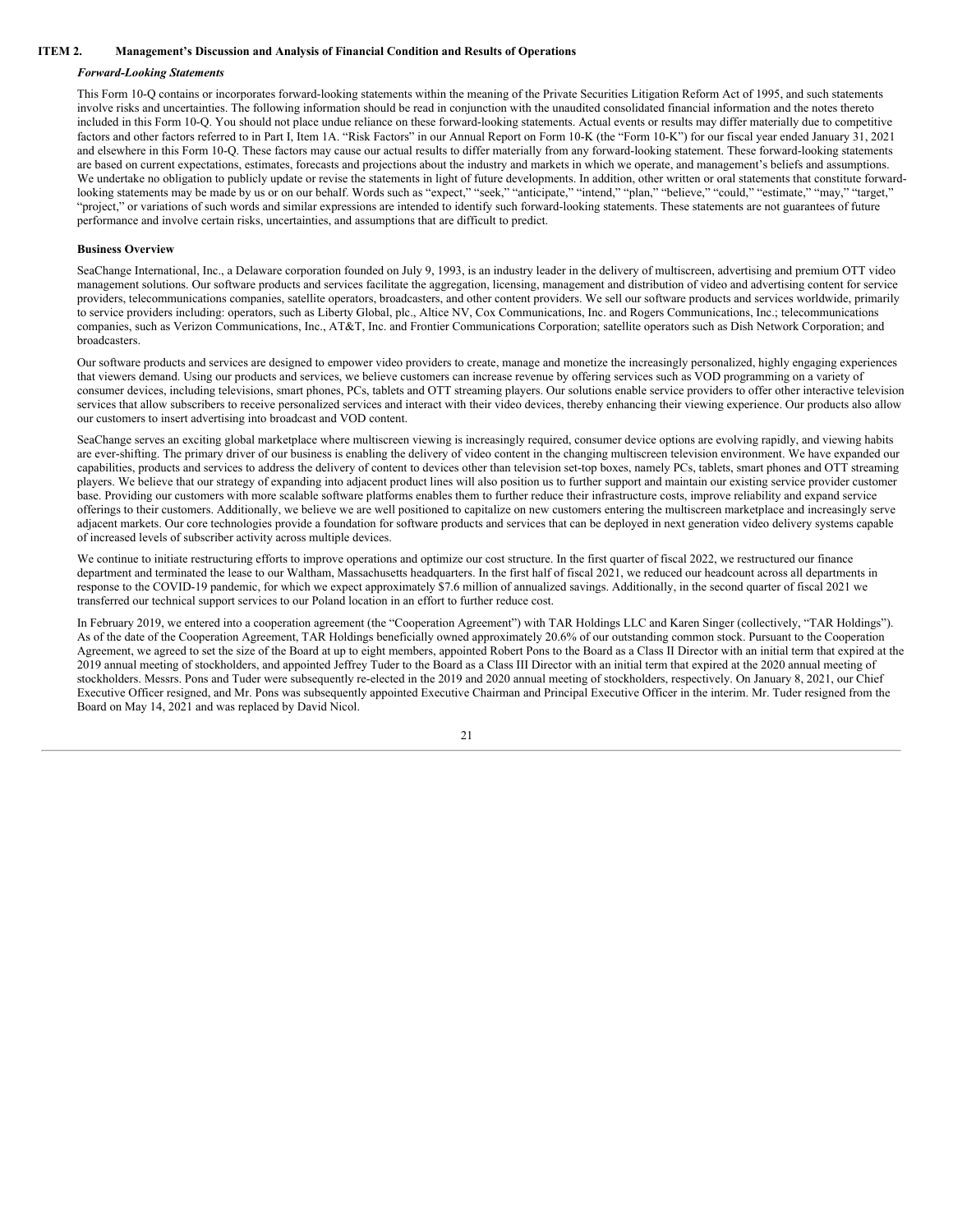In March 2019, our Board approved and adopted a tax benefits preservation plan (the "Tax Benefits Preservation Plan") to deter acquisitions of our common stock that would potentially limit our ability to use NOLs to reduce our potential future federal income tax obligations. In connection with the Tax Benefits Preservation Plan, we declared a dividend of one preferred share purchase right for each share of our common stock issued and outstanding as of March 15, 2019 to our stockholders of record on that date. The Tax Benefits Preservation Plan was approved by our stockholders at our 2019 annual meeting of stockholders.

In February 2021, the Company filed a Registration Statement on Form S-3 with the SEC, which registered an indeterminate number of Securities using a "shelf" registration or continuous offering process. Under this shelf registration, we may, from time to time, sell any combination of the securities in one or more offerings up to a total aggregate offering price of \$200 million. The shelf registration was declared effective on March 16, 2021.

In connection with the shelf registration statement, the Company entered into an underwriting agreement with Aegis Capital Corp. on March 30, 2021, to issue and sell 10,323,484 shares of common stock, \$0.01 par value per share, at a public offering price of \$1.85 per share (the "Offering"). The Offering closed on April 1, 2021 and resulted in approximately \$17.5 million in proceeds, net of underwriting discounts and commissions of 6.5%, or \$0.12025 per share of common stock, and offering expenses of approximately \$0.2 million. In addition to the Offering, the Company also granted the underwriters a 45-day option (the "Underwriter Option") to purchase up to an additional 1,548,522 shares of common stock at a purchase price of \$1.85 per share, less underwriting discounts and commissions. The Underwriter Option was not exercised and has expired.

In March 2021, we entered into a Sublease Termination Agreement (the "Termination Agreement") which terminated the sublease with respect to our former headquarters in Waltham, Massachusetts, effective March 21, 2021. In connection with the early termination of the sublease, the Company is to pay the sublandlord a termination payment of approximately \$0.4 million, of which \$0.3 million was paid during the three months ended April 30, 2021, and the remaining \$0.1 million was paid subsequent to quarter end. The Company also wrote off all related operating lease right-of-use assets and liabilities as of the termination date, resulting in a \$0.3 million non-cash gain, which partially offset the loss on the termination payments. The net \$0.1 million loss on lease termination is reported as a component of severance and restructuring expenses on the consolidated statements of operations and comprehensive loss as of April 30, 2021. Prior to the execution of the Termination Agreement, the sublease had been scheduled to expire in February 2025. As a result of the Termination Agreement, we expect annualized savings of approximately \$600 thousand in facilities costs for each of the next four years.

#### **Results of Operations**

The following discussion summarizes the key factors our management believes are necessary for an understanding of our consolidated financial statements.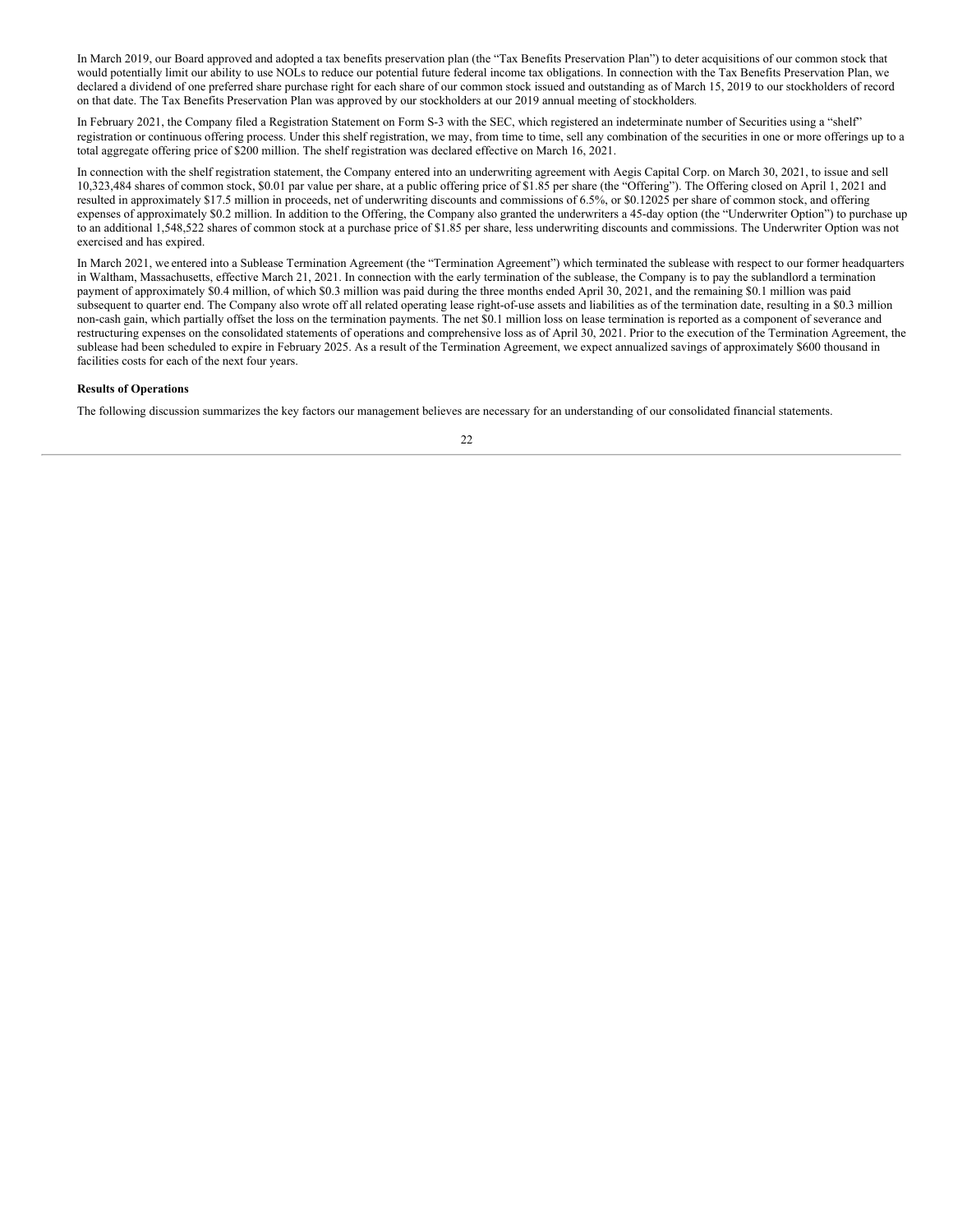#### *Revenue and Gross Profit*

The components of our total revenue and gross profit are described in the following table:

|                                 | <b>For the Three Months</b><br>Ended April 30,     |    |          |   | Change   |               |  |  |
|---------------------------------|----------------------------------------------------|----|----------|---|----------|---------------|--|--|
|                                 | 2021                                               |    | 2020     |   | S        | $\frac{0}{0}$ |  |  |
|                                 | (Amounts in thousands, except for percentage data) |    |          |   |          |               |  |  |
| Revenue:                        |                                                    |    |          |   |          |               |  |  |
| Product revenue:                |                                                    |    |          |   |          |               |  |  |
| Framework                       | \$<br>1,016                                        | \$ | 968      | S | 48       | $5.0\%$       |  |  |
| Online video platform and other | 604                                                |    | 837      |   | (233)    | $(27.8\%)$    |  |  |
| Hardware                        |                                                    |    | 1,293    |   | (1,293)  | $(100.0\%)$   |  |  |
| Total product revenue           | 1,620                                              |    | 3,098    |   | (1, 478) | $(47.7\%)$    |  |  |
| Service revenue:                |                                                    |    |          |   |          |               |  |  |
| Maintenance and support         | 2,038                                              |    | 2,605    |   | (567)    | $(21.8\%)$    |  |  |
| Framework and support services  | 939                                                |    | 931      |   | 8        | $0.9\%$       |  |  |
| Professional services and other | 455                                                |    | 281      |   | 174      | 61.9%         |  |  |
| Total service revenue           | 3,432                                              |    | 3,817    |   | (385)    | $(10.1\%)$    |  |  |
| Total revenue                   | 5,052                                              |    | 6,915    |   | (1, 863) | $(26.9\%)$    |  |  |
| Cost of product revenue         | 406                                                |    | 1,580    |   | (1,174)  | $(74.3\%)$    |  |  |
| Cost of service revenue         | 1,815                                              |    | 2,826    |   | (1,011)  | $(35.8\%)$    |  |  |
| Total cost of revenue           | 2,221                                              |    | 4,406    |   | (2,185)  | $(49.6\%)$    |  |  |
| Gross profit                    | 2,831                                              |    | 2,509    |   | 322      | 12.8%         |  |  |
| Gross product profit margin     | 74.9%                                              |    | 49.0%    |   |          | 25.9%         |  |  |
| Gross service profit margin     | 47.1%                                              |    | 26.0%    |   |          | $21.2\%$      |  |  |
| Gross profit margin             | 56.0%                                              |    | $36.3\%$ |   |          | 19.8%         |  |  |

Two customers accounted for 18% and 16% of total revenue for the three months ended April 30, 2021 and two customers accounted for 15% and 13% of total revenue for the three months ended April 30, 2021. See Part I Item I, Note 2, *"Significant Accounting Policies,"* to this Form 10-Q for more information.

International revenue accounted for 56% and 66% of total revenue in the three months ended April 30, 2021 and 2020, respectively. The decrease in international sales as a percentage of total revenue in the three months ended April 30, 2021 as compared to the three months ended April 30, 2020 is primarily due to a decrease in international revenue at a higher rate than U.S. revenue primarily due to the COVID-19 pandemic.

#### *Product Revenue*

Product revenue decreased by \$1.5 million for the three months ended April 30, 2021 as compared to the three months ended April 30, 2020. The decrease for the three months ended April 30, 2021 was primarily due to the shift to our Framework sales model, which did not include any third-party hardware, and a decrease in legacy product sales in which we would procure and sell third-party hardware to our customers.

#### *Service Revenue*

Service revenue decreased by \$0.4 million for the three months ended April 30, 2021 as compared to the three months ended April 30, 2020. The decrease for the three months ended April 30, 2020 was primarily due to a decrease in our maintenance and support revenue provided on post warranty contracts as customers continue to provide their own solutions and legacy products are decommissioned.

#### *Gross Profit and Margin*

Cost of revenue consists primarily of the cost of resold third-party products and services, purchased components and subassemblies, labor and overhead relating to the assembly, testing and implementation and ongoing maintenance of complete systems.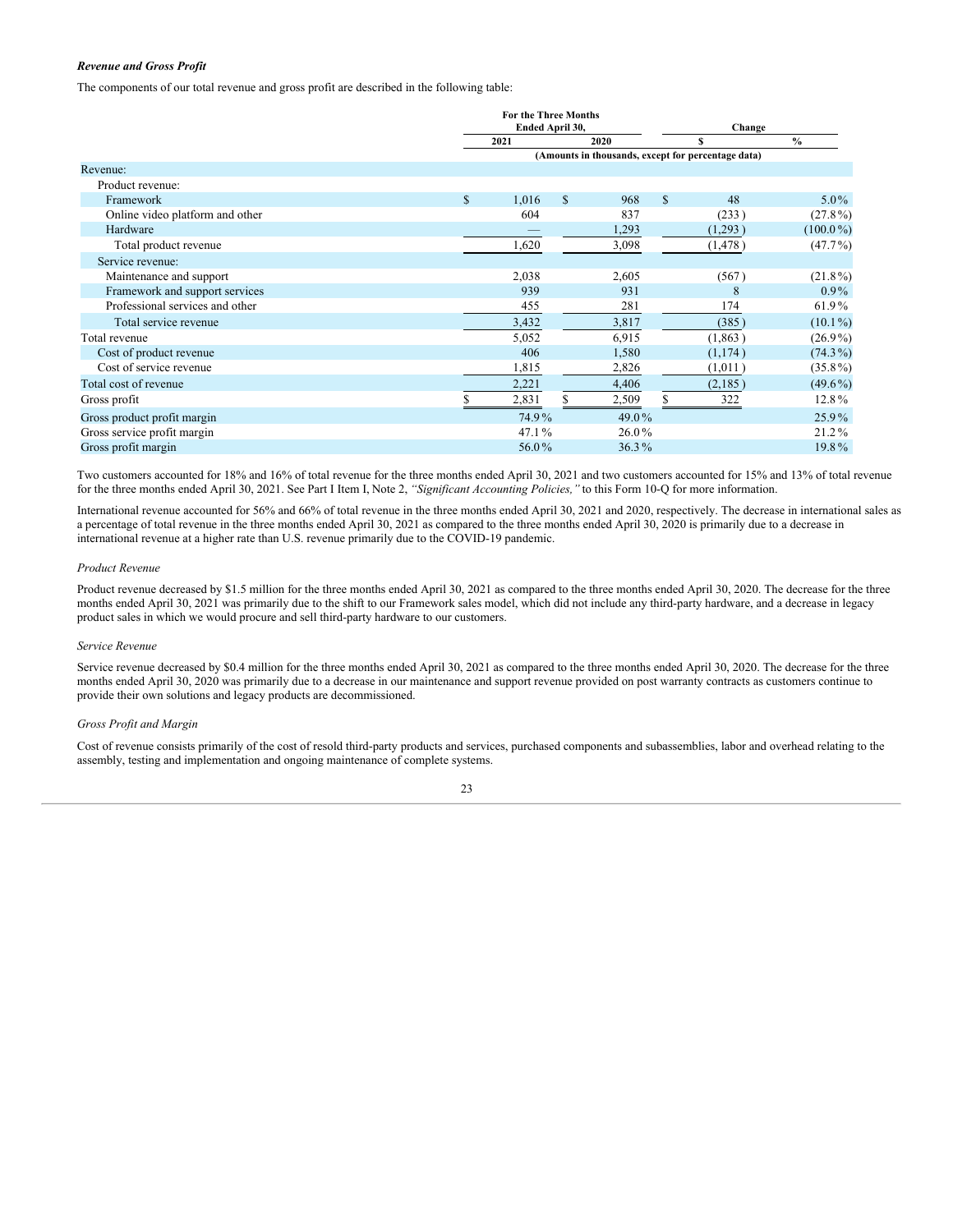Our gross profit margin increased from 36% to 56% for the three months ended April 30, 2021 as compared to the three months endedApril 30, 2020 primarily due to the lower cost of product and service revenue. Gross product profit margin increased from 49% to 75% for the three months ended April 30, 2021 as compared to the three months ended April 30, 2020 primarily due to a reduction in third-party hardware costs and an increase in higher margin software sales. Gross service profit margins increased from 26% to 47% for the three months ended April 30, 2021 as compared to the three months endedApril 30, 2020 primarily due to a reduction in headcount in relation to our cost-saving efforts driven by the COVID-19 pandemic which drove higher margins.

#### *Operating Expenses*

#### *Research and Development*

Research and development expenses consist of salaries and related costs, including stock-based compensation for personnel in software development and engineering functions, as well as contract labor costs, depreciation of development and test equipment and an allocation of related facility expenses. The following table provides information regarding the change in research and development expenses during the periods presented:

|                                   | For the Three Months<br>Ended April 30. |       | Change |                                                    |               |
|-----------------------------------|-----------------------------------------|-------|--------|----------------------------------------------------|---------------|
|                                   | 2021                                    | 2020  |        |                                                    | $\frac{0}{0}$ |
|                                   |                                         |       |        | (Amounts in thousands, except for percentage data) |               |
| Research and development expenses | 2.668                                   | 4.166 |        | (1.498)                                            | $(36.0\%)$    |
| % of total revenue                | 52.8%                                   | 60.2% |        |                                                    |               |

Research and development expenses decreased by \$1.5 million for the three months ended April 30, 2021 as compared to the three months ended April 30, 2020primarily due to a \$1.2 million decrease in labor and compensation costs associated with the reduction in headcount and outside services and a reduction in other research and development expenditures in relation to our cost-saving efforts driven by the COVID-19 pandemic.

#### *Selling and Marketing*

Selling and marketing expenses consist of salaries and related costs, including stock-based compensation for personnel engaged in selling and marketing functions, as well as commissions, travel expenses, certain promotional expenses and an allocation of related facility expenses. The following table provides information regarding the change in selling and marketing expenses during the periods presented:

|                                | For the Three Months<br>Ended April 30. |          | Change                                             |               |
|--------------------------------|-----------------------------------------|----------|----------------------------------------------------|---------------|
|                                | 2021                                    | 2020     |                                                    | $\frac{0}{6}$ |
|                                |                                         |          | (Amounts in thousands, except for percentage data) |               |
| Selling and marketing expenses | .380                                    | 2.126    | (746)                                              | $(35.1\%)$    |
| % of total revenue             | $27.3\%$                                | $30.7\%$ |                                                    |               |

Selling and marketing expenses decreased by \$0.7 million for the three months ended April 30, 2021 as compared to the three months ended April 30, 2020 primarily due to a \$0.6 million decrease in labor and compensations costs associated with the reduction in headcount, a \$0.1 million decrease in travel expenses, and a reduction in other sales and marketing expenditures in relation to our cost-saving efforts driven by the COVID-19 pandemic.

#### *General and Administrative*

General and administrative expenses consist of salaries and related costs, including stock-based compensation for personnel in executive, finance, legal, human resources, information technology and administrative functions, as well as legal and accounting services, insurance premiums and an allocation of related facilities expenses. The following table provides information regarding the change in general and administrative expenses during the periods presented:

|                                     | For the Three Months<br>Ended April 30, |  |       |  | Change                                             |               |  |
|-------------------------------------|-----------------------------------------|--|-------|--|----------------------------------------------------|---------------|--|
|                                     | 2021                                    |  | 2020  |  |                                                    | $\frac{0}{0}$ |  |
|                                     |                                         |  |       |  | (Amounts in thousands, except for percentage data) |               |  |
| General and administrative expenses | 2,105                                   |  | 2.054 |  | 51                                                 | $2.5\%$       |  |
| % of total revenue                  | $41.7\%$                                |  | 29.7% |  |                                                    |               |  |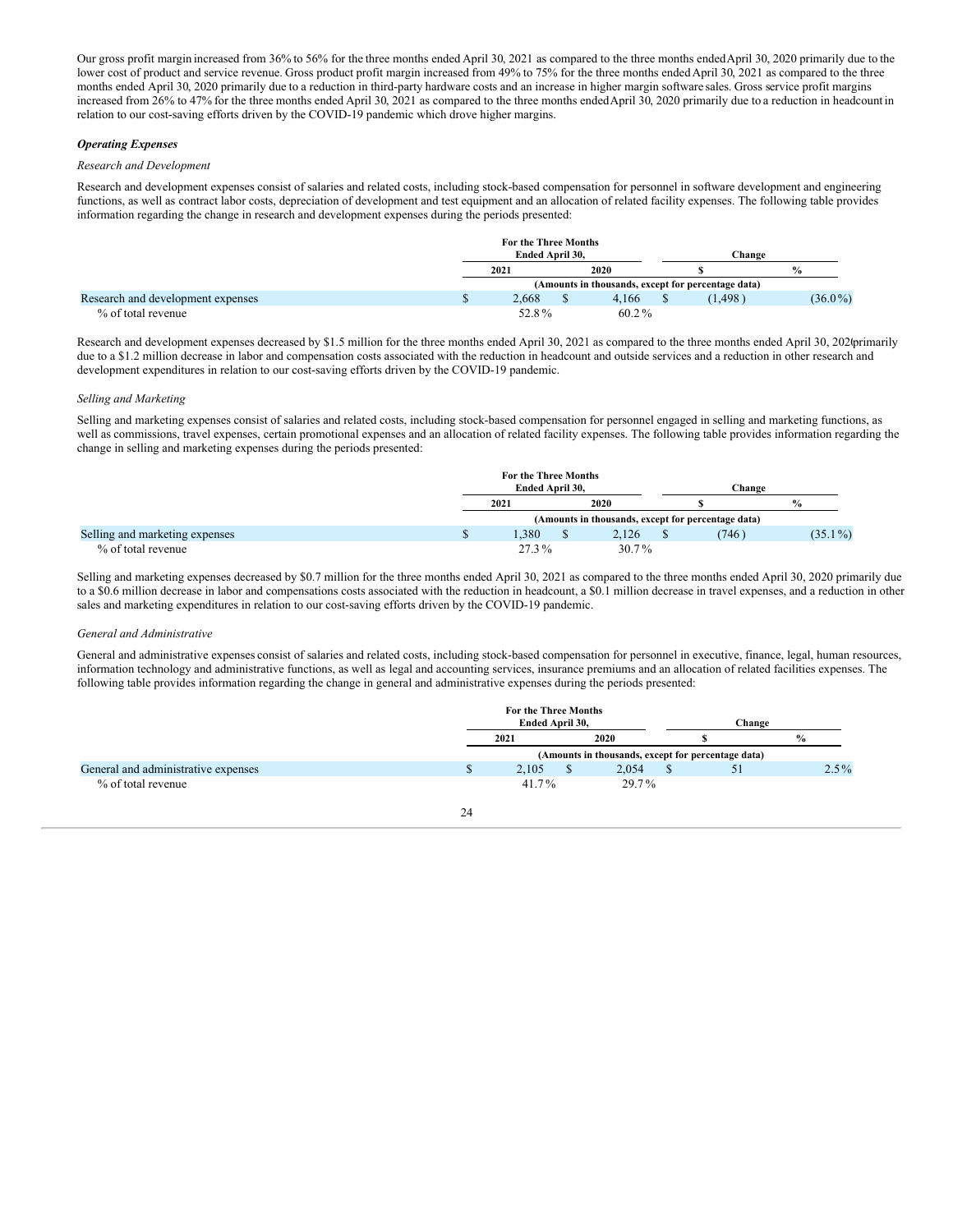General and administrative expenses increased by \$0.1 million for the three months ended April 30, 2021 as compared to the three months ended April 30, 2020 primarily due to a \$0.1 million increase in outside professional services and no bad debt expense or recoveries as compared to the \$0.3 million recovery of bad debt in the prior period offset by a \$0.3 million reduction in salaries and compensation and a reduction in other general expenditures driven by the COVID-19 pandemic.

#### *Severance and Restructuring Costs*

Severance costs consist of employee-related severance charges not related to a restructuring plan. Restructuring costs consist of charges related to restructuring including employee-related severance charges, remaining lease obligations and termination costs, and the disposal of equipment. The following table provides information regarding the change in severance and restructuring costs during the periods presented:

|                                   |      | <b>For the Three Months</b><br>Ended April 30. |         | Change                                             |               |
|-----------------------------------|------|------------------------------------------------|---------|----------------------------------------------------|---------------|
|                                   | 2021 |                                                | 2020    |                                                    | $\frac{0}{0}$ |
|                                   |      |                                                |         | (Amounts in thousands, except for percentage data) |               |
| Severance and restructuring costs | ٠п   | 484                                            | 486     | (2)                                                | $(0.4\%)$     |
| % of total revenue                |      | $9.6\%$                                        | $7.0\%$ |                                                    |               |

Severance and restructuring costs remained constant for the three months ended April 30, 2021 as compared to the three months ended April 30, 2020. Severance and restructuring costs for the three months ended April 30, 2021 consisted primarily of employee related termination benefits for the restructuring of our finance department and facility related closure costs, including a \$0.1 million net loss on our Waltham lease termination. Severance and restructuring costs for the three months ended April 30, 2020 consisted primarily of employee related termination benefits due to a reduction in headcount driven by the COVID-19 pandemic.

#### *Other Expense, Net*

The table below provides detail regarding our other expense, net:

|                            |       | <b>For the Three Months</b>                        |        |            |  |
|----------------------------|-------|----------------------------------------------------|--------|------------|--|
|                            |       | Ended April 30,                                    | Change |            |  |
|                            | 2021  | 2020                                               |        | $\%$       |  |
|                            |       | (Amounts in thousands, except for percentage data) |        |            |  |
| Interest income, net       | 26    | 119                                                | (93)   | $(78.2\%)$ |  |
| Foreign exchange loss, net | (263) | (331)                                              | 68     | $(20.5\%)$ |  |
| Miscellaneous income, net  |       |                                                    |        | 125.0%     |  |
|                            | (228) | (208)                                              | (20)   |            |  |

The principal components of other expense, net were interest income, net of less than \$0.1 million and foreign exchange loss, net of \$0.3 million for the three months ended April 30, 2021 and interest income, net of \$0.1 million and foreign exchange loss, net of \$0.3 million for the three months ended April 30, 2020. Our foreign exchange loss, net is primarily due to the revaluation of intercompany notes.

#### *Income Tax Provision (Benefit)*

We recorded an income tax provision of less than \$0.1 million and an income tax benefit of less than \$0.1 million for the three months ended April 30, 2021 and April 30, 2020, respectively. Our effective tax rate in fiscal 2022 and in future periods may fluctuate on a quarterly basis as a result of changes in our jurisdictional forecasts where losses cannot be benefitted due to the existence of valuation allowances on our deferred tax assets, changes in actual results versus our estimates, or changes in tax laws, regulations, accounting principles or interpretations thereof.

We review all available evidence to evaluate the recovery of deferred tax assets, including the recent history of losses in all tax jurisdictions, as well as our ability to generate income in future periods. As of April 30, 2021, due to the uncertainty related to the ultimate use of certain deferred income tax assets, we have recorded a valuation allowance on certain deferred assets.

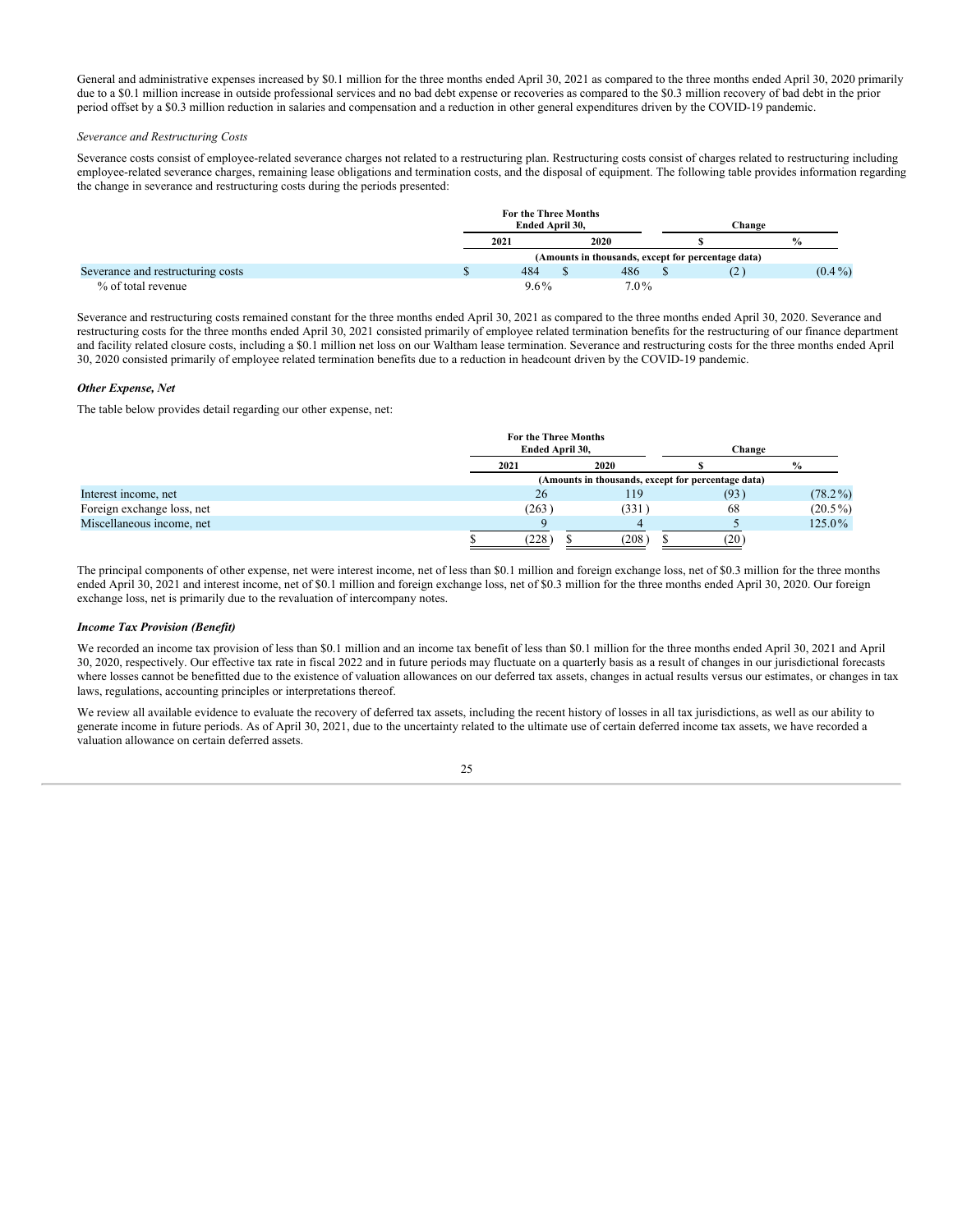We file income tax returns in the U.S. federal jurisdiction, various state jurisdictions and various foreign jurisdictions. We have closed out an audit with the Internal Revenue Service through fiscal 2013; however, the taxing authorities will still have the ability to review the propriety of certain tax attributes created in closed years if such tax attributes are utilized in an open tax year, such as our federal research and development credit carryovers.

#### **Liquidity and Capital Resources**

The following table includes key line items of our consolidated statements of cash flows:

|                                                                       | For the Three Months Ended April 30, |      |         |  |
|-----------------------------------------------------------------------|--------------------------------------|------|---------|--|
|                                                                       | 2021                                 | 2020 |         |  |
|                                                                       | (Amounts in thousands)               |      |         |  |
| Net cash used in operating activities                                 | (1,820)                              |      | (4,263) |  |
| Net cash provided by investing activities                             | 245                                  |      | 1.063   |  |
| Net cash provided by financing activities                             | 17.599                               |      | 137     |  |
| Effect of exchange rate changes on cash, cash equivalents             |                                      |      |         |  |
| and restricted cash                                                   | (199                                 |      | 153     |  |
| Net increase (decrease) in cash, cash equivalents and restricted cash | 15,825                               |      | (2,910) |  |

Historically, we have financed our operations and capital expenditures primarily with our cash and investments. Our cash, cash equivalents, and restricted cash and marketable securities totaled \$21.9 million at April 30, 2021.

In the first half of fiscal 2021, we reduced our headcount across all departments in response to the COVID-19 pandemic, which will result in approximately \$7.6 million of annualized cost savings, and transferred our technical support services to our Poland location in an effort to further reduce cost. In the first quarter of fiscal 2022, we entered into the Termination Agreement which terminated the sublease for our former headquarters in Waltham, Massachusetts, effective March 21, 202. In connection with the early termination of the sublease the Company will pay the sublandlord a termination payment of approximately \$430 thousand against an obligation of approximately \$2.8 million. Prior to the execution of the Termination Agreement, the sublease had been scheduled to expire in February 2025. As a result of the Termination Agreement, we expect annualized savings of approximately \$600 thousand in facilities costs for each of the next four years. Additionally, in the first quarter of fiscal 2022, we issued and sold 10,323,484 shares of common stock, \$0.01 par value per share, at a public offering price of \$1.85 per share. The Offering resulted in approximately \$17.5 million in proceeds, net of underwriting discounts and commissions of 6.5%, or \$0.12025 per share of common stock, and offering expenses of approximately \$0.2 million.

We believe that existing cash and cash equivalents and cash expected to be provided by future operating activitieswill be adequate to satisfy our working capital, capital expenditure requirements and other contractual obligations for at least the next 12 months.

If our expectations are incorrect, we may need to raise additional funds to fund our operations or take advantage of unanticipated strategic opportunities in order to strengthen our financial position. In the future, we may enter into other arrangements for potential investments in, or acquisitions of, complementary businesses, services or technologies, which could require us to seek additional equity or debt financing. If adequate funds are not available or are not available on acceptable terms, we may not be able to take advantage of market opportunities, to develop new products or to otherwise respond to competitive pressures.

#### *Net cash used in operating activities*

Net cash used in operating activities was \$1.8 million for the three months ended April 30, 2021. Net cash used in operating activities was primarily the result of our net loss of \$4.1 million, a \$0.4 million non-cash expense for depreciation and amortization, a \$0.2 million non-cash expense for stock-based compensation, a \$0.3 million non-cash gain on the write-off of our operating lease right-of-use assets and liabilities in relation to the Waltham lease termination, a \$0.3 million non-cash foreign currency transaction loss, and changes in working capital, which include a \$0.2 million increase in accounts receivable, a \$1.4 million decrease in unbilled receivables, a \$0.2 million decrease in accrued expenses and other liabilities, and a \$0.2 million increase in deferred revenue.

Net cash used in operating activities was \$4.3 million for the three months endedApril 30, 2020. Net cash used in operating activities was primarily the result of our net loss of \$6.5 million, a \$0.4 million non-cash expense for depreciation and amortization, a \$0.3 million non-cash recovery of allowance for doubtful accounts, a \$0.4 million non-cash expense for stock-based compensation, and changes in working capital, which include a \$3.1 million decrease in accounts receivable, a \$0.6 million decrease in unbilled receivables, a \$0.6 million decrease in prepaid expenses and other current assets and other assets, a \$0.4 million increase in accounts payable, and a \$1.7 million decrease in accrued expenses and other liabilities.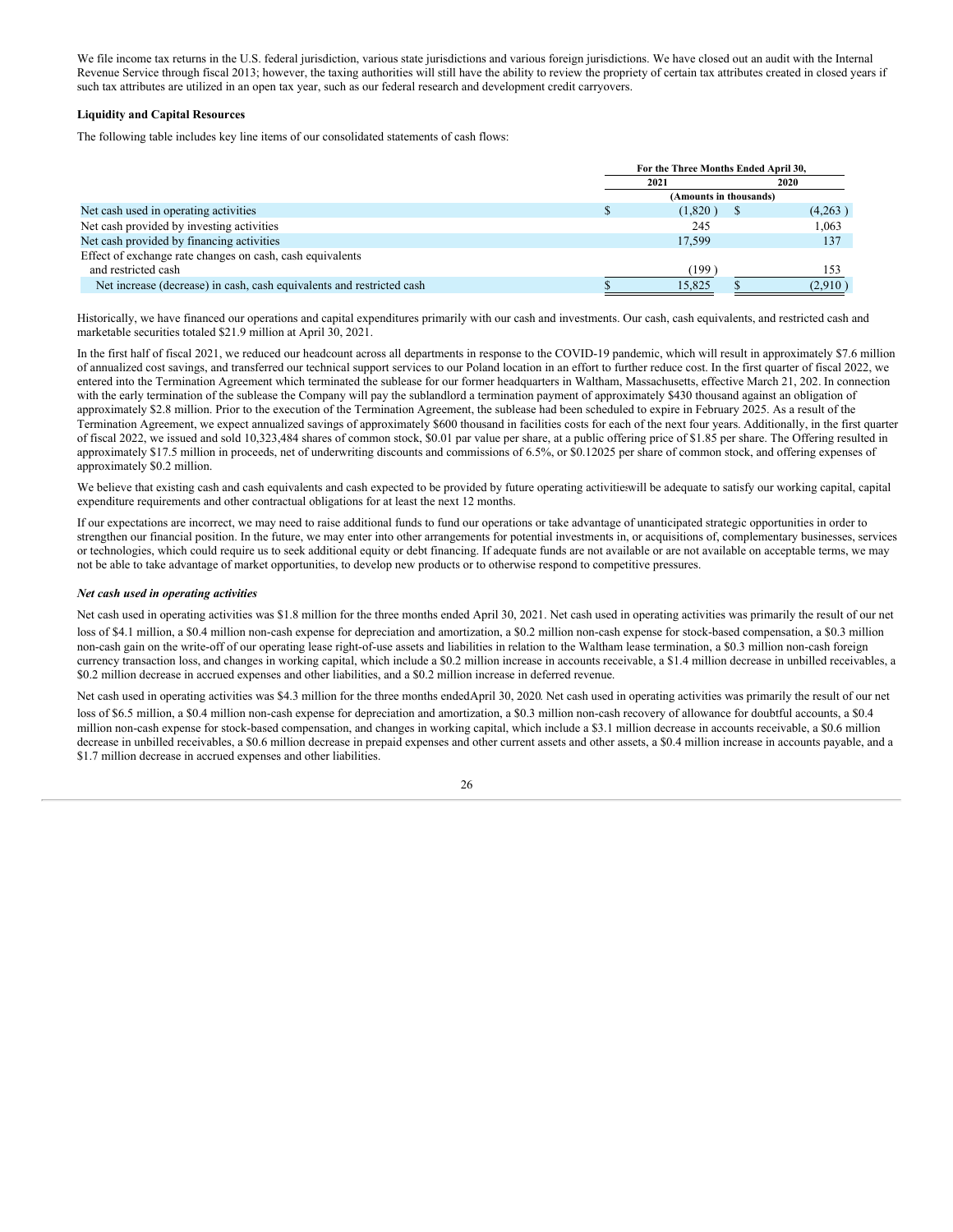#### *Net cash provided by investing activities*

Net cash provided by investing activities was \$0.2 million and \$1.1 million for the three months ended April 30, 2021 and April 30, 2020, respectively, due to proceeds from the sales and maturities of our marketable securities partially offset by purchases of property and equipment.

#### *Net cash provided by financing activities*

Net cash provided by financing activities was \$17.6 million for the three months ended April 30, 2021 due to \$0.1 million in proceeds from stock option exercises and \$17.5 million in net proceeds from the issuance of common stock in relation to the Offering. Net cash provided by financing activities was \$0.1 million for the three months ended April 30, 2020 due to proceeds from stock option exercises and purchases through the Company's Employee Stock Purchase Plan.

#### *Impact of COVID-19 Pandemic*

In the first quarter of fiscal 2021, concerns related to the spread of COVID-19 began to create global business disruptions as well as disruptions in our operations and to create potential negative impacts on our revenues and other financial results. COVID-19 was declared a pandemic by the World Health Organization on March 11, 2020. The extent to which COVID-19 will impact our financial condition or results of operations is currently uncertain and depends on factors including the impact on our customers, partners, and vendors and on the operation of the global markets in general. Due to our business model, the effect of COVID-19 on our results of operations may also not be fully reflected for some time.

We are currently conducting business with substantial modifications to employee travel, employee work locations, virtualization or cancellation of customer and employee events, and remote sales, implementation, and support activities, among other modifications. These decisions may delay or reduce sales and harm productivity and collaboration. We have observed other companies and governments making similar alterations to their normal business operations, and in general, the markets are experiencing a significant level of uncertainty at the current time. Virtualization of our team's sales activities could foreclose future business opportunities, particularly as our customers limit spending, which could negatively impact the willingness of our customers to enter into or renew contracts with us. The pandemic has impacted our ability to complete certain implementations, negatively impacting our ability to recognize revenue, and could also negatively impact the payment of accounts receivable and collections. We continue to realize our on-going cost optimization efforts in response to the impact of the pandemic. We may take further actions that alter our business operations as the situation evolves. As a result, the ultimate impact of the COVID-19 pandemic and the effects of the operational alterations we have made in response on our business, financial condition, liquidity, and financial results cannot be predicted at this time.

On March 27, 2020, President Trump signed into law the Coronavirus Aid, Relief and Economic Security Act (the "CARES Act"). The CARES Act, among other things, includes provisions relating to refundable payroll tax credits, deferment of employer side social security payments, net operating loss carryback periods, alternative minimum tax credit refunds, modifications to the net interest deduction limitations and technical corrections to tax depreciation methods for qualified improvement property. We continue to examine the impact that the CARES Act may have on our business, including the extent of our PPP loan forgiveness eligibility.

#### The Paycheck Protection Program

On May 5, 2020, the Company entered into a promissory note (the "Note") with Silicon Valley Bank (the "Lender") evidencing an unsecured loan in an aggregate principal amount of \$2,412,890 pursuant to the PPP under the CARES Act administered by the U.S. Small Business Administration ("SBA").

Interest accrues on the Note at a fixed rate of one percent (1%) per annum, with the payment of the first ten months of interest and principal deferred. The Note has an initial term of two years, is unsecured and is guaranteed by the SBA. The Company applied to the Lender for forgiveness of the Note in March 2021 with the amount which may be forgiven equal to the sum of qualifying expenses, including payroll costs, covered rent obligations, and covered utility payments incurred by the Company during the twenty-four week period beginning on May 7, 2020, calculated in accordance with the terms of the CARES Act. Management believes we have properly satisfied all eligibility requirements for full forgiveness, however, we cannot provide assurance that the Note will be forgiven.

Subject to any forgiveness under the PPP, the Note will mature on May 5, 2022. Beginning on the seventeen-month anniversary of the date of the Note, the Company is required to make equal monthly payments of principal and interest. The Note may be prepaid at any time prior to maturity with no prepayment penalties. The Note provides for customary events of default including, among others, those relating to breaches of the Company's obligations under the Note, including a failure to make payments, any bankruptcy or similar proceedings involving the Company, and certain material effects on the Company's ability to repay the Note. The Note may be accelerated upon the occurrence of an event of default.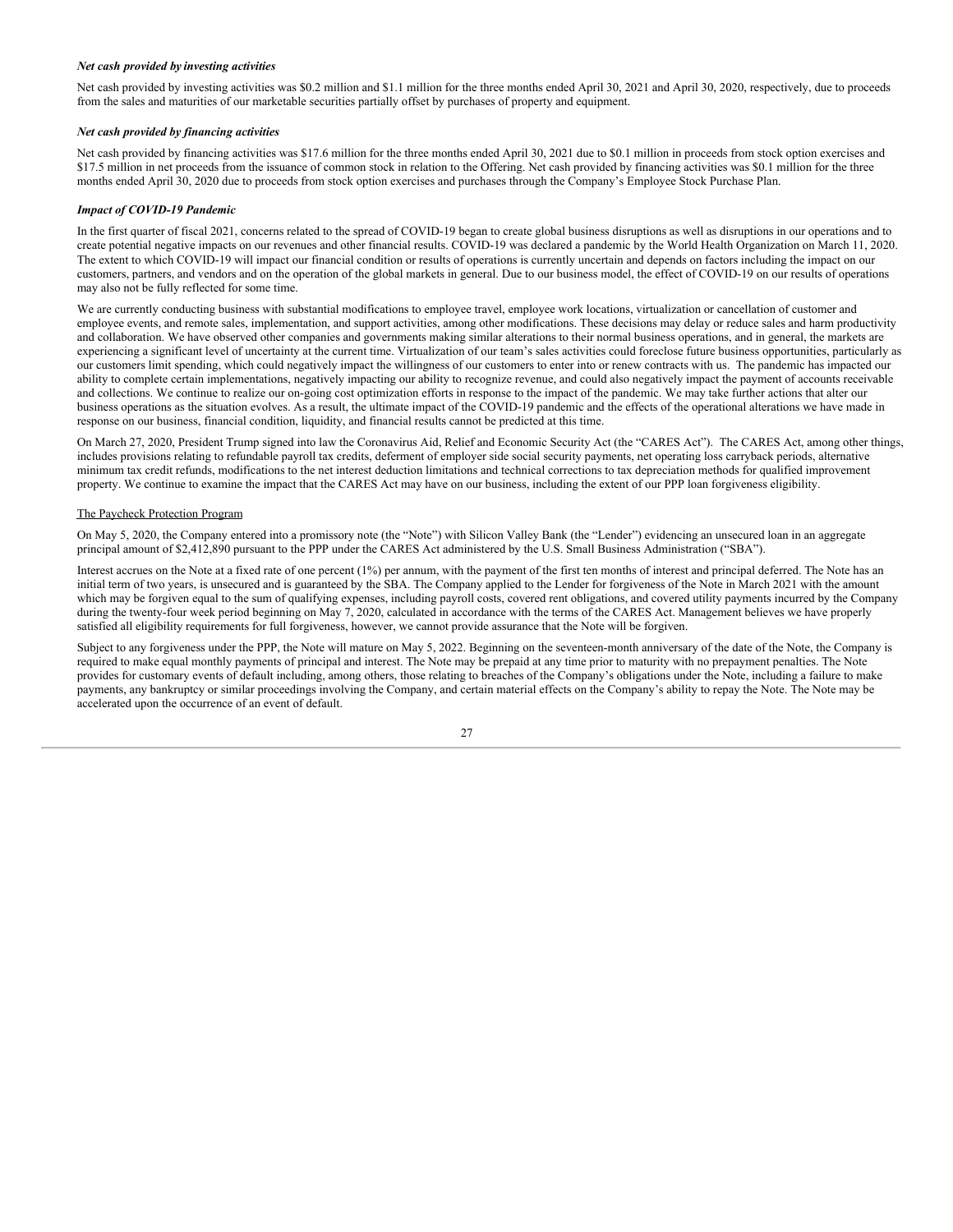#### **Critical Accounting Policies and Significant Judgments and Estimates**

We prepare our consolidated financial statements in accordance with accounting principles generally accepted in the United States of America. The preparation of consolidated financial statements also requires us to make estimates and assumptions that affect the reported amounts of assets, liabilities, revenues, costs and expenses and related disclosures. We base our estimates on historical experience and on various other assumptions that we believe to be reasonable under the circumstances. Actual results could differ significantly from the estimates made by our management.

There have been no material changes to our critical accounting policies and estimates from those disclosed in our financial statements and the related notes and other financial information included in our Form 10-K on file with the Securities and Exchange Commission (the "SEC").

#### **Off-Balance Sheet Arrangements**

We did not have during the periods presented, and we do not currently have, any off-balance sheet arrangements, as defined in the rules and regulations of the SEC.

#### **Recently Issued Accounting Pronouncements**

A description of recently issued accounting pronouncements that may potentially impact our financial position and results of operations is disclosed in Note 2 to our unaudited consolidated financial statements included in this Quarterly Report on Form 10-Q.

#### **ITEM 3. Quantitative and Qualitative Disclosures About Market Risk**

<span id="page-28-0"></span>We are a smaller reporting company, as defined in Rule 12b-2 under the Securities Exchange Act of 1934, as amended, for this reporting period and are not required to provide the information required under this item.

#### **ITEM 4. Controls and Procedures**

<span id="page-28-1"></span>*Evaluation of disclosure controls and procedures.* We maintain "disclosure controls and procedures," as defined in Rules 13a‑15(e) and 15d‑15(e) under the Exchange Act, that are designed to ensure that information required to be disclosed in the reports that we file or submit under the Exchange Act is (1) recorded, processed, summarized and reported, within the time periods specified in the SEC's rules and forms and (2) accumulated and communicated to our management, including our principal executive officer and principal financial officer, to allow timely decisions regarding required disclosure. Management recognizes that any controls and procedures, no matter how well designed and operated, can provide only reasonable assurance of achieving their objectives and management necessarily applies its judgment in evaluating the cost-benefit relationship of possible controls and procedures.

Based on the evaluation of our disclosure controls and procedures as of April 30, 2021, our principal executive officer and principal financial officer concluded that, as of that date, our disclosure controls and procedures were effective.

*Changes in internal control over financial reporting.*There were no changes in our internal controls over financial reporting during the three months ended April 30, 2021 that have materially affected, or are reasonably likely to materially affect, our internal controls over financial reporting. We have not experienced any material impact to our internal controls over financial reporting despite the fact that most of our employees are working remotely due to the COVID-19 pandemic. We are continually monitoring and assessing the COVID-19 situation on our internal controls to minimize the impact on their design and operating effectiveness.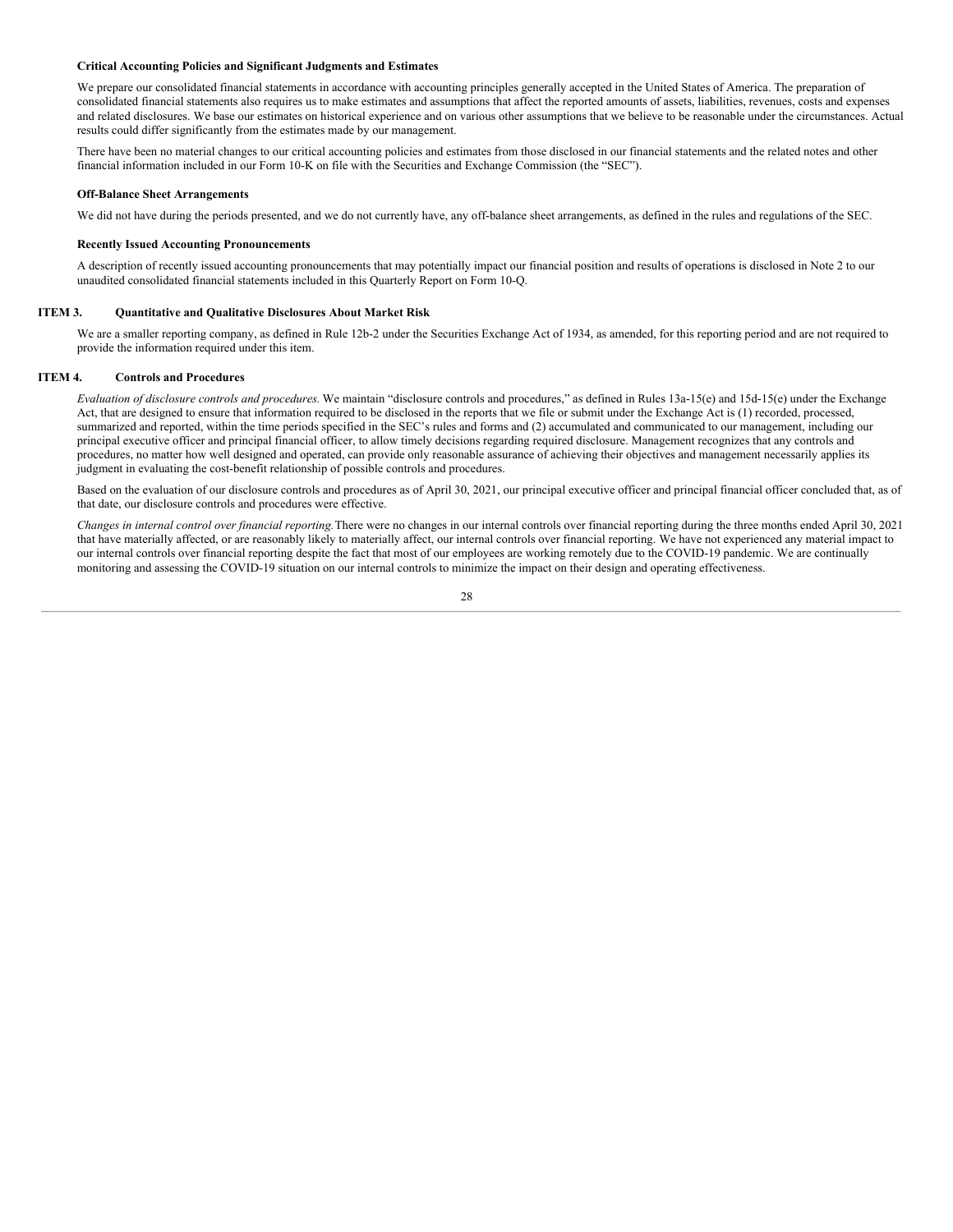## <span id="page-29-0"></span>**PART II. OTHER INFORMATION**

#### **ITEM 1. Legal Proceedings**

<span id="page-29-1"></span>We enter into agreements in the ordinary course of business with customers, resellers, distributors, integrators and suppliers. Most of our historical agreements require us to defend and/or indemnify the other party against intellectual property infringement claims brought by a third party with respect to our products. From time to time, we also indemnify customers and business partners for damages, losses and liabilities they may suffer or incur relating to personal injury, personal property damage, product liability, and environmental claims relating to the use of our products and services or resulting from the acts or omissions of us, our employees, authorized agents or subcontractors. Management cannot reasonably estimate any potential losses, but these claims could result in material liability for us (see Note 6 to our unaudited consolidated financial statements included in this Quarterly Report on Form 10-Q).

#### **ITEM 1A. Risk Factors**

<span id="page-29-2"></span>In addition to other information set forth in this Form 10-Q, you should carefully consider the risk factors discussed in Part I, "Item 1A. Risk Factors" in our Form 10-K for the fiscal year ended January 31, 2021, which could materially affect our business, financial conditions, and results of operations. The risks described in our Form 10- K are not the only risks that we face. Additional risks and uncertainties not currently known to us or that we currently deem to be immaterial also may materially adversely affect our business, financial condition or future results.

#### **ITEM 5. Other Information**

<span id="page-29-3"></span>None.

#### **ITEM 6. Exhibits**

<span id="page-29-4"></span>The following list of exhibits includes exhibits submitted with this Form 10-Q as filed with the SEC and those incorporated by reference to other filings.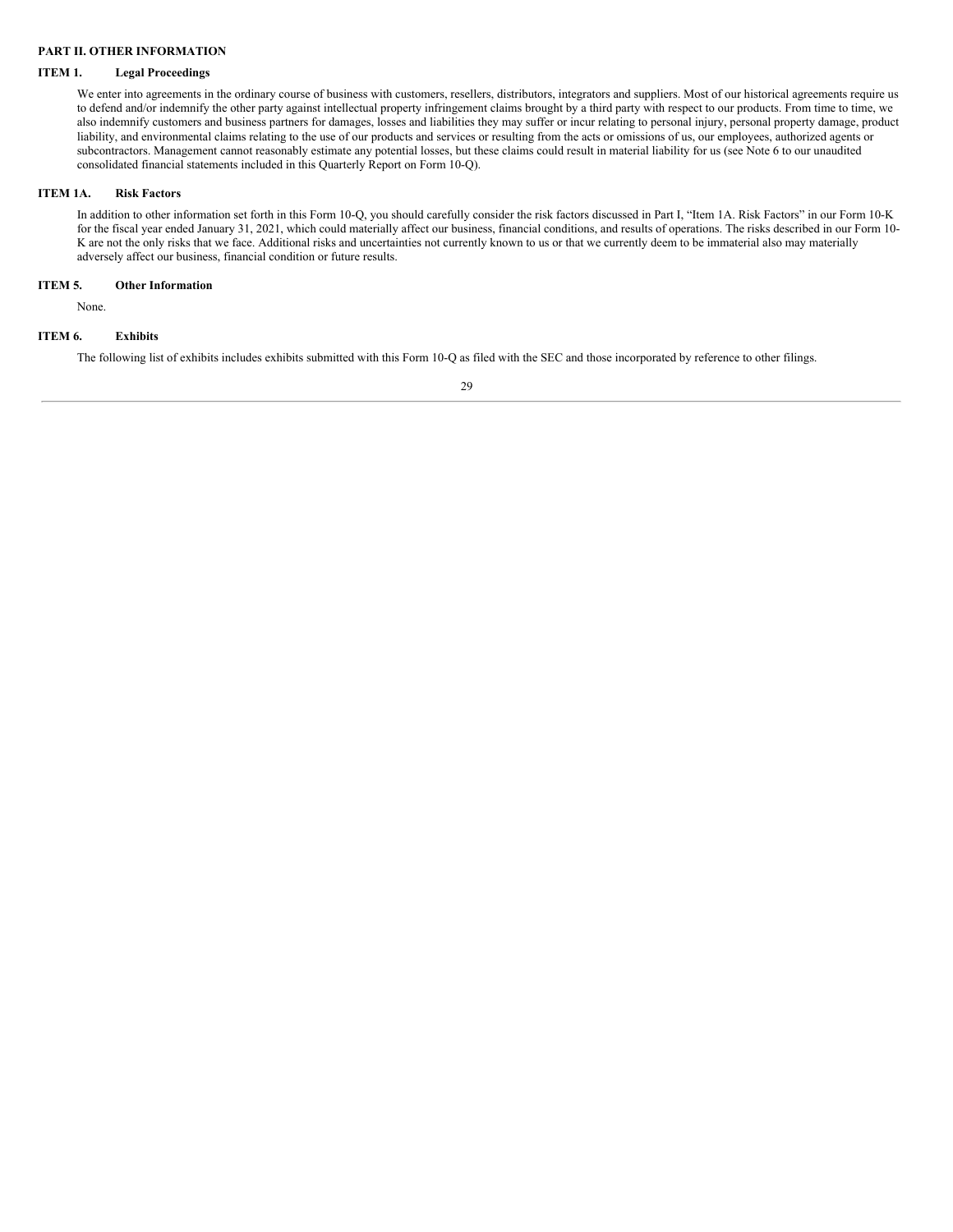## **Index to Exhibits**

| No.                    | <b>Description</b>                                                                                                                                                                                                                                                                       |
|------------------------|------------------------------------------------------------------------------------------------------------------------------------------------------------------------------------------------------------------------------------------------------------------------------------------|
| $3.1*$                 | Amended and Restated Certificate of Incorporation of the Company.                                                                                                                                                                                                                        |
| 3.2                    | Amended and Restated By-laws of the Company (filed as Exhibit 3.1 to the Company's Current Report on Form 8-K previously filed on May 18, 2021 with<br>the Commission and incorporated herein by reference).                                                                             |
| 10.1#                  | Sublease Termination Agreement, dated March 21, 2021, by and between Saucony, Inc. and SeaChange International, Inc. (filed as Exhibit 10.1 to the<br>Company's Current Report on Form 8-K previously filed on March 25, 2021 with the Commission and incorporated herein by reference). |
| $31.1*$                | Certification Pursuant to Rule 13a-14(a) of the Exchange Act, as Adopted Pursuant to Section 302 of the Sarbanes-Oxley Act of 2002.                                                                                                                                                      |
| $31.2*$                | Certification Pursuant to Rule 13a-14(a) of the Exchange Act, as Adopted Pursuant to Section 302 of the Sarbanes-Oxley Act of 2002.                                                                                                                                                      |
| $32.1*$                | Certification Pursuant to 18 U.S.C. Section 1350, as Adopted Pursuant to Section 906 of the Sarbanes-Oxley Act of 2002.                                                                                                                                                                  |
| $32.2*$                | Certification Pursuant to 18 U.S.C. Section 1350, as Adopted Pursuant to Section 906 of the Sarbanes-Oxley Act of 2002.                                                                                                                                                                  |
| 101.INS                | Inline XBRL Instance Document. The instance document does not appear in the interactive data file because its XBRL tags are embedded within the inline<br>XBRL document.                                                                                                                 |
| 101.SCH                | Inline XBRL Taxonomy Extension Schema Document.                                                                                                                                                                                                                                          |
| 101.CAL                | Inline XBRL Taxonomy Extension Calculation Linkbase Document.                                                                                                                                                                                                                            |
| 101.DEF                | Inline XBRL Taxonomy Extension Definition Linkbase Document.                                                                                                                                                                                                                             |
| 101.LAB                | Inline XBRL Taxonomy Extension Label Linkbase Document.                                                                                                                                                                                                                                  |
| 101.PRE                | Inline XBRL Taxonomy Extension Presentation Linkbase Document.                                                                                                                                                                                                                           |
| 104                    | Cover Page Interactive Data File (formatted as Inline XBRL and contained in Exhibit 101 filed herewith).                                                                                                                                                                                 |
| $*$<br>Filed herewith. |                                                                                                                                                                                                                                                                                          |

# Portions of this exhibit have been redacted in compliance with Regulation S-K Item 601(b)(10).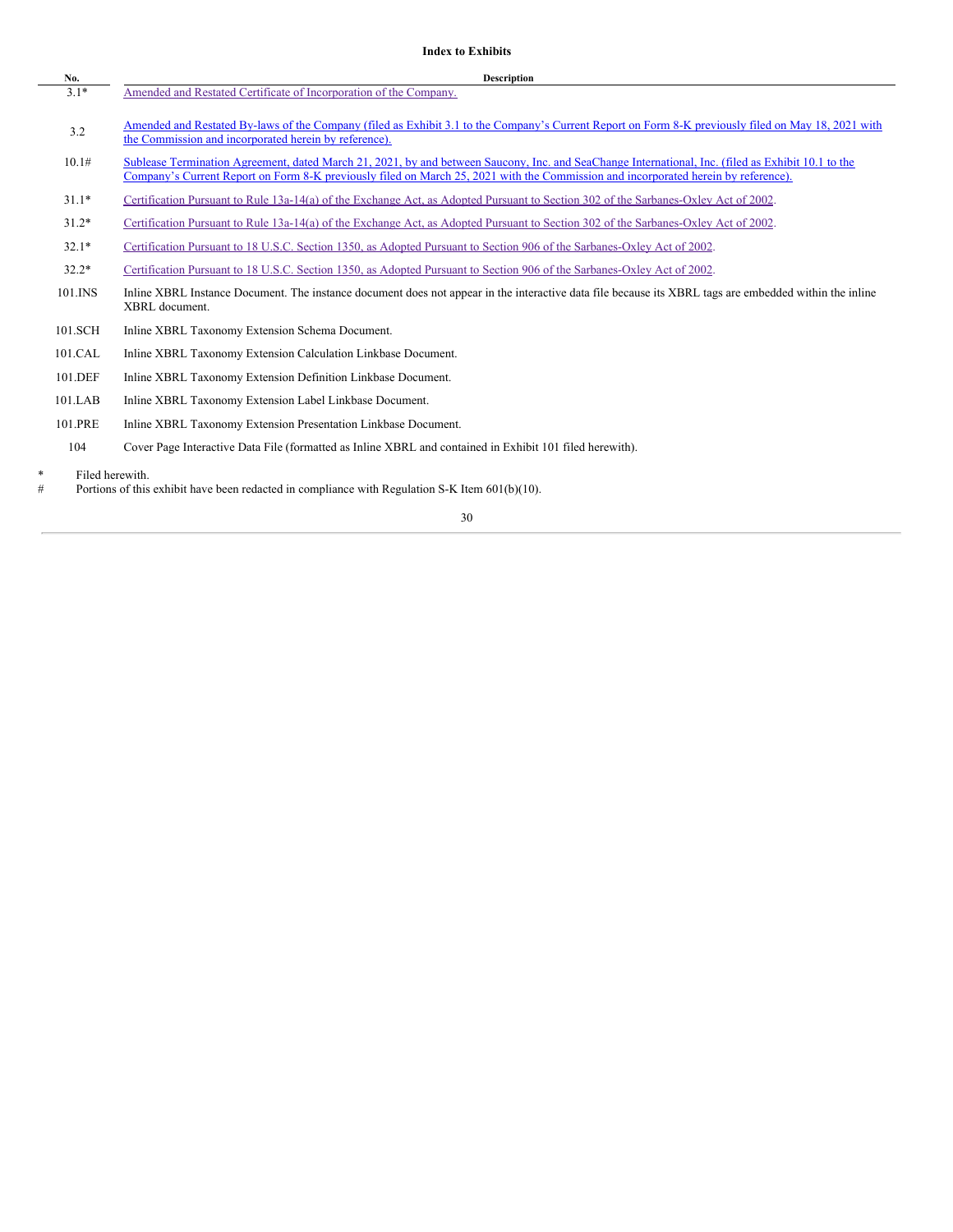#### **SIGNATURES**

<span id="page-31-0"></span>Pursuant to the requirements of the Securities Exchange Act of 1934, SeaChange International, Inc. has duly caused this report to be signed on its behalf by the undersigned, thereunto duly authorized.

Dated: June 11, 2021

## **SEACHANGE INTERNATIONAL, INC.**

## by: /s/ ROBERT PONS

Robert Pons *Executive Chairman (Principal Executive Of icer)*

## by: /s/ MICHAEL PRINN

Michael Prinn *Chief Financial Of icer, Senior Vice President and Treasurer (Principal Financial and Accounting Of icer)*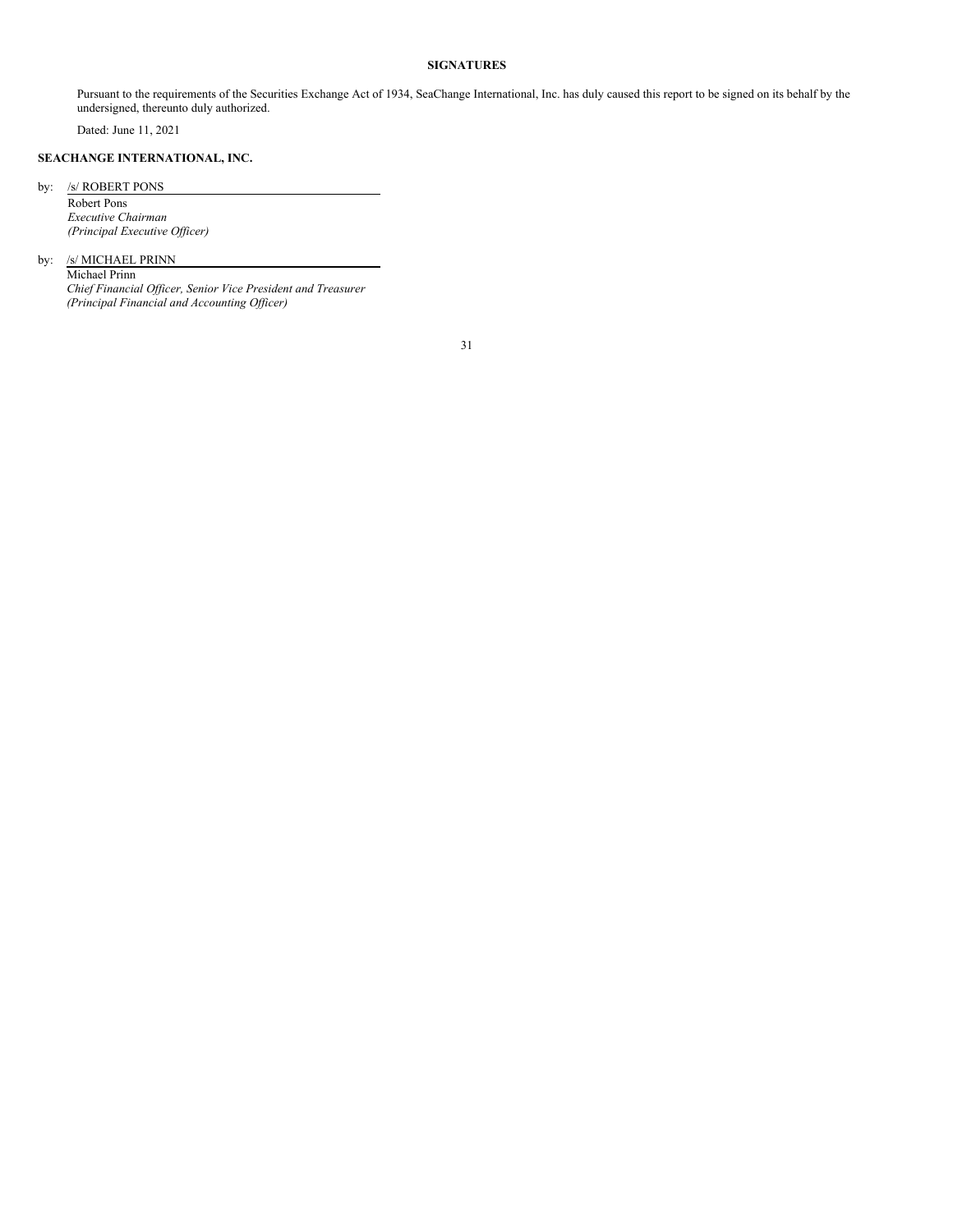

The First State

*I, JEFFREY W. BULLOCK, SECRETARY OF STATE OF THE STATE OF DELAWARE, DO HEREBY CERTIFY THE ATTACHED ARE TRUE AND CORRECT COPIES OF ALL DOCUMENTS FILED FROM AND INCLUDING THE RESTATED CERTIFICATE OR A MERGER WITH A RESTATED CERTIFICATE ATTACHED OF "SEACHANGE INTERNATIONAL, INC." AS RECEIVED AND FILED IN THIS OFFICE.*

*THE FOLLOWING DOCUMENTS HAVE BEEN CERTIFIED:*

*RESTATED CERTIFICATE, FILED THE EIGHTH DAY OF NOVEMBER, A.D. 1996, AT 12 O`CLOCK P.M.*

*CERTIFICATE OF AMENDMENT, FILED THE TWENTY-FIFTH DAY OF MAY, A.D. 2000, AT 9 O`CLOCK A.M.*

*CERTIFICATE OF OWNERSHIP, FILED THE TWENTY-SIXTH DAY OF DECEMBER, A.D. 2006, AT 11:30 O`CLOCK A.M.*

*CERTIFICATE OF OWNERSHIP, FILED THE TWENTY-SIXTH DAY OF DECEMBER, A.D. 2006, AT 12:16 O`CLOCK P.M.*

*CERTIFICATE OF OWNERSHIP, FILED THE TWENTY-SIXTH DAY OF DECEMBER, A.D. 2006, AT 12:17 O`CLOCK P.M.*



2343307 8100X Authentication:203048308 SR# 20211433657 Date: 04-23-21 You may verify this certificate online at corp.delaware.gov/authver.shtml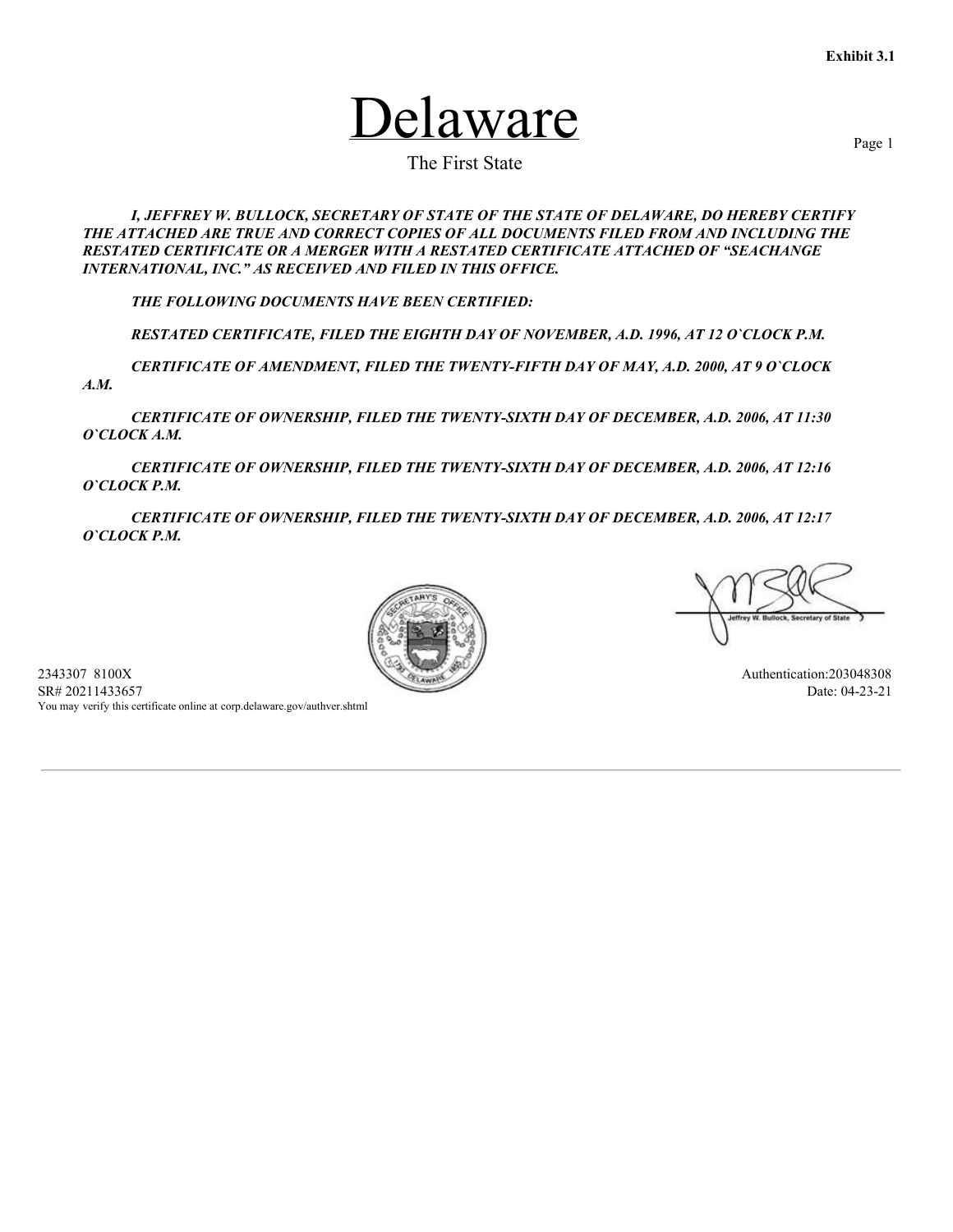# Delaware

The First State

*CERTIFICATE OF OWNERSHIP, FILED THE TWENTY-SEVENTH DAY OF DECEMBER, A.D. 2006, AT 2:03 O`CLOCK P.M.*

*CERTIFICATE OF OWNERSHIP, FILED THE TWENTY-FOURTH DAY OF JANUARY, A.D. 2013, AT 3:27 O`CLOCK P.M.*

*AND I DO HEREBY FURTHER CERTIFY THAT THE EFFECTIVE DATE OF THE AFORESAID CERTIFICATE OF OWNERSHIP IS THE THIRTY-FIRST DAY OF JANUARY, A.D. 2013 AT 11:59 O'CLOCK P.M.*

*CERTIFICATE OF MERGER, FILED THE SECOND DAY OF FEBRUARY, A.D. 2015, AT 5:40 O`CLOCK P.M.*

*CERTIFICATE OF DESIGNATION, FILED THE FIFTH DAY OF MARCH, A.D. 2019, AT 8:03 O`CLOCK A.M.*



2343307 8100X Authentication:203048308 SR# 20211433657 Date: 04-23-21 You may verify this certificate online at corp.delaware.gov/authver.shtml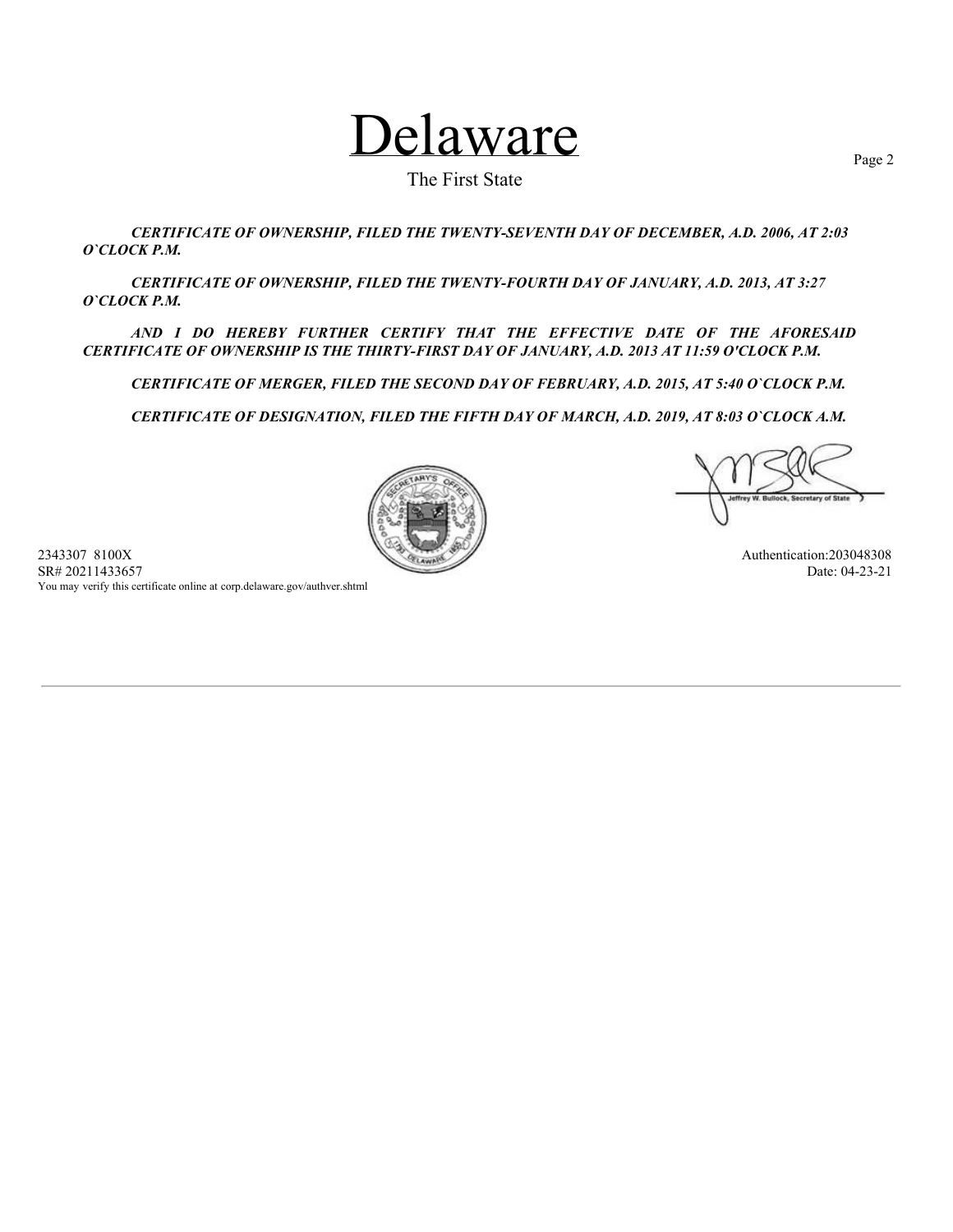*STATE OF DELAWARE SECRETARY OF STATE DIVISION OF CORPORATIONS FILED 12:00 PM 11/08/1996 960326080* - *2343307*

## **AMENDED AND RESTATED CERTIFICATE OF INCORPORATION OF**

## **SEACHANGE INTERNATIONAL, INC.**

## **lncorporated July 9***,***1993 as Seaview Technology, Inc.**

\* \* \* \* \* \*

I, William C. Styslinger, III, President of SeaChange International, Inc. (the "Corporation"), a corporation organized and existing under and by virtue of the General Corporation Law of the State of Delaware, do hereby certify that the Certificate of Incorporation of SeaChange International, Inc., as amended, originally incorporated under the name Seaview Technology, Inc., has been further amended, and restated as amended, in accordance wi1h provisions of Sections 242 and 245 of the General Corporation Law of the State of Delaware, and, as amended and restated, is set forth in its entirety as follows:

**FIRST.** The name of the Corporation is SeaChange International, Inc.

**SECOND.** The address of the registered office of the Corporation in the State of Delaware is 1209 Orange Street, Wilmington, New Castle County, Delaware 19801. The name of its registered agent at such address is The Corporation Trust Company.

**THIRD.** The nature of the business or purposes to be conducted or promoted is to engage in any lawful act or activity for which corporations may be organized under the General Corporation Law of the State of Delaware.

**FOURTH.** The total number of shares of all classes of capital stock which the Corporation shall have authority to issue is 55,000,000 shares, consisting of 50,000,000 shares of Common Stock with a par value of \$.01 per share (the "Common Stock") and 5,000,000 shares of Preferred Stock with a par value of \$.01 per share (the "Preferred Stock").

A description of the respective classes of stock and a statement of the designations, powers, preferences and rights, and the qualifications, limitations and restrictions of the Preferred Stock and Common Stock are as follows:

## **A. COMMON STOCK**

**1. General**. All shares of Common Stock will be identical and will entitle the holders thereof to the same rights, powers and privileges. The rights, powers and privileges of the holders of the Common Stock are subject to and qualified by the rights of holders of the Preferred Stock.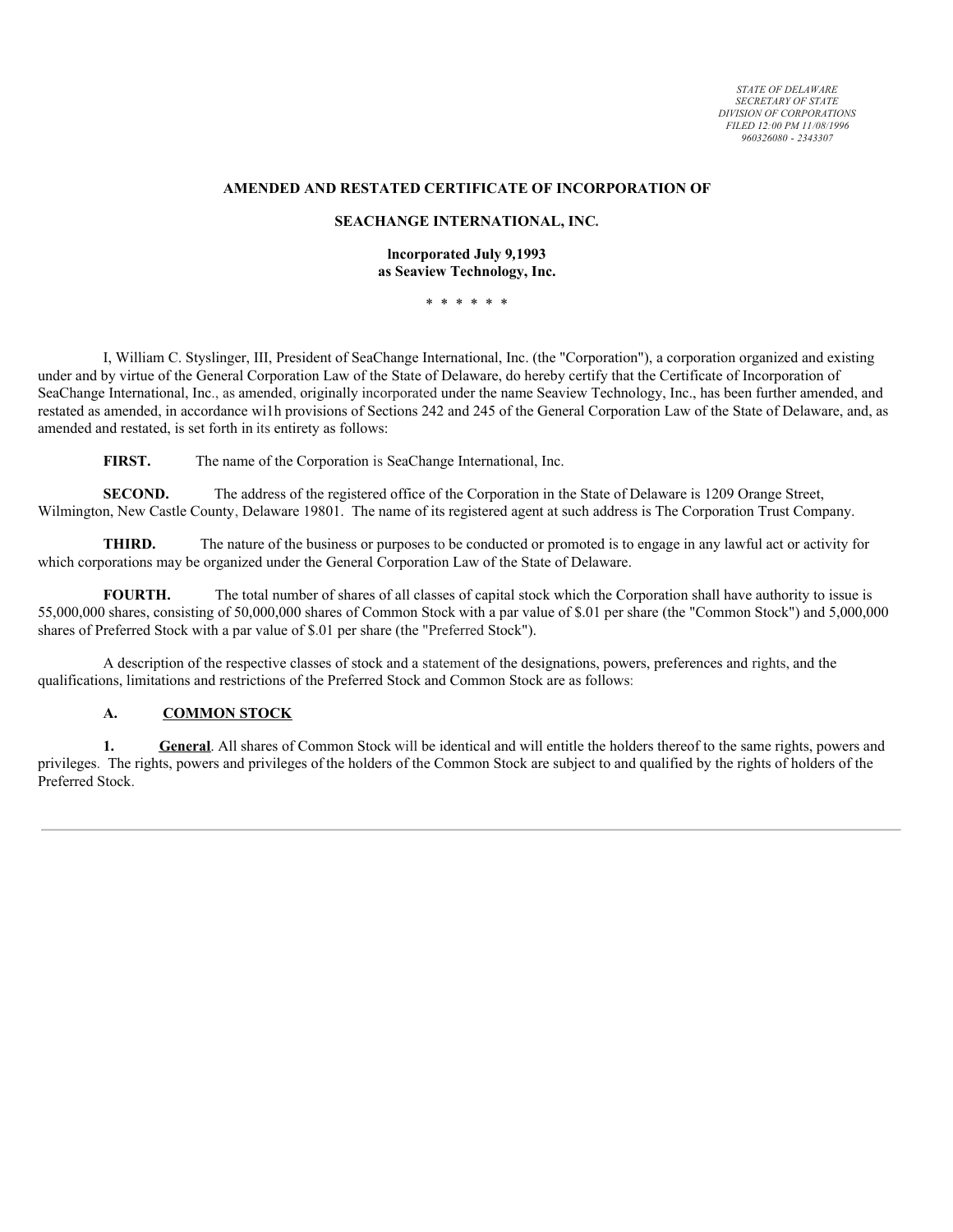**2. Dividends**. Dividends may be declared and paid on the Common Stock from funds lawfully available therefor as and when determined by the Board of Directors and subject to any preferential dividend rights of any then outstanding Preferred Stock.

**3. Dissolution, Liquidation or Winding Up**. In the event of any dissolution, liquidation or winding up of the affairs of the Corporation, whether voluntary or involuntary, each issued and outstanding share of Common Stock shall entitle the holder thereof to receive an equal portion of the net assets of the Corporation available for distribution to the holders of Common Stock, subject to any preferential rights of any then outstanding Preferred Stock.

**4. Voting Right.** Except as otherwise required by law or this Amended and Restated Certificate of Incorporation, each holder of Common Stock shall have one vote in respect of each share of stock held of record by such holder on the books of the Corporation for the election of directors and on all matters submitted to a vote of stockholders of the Corporation Except as otherwise required by law or provided herein, holders of Common Stock shall vote together with holders of the Preferred Stock as a single class, subject to any special or preferential voting rights of any then outstanding Preferred Stock. There shall be no cumulative voting.

## **B. PREFERBED STOCK**

The Preferred Stock may be issued in one or more series at such time or times and for such consideration or considerations as the Board of Directors of the Corporation may determine. Each series shall be so designated asto distinguish the shares thereof from the shares of all other series and classes. Except as otherwise provided in this Amended and Restated Certificate of Incorporation, different series of Preferred Stock shall not be construed to constitute different classes of shares for the purpose of voting by classes.

The Board of Directors is expressly authorized to provide for the issuance of all or any shares of the undesignated Preferred Stock in one or more series. each with such designations, preferences, voting powers (or special, preferential or no voting powers), relative, participating, optional or other special rights and privileges and such qualifications, limitations or restrictions thereof as shall be stated in the resolution or resolutions adopted by the Board of Directors to create such series, and a certificate of said resolution or resolutions (a "Certificate of Designation") shall be filed in accordance with the General Corporation Law of the State of Delaware. The authority of the Board of Directors with respect to each such series shall include, without limitation of the foregoing, the right to provide that the shares of each such series may be: (i) subject to redemption at such time or times and at such price or prices; (ii) entitled to receive dividends (which may be cumulative or noncumulative) at such rates, on such conditions, and at such times, and payable in preference to, or in such relation to, the dividends payable on any other class or classes or any other series; (iii) entitled to such rights upon the dissolution of, or upon any distribution of the assets of, the Corporation; (iv) convertible into, or exchangeable for, shares of any other class or classes of stock, or of any other series of the same or any other class or classes of stock of the Corporation at such price or prices or at such rates of exchange and with such adjustments, if any; (v) entitled to the benefit of such limitations, if any, on the issuance of additional shares of such series or shares of any other series of Preferred Stock; or (vi) entitled to such other preferences, powers, qualifications, rights and privileges, all as the Board of Directors may deem advisable and as are not inconsistent with law and the provisions of this Amended and Restated Certificate of Incorporation.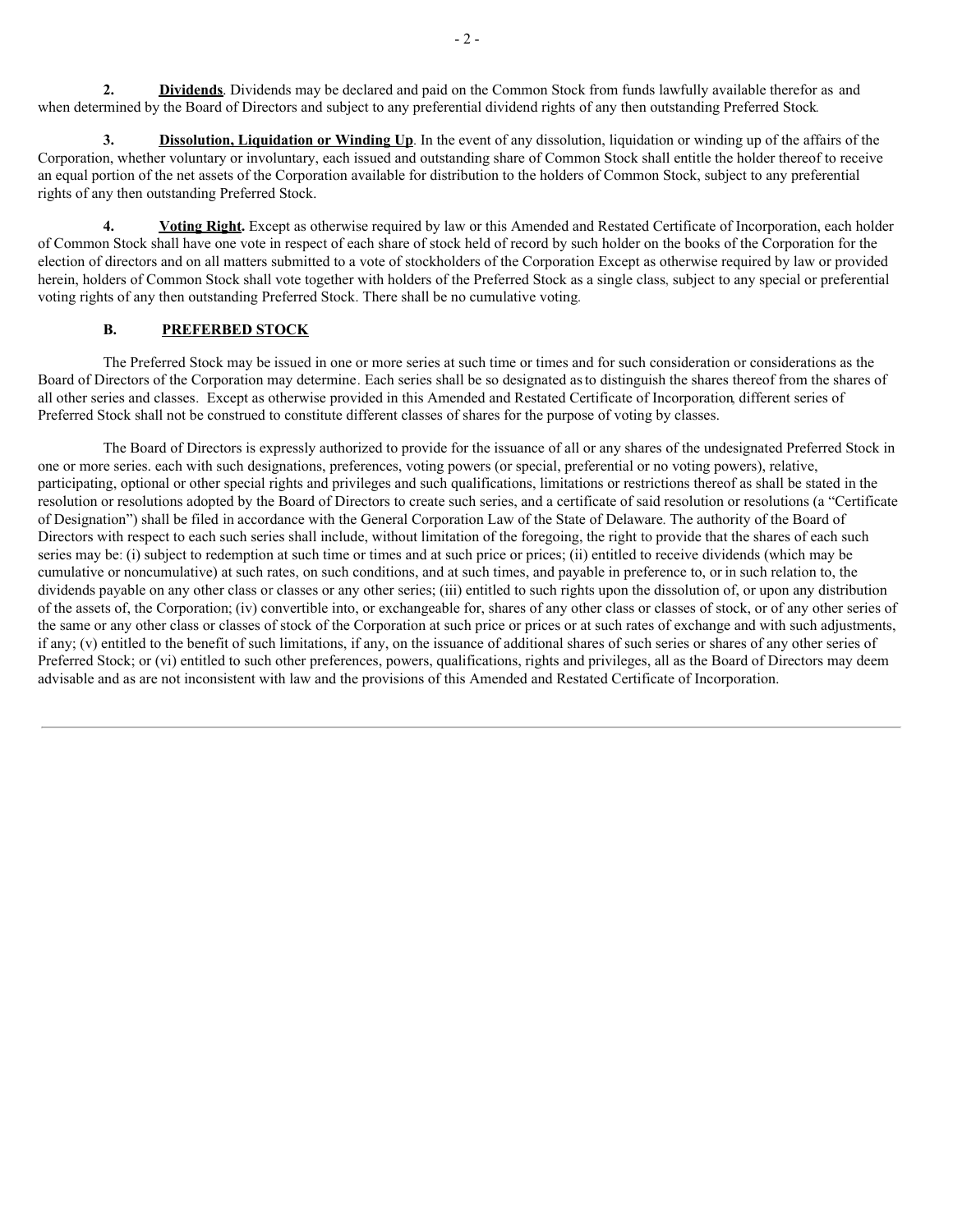FIFTH. The Corporation is to have perpetual existence.

**SIXTH.** The following provisions are included for the management of the business and the conduct of the affairs of the Corporation, and for further definition, limitation and regulation of the powers of the Corporation and of its Board of Directors and stockholders:

1. The business and affairs of the Corporation shall be managed by or under the direction of the Board of Directors of the Corporation.

2. The Board of Directors of the Corporation is expressly authorized to adopt, amend or repeal the By-laws of the Corporation, subject to any limitation thereof contained in the By-laws. The stockholders shall also have the power to adopt, amend or repeal the By-laws of the Corporation; provided, however, that, in addition to any vote of the holders of any class or series of stock of the Corporation required by law or by this Amended and Restated Certificate of lncorporation, the affirmative vote of the holders of at least seventy-five percent (75 %) of the voting power of all of the then outstanding shares of the capital stock of the Corporation entitled to vote generally in the election of directors, voting together as a single class, shall be required to adopt, amend or repeal any provision of the By-laws of the Corporation.

3. Stockholders of the Corporation may not take any action by written consent in lieu of a meeting.

4. Special meetings of stockholders may be called at any time only by the President, the Chairman of the Board of Directors (if any) or a majority of the Board of Directors. Business transacted at any special meeting of stockholders shall be limited to matters relating to the purpose or purposes stated in the notice of meeting.

5. The books of the Corporation may be kept at such place within or without the State of Delaware as the By-laws of the Corporation may provide or as may be designated from time to time by the Board of Directors of the Corporation.

**SEVENTH.** No director (including any advisory director) of the Corporation shall be personally liable to the Corporation or its stockholders for monetary damages for breach of fiduciary duty as a director notwithstanding any provision of law imposing such liability; provided, however, that, to the extent provided by applicable law, this provision shall not eliminate the liability of a director (i) for any breach of the director's duty of loyalty to the Corporation or its stockholders, (ii) for acts or omissions not in good faith or which involve intentional misconduct or a knowing violation of law, (iii) under Section 174 of the General Corporation Law of the State of Delaware. or (iv) for any transaction from which the director derived an improper personal benefit. No amendment to or repeal of this provision shall apply to or have any effect on the liability or alleged liability of any director for or with respect to any acts or omissions of such director occurring prior to such amendment or repeal.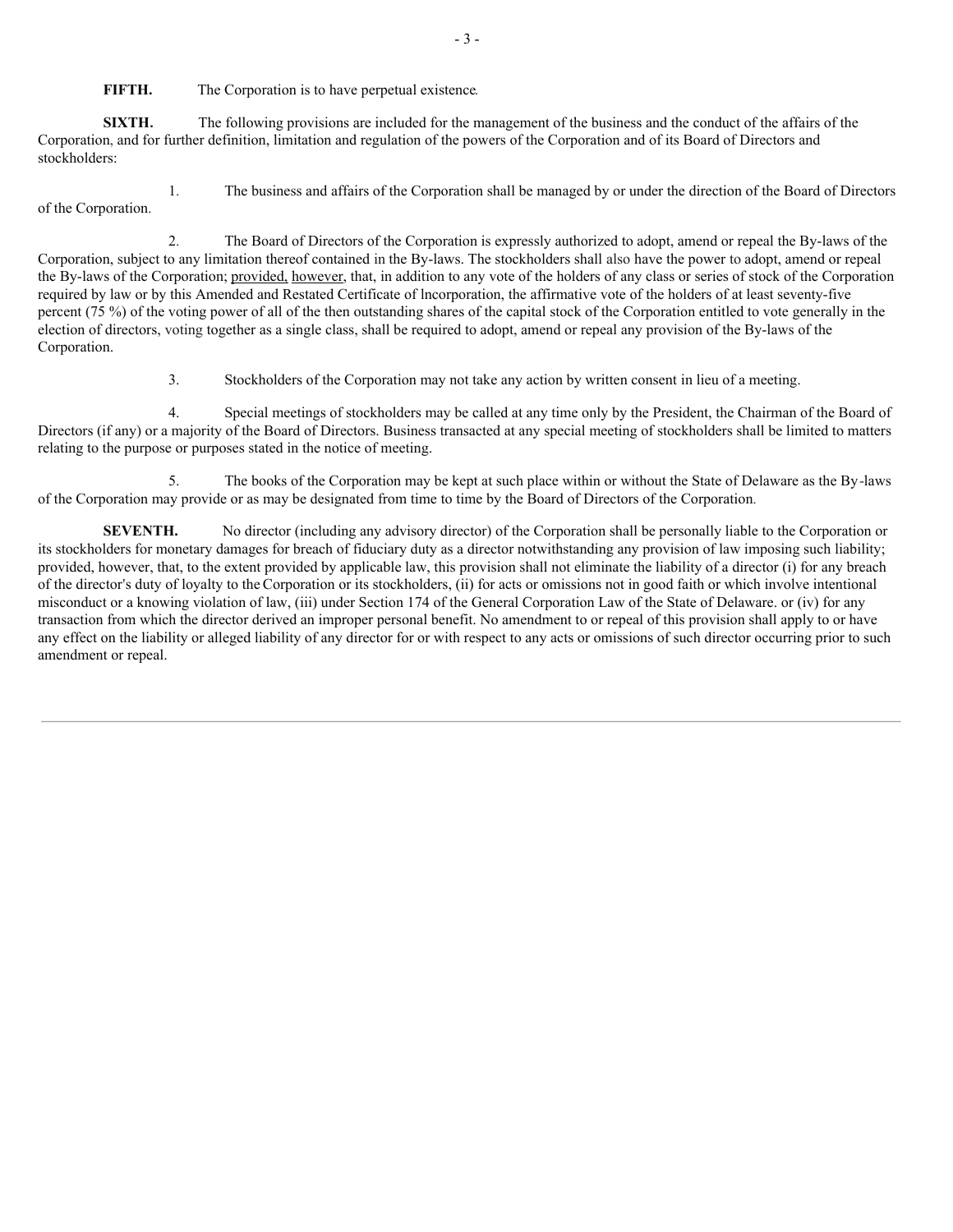**EIGHTH.** The Board of Directors of the Corporation, when evaluating any offer of another party (a) to make a tender or exchange offer for any equity security of the Corporation or (b) to effect a business combination, shall.in connection with the exercise of its judgment in determining what is in the best interests of the Corporation as whole.be authorized to give due consideration to any such factors as the Board of Directors determines to be relevant, including, without limitation:

(i) the interests of the Corporation's stockholders including the possibility that these interests might be best served by the continued independence of the Corporation;

(ii) whether the proposed transaction might violate federal or state laws;

(iii) not only the consideration being offered in the proposed transaction, in relation to the then current market price for the outstanding capital stock of the Corporation, but also to the market price for the capital stock of the Corporation over a period of years, the estimated price that might be achieved in a negotiated sale of the Corporation *as* a whole or in part or through orderly liquidation, the premiums over market price for the securities of other corporations in similar transactions, current political, economic and other factors bearing on securities prices and the Corporation's financial condition and future prospects; and

(iv) the social, legal and economic effects upon employees, suppliers, customers, creditors and others having similar relationships with the Corporation, upon the communities in which the Corporation conducts its business and upon the economy of the state, region and nation.

In connection with any such evaluation, the Board of Directors is authorized to conduct such investigations and engage in such legal proceedings as the Board of Directors may determine.

## **NINTH.**

**1. Action1, Suits and Proceedings Other than by or in the Bight of the Corporation.** The Corporation shall indemnify each person who was or is a party or is threatened to be made a party to any threatened, pending or completed action, suit or proceeding, whether civil, criminal, administrative or investigative (other than an action by or in the right of the Corporation), by reason of the fact that he is or was, or has agreed to become, a director or officer of the Corporation, or is or was serving, or has agreed to serve, at the request of the Corporation, as a director, officer or trustee of, or in a similar capacity with, another corporation, partnership, joint venture, trust or other enterprise (inducting any employee benefit plan) (all such persons being referred to hereafter as an "Indemnitee"), or by reason of any action alleged to have been taken or omitted in such capacity, against all expenses (including attorneys' fees), judgments, fines and amounts paid in settlement actually and reasonably incurred by him or on his behalf in connection with such action, suit or proceeding and any appeal therefrom, if he acted in good faith and in a manner he reasonably believed to be in, or not opposed to, the best interests of the Corporation, and, with respect to any criminal action or proceeding, had no reasonable cause to believe his conduct was unlawful. The termination of any action, suit or proceeding by judgment, order, settlement conviction or upon a plea of nolo contendere or its equivalent, shall not of, itself, create a presumption that the person did not act in good faith and in a manner which he reasonably believed to be in, or not opposed to, the best interests of the Corporation, and, with respect to any criminal action or proceeding, had reasonable cause to believe that his conduct was unlawful. Notwithstanding anything to the contrary in this Article, except as set forth in Section 6 below, the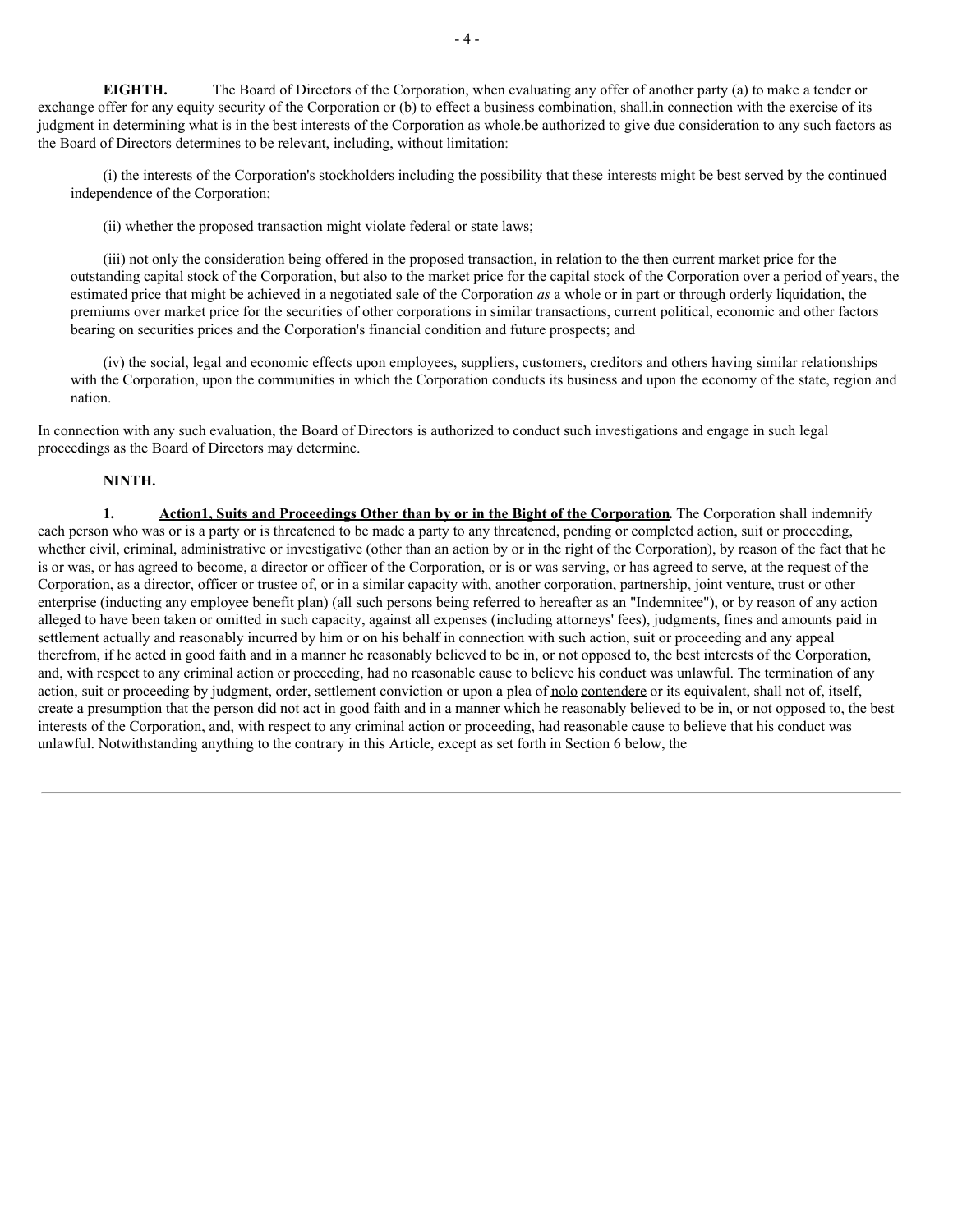Corporation shall not indemnify an Indemnitee seeking indemnification in connection with a proceeding (or part thereof) initiated by the Indemnitee unless the initiation thereof was approved by the Board of Directors of the Corporation.

**2. Actions or Suits by or in the Right of the Corporation**. The Corporation shall indemnify any Indemnitee who was or is a party or is threatened to be made a party to any threatened, pending or completed action or suit by or in the right of the Corporation to procure a judgment in its favor by reason of the fact that he is or was, or has agreed to become a director or officer of the Corporation, or is or was serving, or has agreed to serve, at the request of the Corporation. as a director, officer or trustee of, or in a similar capacity with, another corporation, partnership, joint venture. trust or other enterprise (including any employee benefit plan), or by reason of any action alleged to have been taken or omitted in such capacity, against all expenses (including attorneys' fees) and amounts paid in settlement actually and reasonably incurred by him or on his behalf in connection with such action, suit or proceeding and any appeal therefrom, if he acted in good faith and in a manner he reasonably believed to be in, or not opposed to, the best interests of the Corporation, except that no indemnification shall be made in respect of any claim, issue or matter as to which such person shall have been adjudged to be liable to the Corporation unless and only to the extent that the Court of Chancery of Delaware or the court in which such action or suit was brought shall determine upon application that, despite the adjudication of such liability but in view of all the circumstances of the case, such person is fairly and reasonably entitled to indemnity for such expenses (including attorneys' fees) which the Court of Chancery of Delaware or such other court shall deem proper.

**3. lndemnification for Expenses of Successful Party**. Notwithstanding the other provisions of this Article, to the extent that an Indemnitee has been successful, on the merits or otherwise, in defense of any action, suit or proceeding referred to in Sections 1 and 2 of this Article, or in defense of any claim, issue or matter therein, or on appeal from any such action, suit or proceeding, he shall be indemnified against all expenses (including attorneys' fees) actually and reasonably incurred by him or on his behalf in connection therewith. Without limiting the foregoing, if any action, suit or proceeding is disposed of, on the merits or otherwise (including a disposition without prejudice), without (i) the disposition being adverse to the Indemnitee, (ii) an adjudication that the Indemnitee was liable to the Corporation, (iii) a plea of guilty or nolo contender by the Indemnitee, (iv) an adjudication that the Indemnitee did not act in good faith and in a manner he reasonably believed to be in or not opposed to the best interests of the Corporation, and (v) with respect to any criminal proceeding, an adjudication that the Indemnitee had reasonable cause to believe his conduct was unlawful, the Indemnitee shall be considered for the purpose hereof to have been wholly successful with respect thereto.

**4. Notification and Defense of Claim**. As a condition precedent to his right to be indemnified, the Indemnitee must notify the Corporation in writing as soon as practicable of any action, suit, proceeding or investigation involving him for which indemnity will or could be sought. With respect to any action, suit, proceeding or investigation of which the Corporation is so notified, the Corporation will be entitled to participate therein at its own expense and/or to assume the defense thereof at its own expense, with legal counsel reasonably acceptable to the lndemnitee. After notice from the Corporation to the Indemnitee of its election so to assume such defense, the Corporation shall not be liable to the Indemnitee for any legal or other expenses subsequently incurred by the lndemnitee in connection with such claim, other than as provided below in this Section 4. The Indemnitee shall have the right to employ his own counsel in connection with such claim, but the fees and expenses of such counsel incurred after notice from the Corporation of its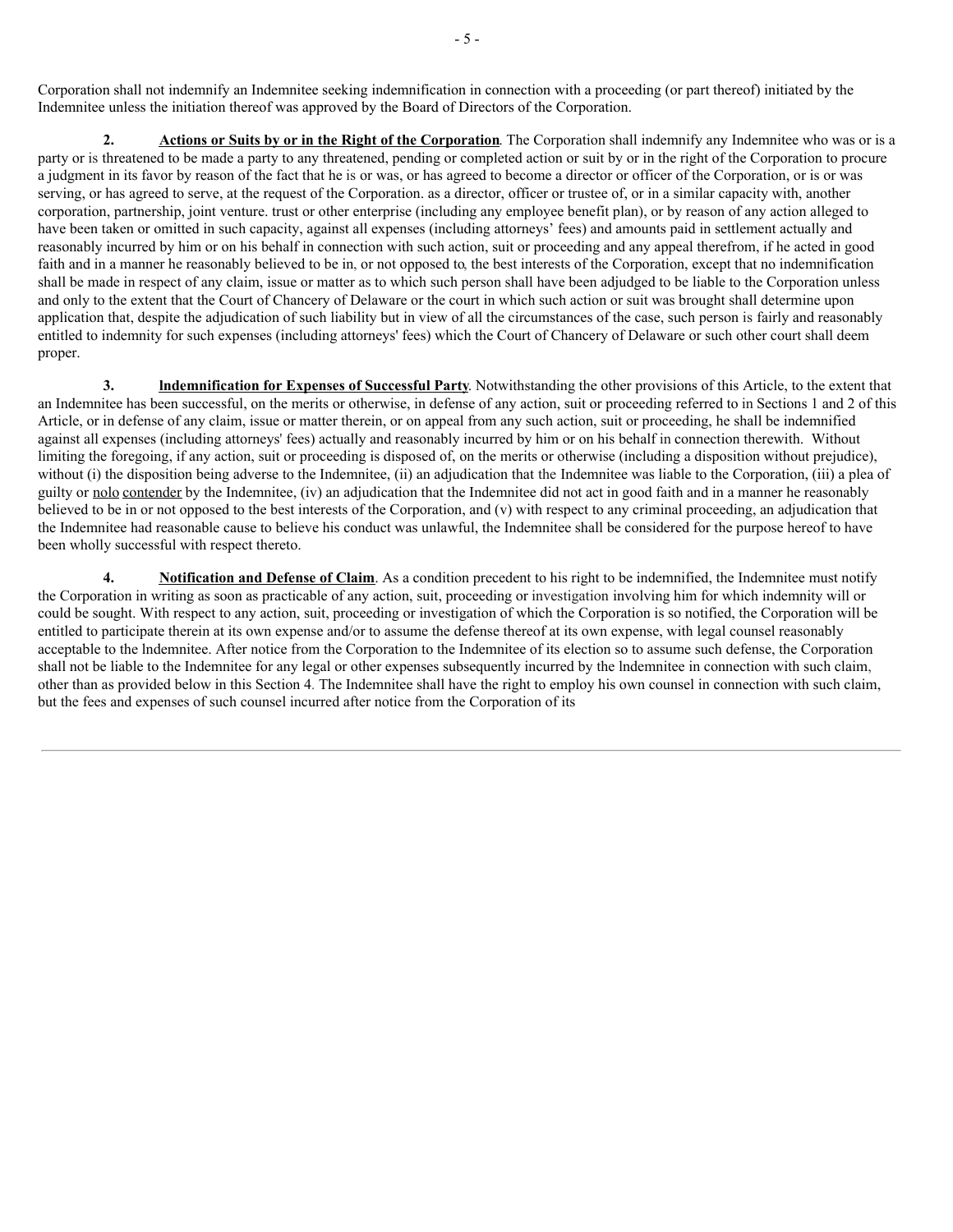assumption of the defense thereof shall be at the expense of the Indemnitee unless (i) the employment of counsel by the Indemnitee has been authorized by the Corporation, {ii) counsel to the Indemnitee shall have reasonably concluded that there may be a conflict of interest or position on any significant issue between the Corporation and the Indemnitee in the conduct of the defense of such action or (iii) the Corporation shall not in fact have employed counsel to assume the defense of such action, in each of which cases the fees and expenses of counsel for the Indemnitee shall be at the expense of the Corporation, except as otherwise expressly provided by this Article. The Corporation shall not be entitled, without the consent of the Indemnitee, to assume the defense of any chum brought by or in the right of the Corporation or as to which counsel for the Indemnitee shall have reasonably made the conclusion provided for in clause (ii) above.

**5. Advance of Expenses**. Subject to the provisions of Section 6 below, in the event that the Corporation does not assume the defense pursuant to Section 4 of this Article of any action, suit, proceeding or investigation of which the Corporation receives notice under this Article, any expenses (including attorneys' fees) incurred by an Indemnitee in defending a civil or criminal action, suit, proceeding or investigation or any appeal therefrom shall be paid by the Corporation in advance of the final disposition of such matter, provided, however, that the payment of such expenses incurred by an Indemnitee in advance of the final disposition of such matter shall be made only upon receipt of an undertaking by or on behalf of the Indemnitee to repay all amounts so advanced in the event that it shall ultimately be determined that the indemnitee is not entitled to be indemnified by the Corporation as authorized in this Article. Such undertaking may be accepted without reference to the financial ability of such person to make such repayment.

**6. Procedure for lndemnification**. In order to obtain indemnification or advancement of expenses pursuant to Section 1, 2, 3 or *5* of this Article, the Indemnitee shall submit to the Corporation a written request, including in such request such documentation and information as is reasonably available to the Indemnitee and is reasonably necessary to determine whether and to what extent the lndemnitee is entitled to indemnification or advancement of expenses. Any such indemnification or advancement of expenses shall be made promptly, and in any event within 60 days after receipt by the Corporation of the written request of the Indemnitee, unless with respect to requests under Section 1, 2 or *5* the Corporation determines, by clear and convincing evidence, within such 60-day period that the Indemnitee did not meet the applicable standard of conduct set forth in Section 1 or 2, as the case may be. Such determination shall be made in each instance by (a) a majority vote of the directors of the Corporation who are not at that time parties to the action, suit or proceeding in question ("disinterested directors"), even though less than a quorum, (b) if there are no such disinterested directors, or if such disinterested directors so direct. by independent legal counsel (who may be regular legal counsel to the corporation) in a written opinion, (c) a majority vote of a quorum of the outstanding shares of stock of all classes entitled to vote for directors, voting as a single class, which quorum shall consist of stockholders who are not at that time parties to the action, suit or proceeding in question, or (d) a court of competent jurisdiction.

**7. Remedies**. The right to indemnification or advances as granted by this Article shall be enforceable by the Indemnitee in any court of competent jurisdiction if the Corporation denies such request, in whole or in part. or if no disposition thereof is made within the 60-day period referred to above in Section 6. Unless otherwise provided by law, the burden of proving that the Indemnitee is not entitled to indemnification or advancement of expenses under this Article shall be on the Corporation. Neither the failure of the Corporation to have made a determination prior to the commencement of such action that indemnification is proper in the circumstances because the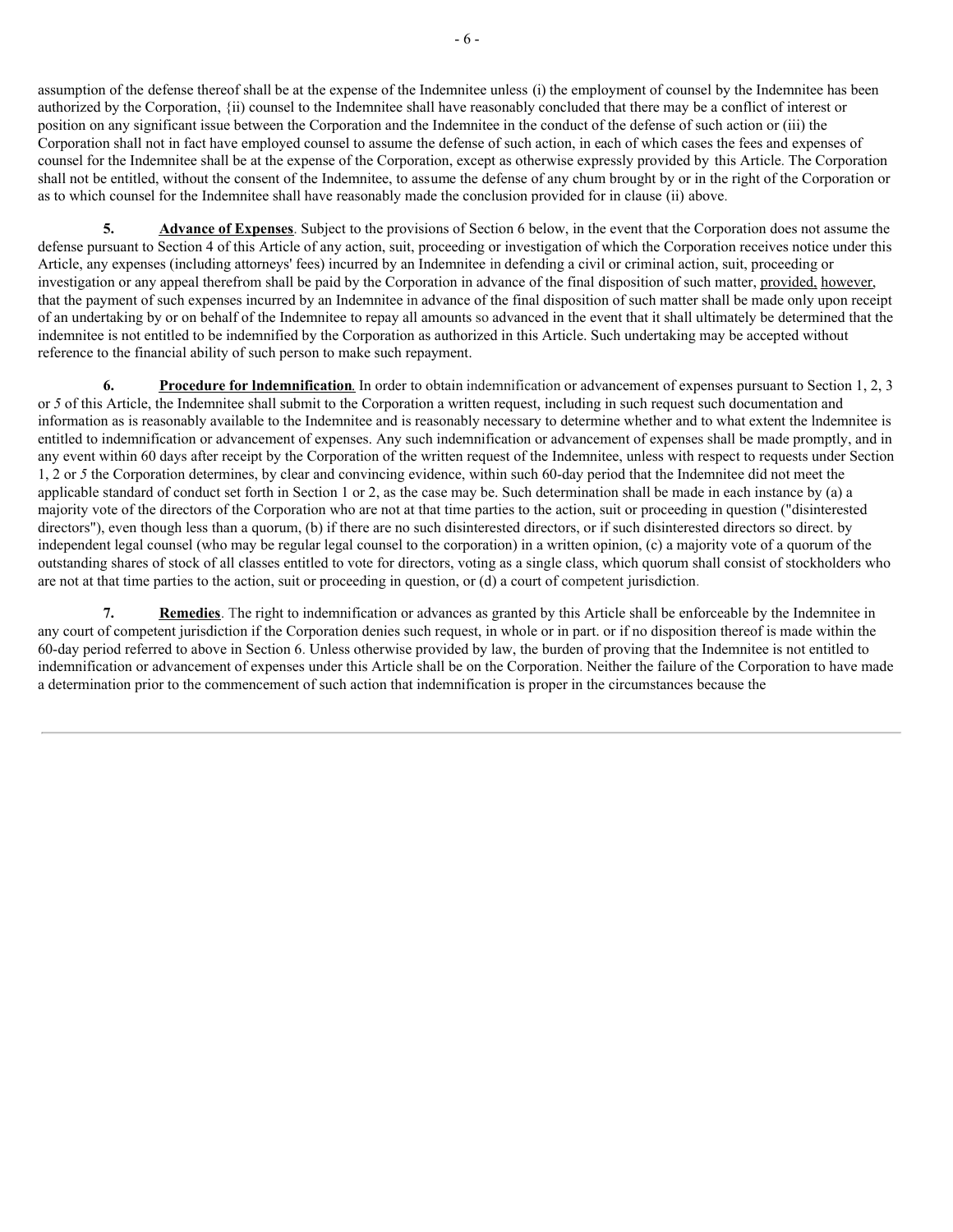Indemnitee has met the applicable standard of conduct, nor an actual determination by the Corporation pursuant to Section 6 that the Indemnitee has not met such applicable standard of conduct, shall be a defense to the action or create a presumption that the Indemnitee has not met the applicable standard of conduct. The Indemnitee's expenses (including attorneys' fees) incurred in connection with successfully establishing his right to indemnification, in whole or in part, in any such proceeding shall also be indemnified by the Corporation.

**8. Subsequent Amendment.** No amendment, termination or repeal of this Article or of the relevant provisions of the General Corporation Law of the State of Delaware or any other applicable laws shall affect or diminish in any way the rights of any Indemnitee to indemnification under the provisions hereof with respect to any action. suit, proceeding or investigation arising out of or relating to any actions, transactions or facts occurring prior to the final adoption of such amendment, termination or repeal.

**9. Other Rights**. The indemnification and advancement of expenses provided by this Article shall not be deemed exclusive of any other rights to which an Indemnitee seeking indemnification or advancement of expenses may be entitled under any law (common or statutory), agreement or vote of stock holders or disinterested directors or otherwise:, both as to action in his official capacity and as to action in any other capacity while holding office for the Corporation, and shall continue as to an Indemnitee who has ceased to be a director or officer, and shall inure to the benefit of the estate, heirs, executors and administrators of the Indemnitee.

Nothing contained in this Article shall be deemed to prohibit, and the Corporation is specifically authorized to enter into, agreements with officers and directors providing indemnification rights and procedures different from those set forth in this Article. In addition, the Corporation may, to the extent authorized from time to time by its Board of Directors, grant indemnification rights to other employees or agents of the Corporation or other persons serving the Corporation and such rights may be equivalent to, or greater or less than, those set forth in this Article.

**10. Partial Indemnification.** If an Indemnitee is entitled under any provision of this Article to indemnification by the Corporation for some or a portion of the expenses (including attorneys' fees), judgments, fines or amounts paid in settlement actually and reasonably incurred by him or on his behalf in connection with any action, suit, proceeding or investigation and any appeal therefrom but not, however, for the total amount thereof, the Corporation shall nevertheless indemnify the Indemnitee for the portion of such expenses (including attorneys' fees), judgments, fines or amounts paid in settlement to which the Indemnitee is entitled.

**11. lnsurance.**• The Corporation may purchase and maintain insurance, at its expense, to protect itself and any director, officer, employee or agent of the Corporation or another corporation, partnership, joint venture, trust or other enterprise (including any employee benefit plan) against any expense, liability or loss incurred by him in any such capacity, or arising out of his status as such, whether or not the Corporation would have the power to indemnify such person against such expense, liability or loss under the General Corporation Law of the State of Delaware.

**12. Merger or Consolidation.** If the Corporation is merged into or consolidated with another corporation and the Corporation is not the surviving corporation, the surviving corporation shall assume the obligations of the Corporation under this Article with respect to any action, suit,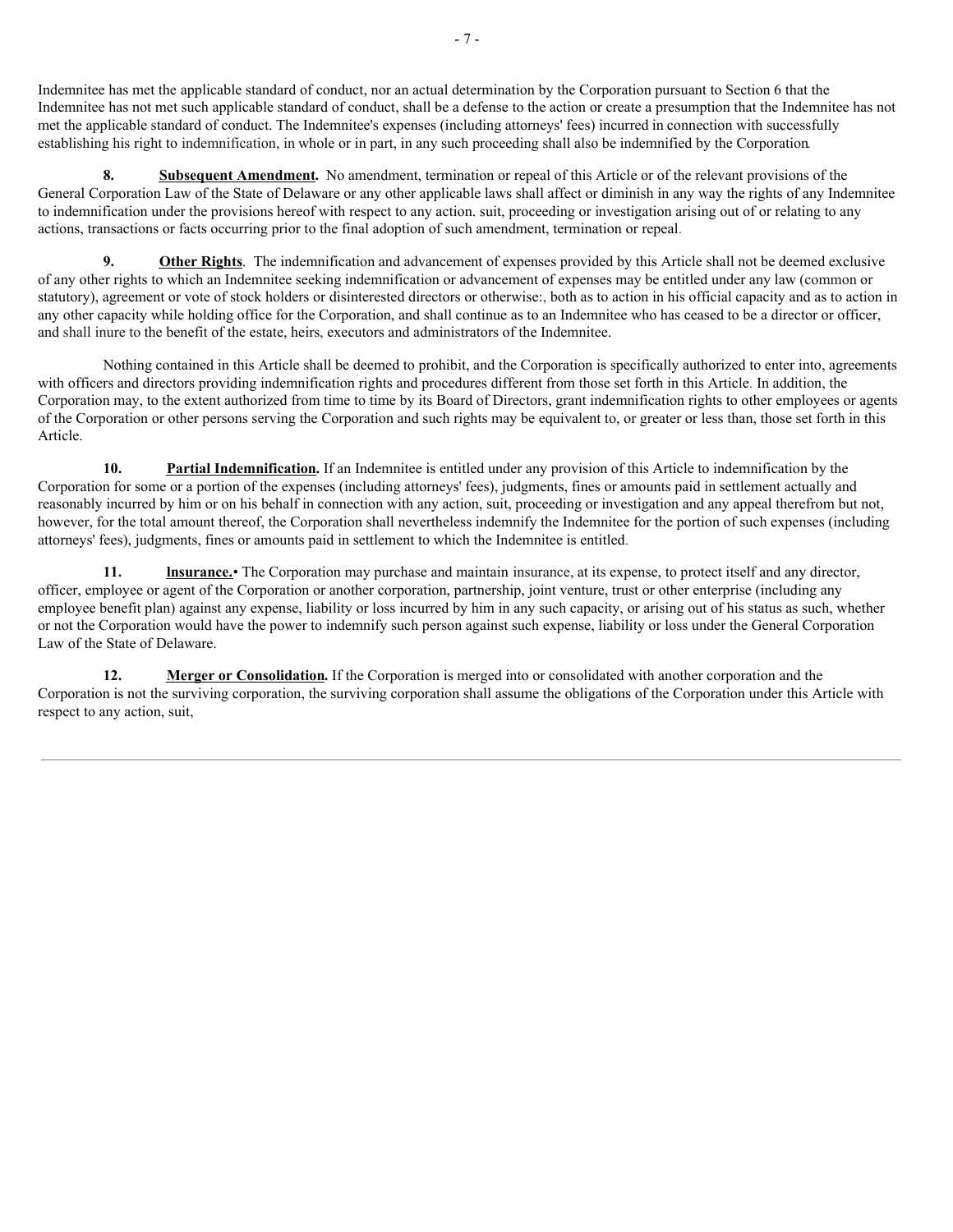proceeding or investigation arising out of or relating to any actions, transactions or facts occurring priorto the date of such merger or consolidation.

**13. Sayings Clause.** If this Article or any portion hereof shall be invalidated on any ground by any court of competent jurisdiction, then the Corporation shall nevertheless indemnify each Indemnitee as to any expenses (including attorneys' fees), judgments, fines and amounts paid in settlement in connection with any action, suit, proceeding or investigation, whether civil, criminal or administrative, including an action by or in the right of the Corporation, to the fullest extent permitted by an applicable portion of this Article that shall not have been invalidated and to the fullest extent permitted by applicable law.

**14. Definitions.** Terms used herein and defined in Section 145(h) and Section 145(i) of the General Corporation Law of the State of Delaware shall have the respective meanings assigned to such terms in such Section 145(h) and Section 145(i).

**15. Subsequent Legislation.** If the General Corporation Law of the State of Delaware is amended after adoption of this Article to expand further the indemnification permitted to Indemnitees, then the Corporation shall indemnify such persons to the fullest extent permitted by the General Corporation Law of the State of Delaware, as so amended.

**TENTH.** The Corporation reserves the right to amend or repeal any provision contained in this Amended andRestated Certificate of Incorporation in the manner prescribed by the laws of the State of Delaware and all rights conferred upon stockholders are granted subject to this reservation, provided, however, that in addition to any vote of the holders of any class or series of stock of the Corporation required by law, this Amended and Restated Certificate of Incorporation or a Certificate of Designation with respect to a series of Preferred Stock, the affirmative vote of the holders of shares of voting stock of the Corporation representing at least seventy-five percent (75%) of the voting power of all of the then outstanding shares of the capital stock of the Corporation entitled to vote generally in the election of directors, voting together as a single class, shall be required to (i) reduce or eliminate the number of authorized shares of Common Stock or the number of authorized shares of Preferred Stock set forth in Article FOURTH or (ii) amend or repeal, or adopt any provision inconsistent with, Parts A and B of Article FOURTH and Articles FIFTH, SIXTH, SEVENTH, EIGHTH, NINTH and this Article TENTH of this Amended and Restated Certificate of Incorporation.

IN WITNESS WHEREOF, the undersigned has hereunto signed his name and affirms that the statements made in this Amended and Restated Certificate of Incorporation are true under the penalties of perjury this 8th day of November 1996.

> /s/ William C. Styslinger, III William C. Styslinger, III President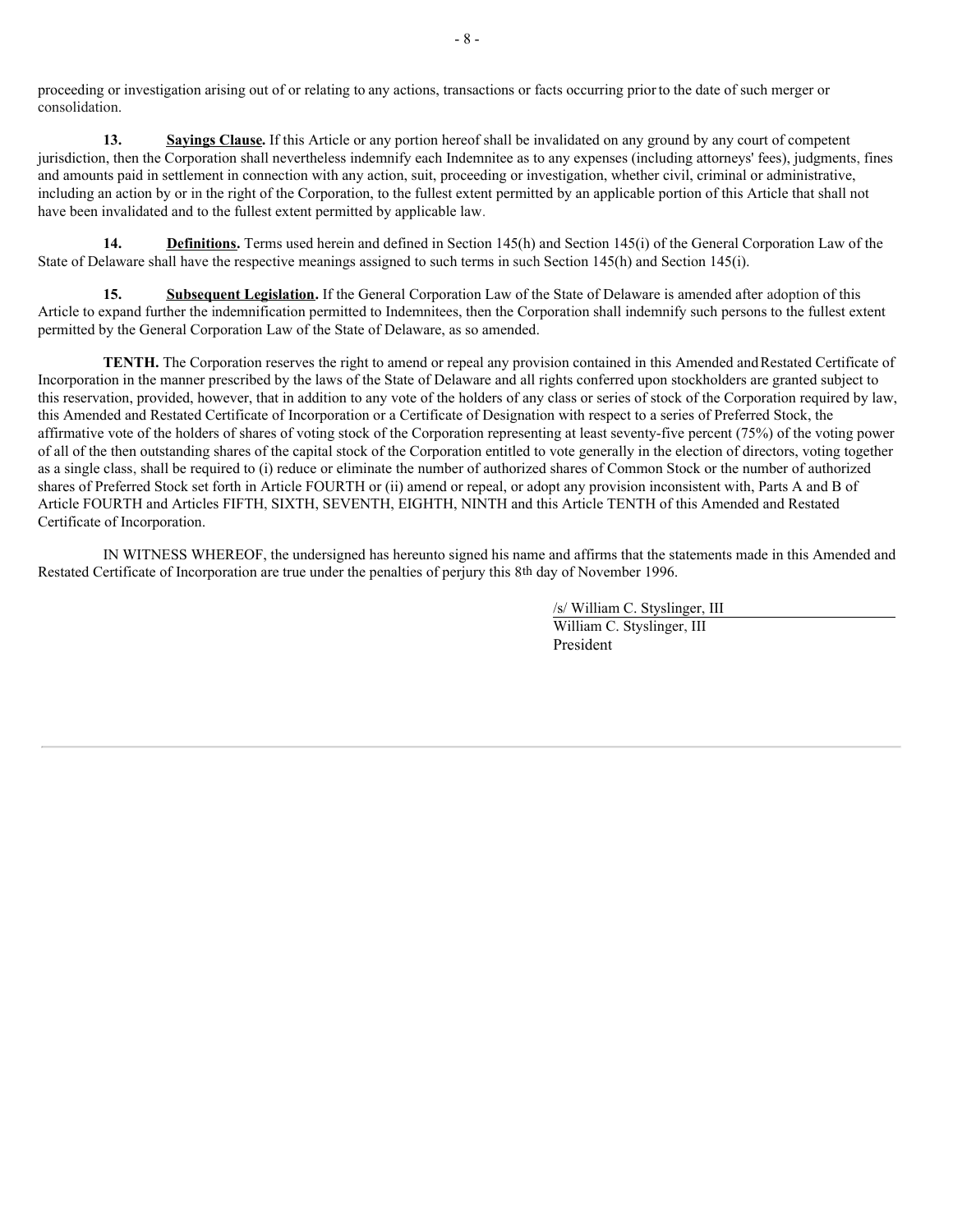*STATE OF DELAWARE SECRETARY OF STATE DIVISION OF CORPORATIONS FILED 09:00 AM 05/25/2000 001266036* - *2343307*

## **CERTIFICATE OF AMENDMENT OF AMENDED AND RESTATED CERTIFICATE OF INCORPORATION OF SEACHANGE INTERNATIONAL, INC.**

SeaChange International, Inc. (the "Corporation"), a corporation organized and existing under and by virtue of the General Corporation Law of the State of Delaware, DOES HEREBY CERTIFY:

FIRST: That the Board of Directors of the Corporation adopted resolutions proposing and declaring advisable the following amendments to the Amended and Restated Certificate of incorporation of the Corporation:

> RESOLVED: That the first paragraph of Article FOURTH of the Corporation's Amended and Restated Certificate of Incorporation as amended to date shall be amended to read in its entirety as follows:

> ''FOURTH. The total number of shares of all classes of capital stock which the Corporation shall have authority to issue is 105,000,000 shares, consisting of 100,000,000 shares of Common Stock with a par value of \$.01 per share (the "Common Stock") and 5,000,000 shares of Preferred Stock with a par value of \$.01 per share (the ''Preferred Stock").

SECOND: The foregoing amendment to the Amended and Restated Certificate of Incorporation of the Corporation was duly adopted by vote of the stockholders of the Corporation in accordance with the applicable provisions of Section 242 of the General Corporation Law of the State of Delaware.

(REMAINDER OF PAGE INTENTIONALLY LEFT BLANK]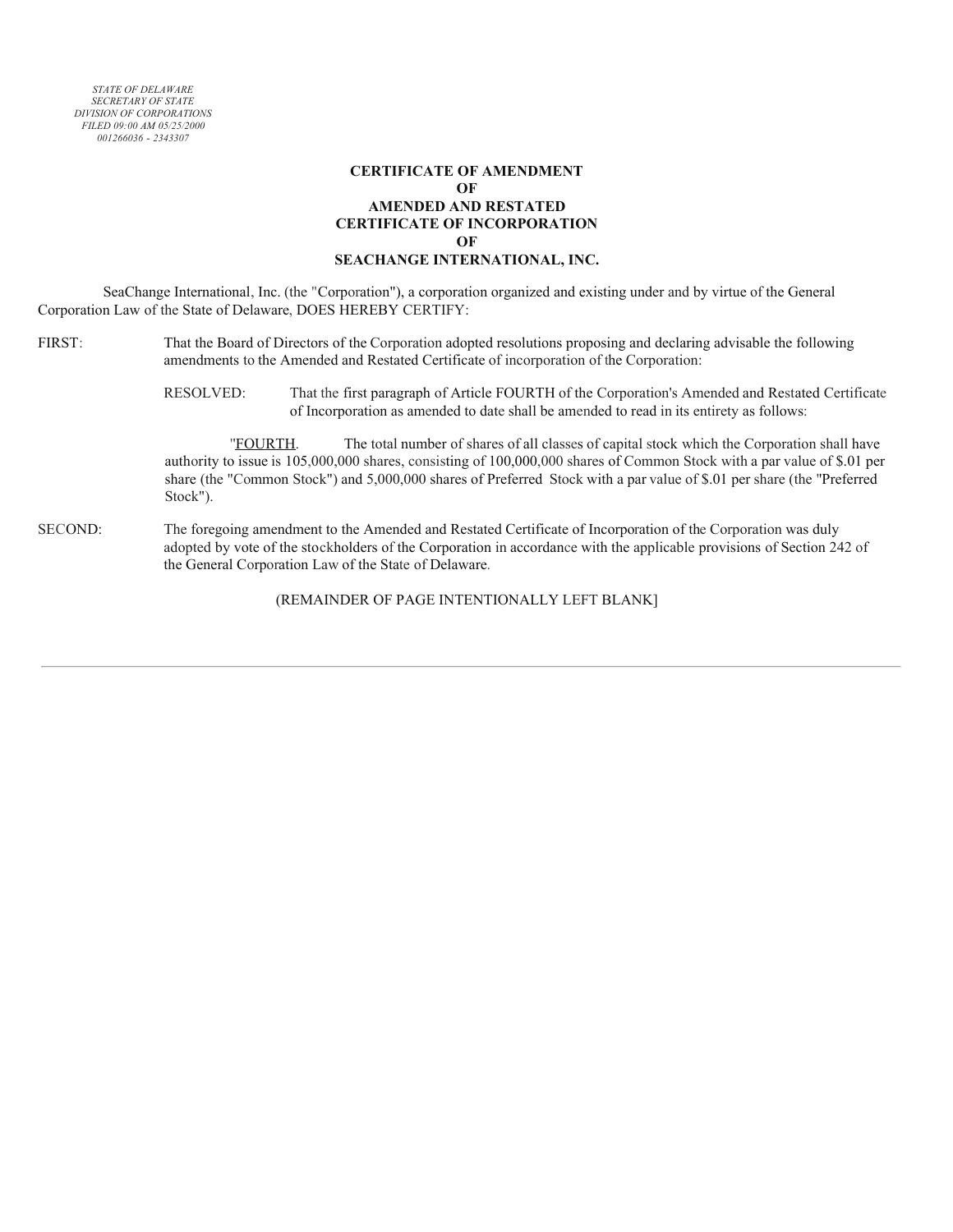IN WITNESS WHEREOF, the Corporation has caused this Certificate of Amendment to be executed by William C. Styslinger, III, its President, this 24th day of May, 2000.

By: /s/ William C. Styslinger, III

William C. Styslinger, III President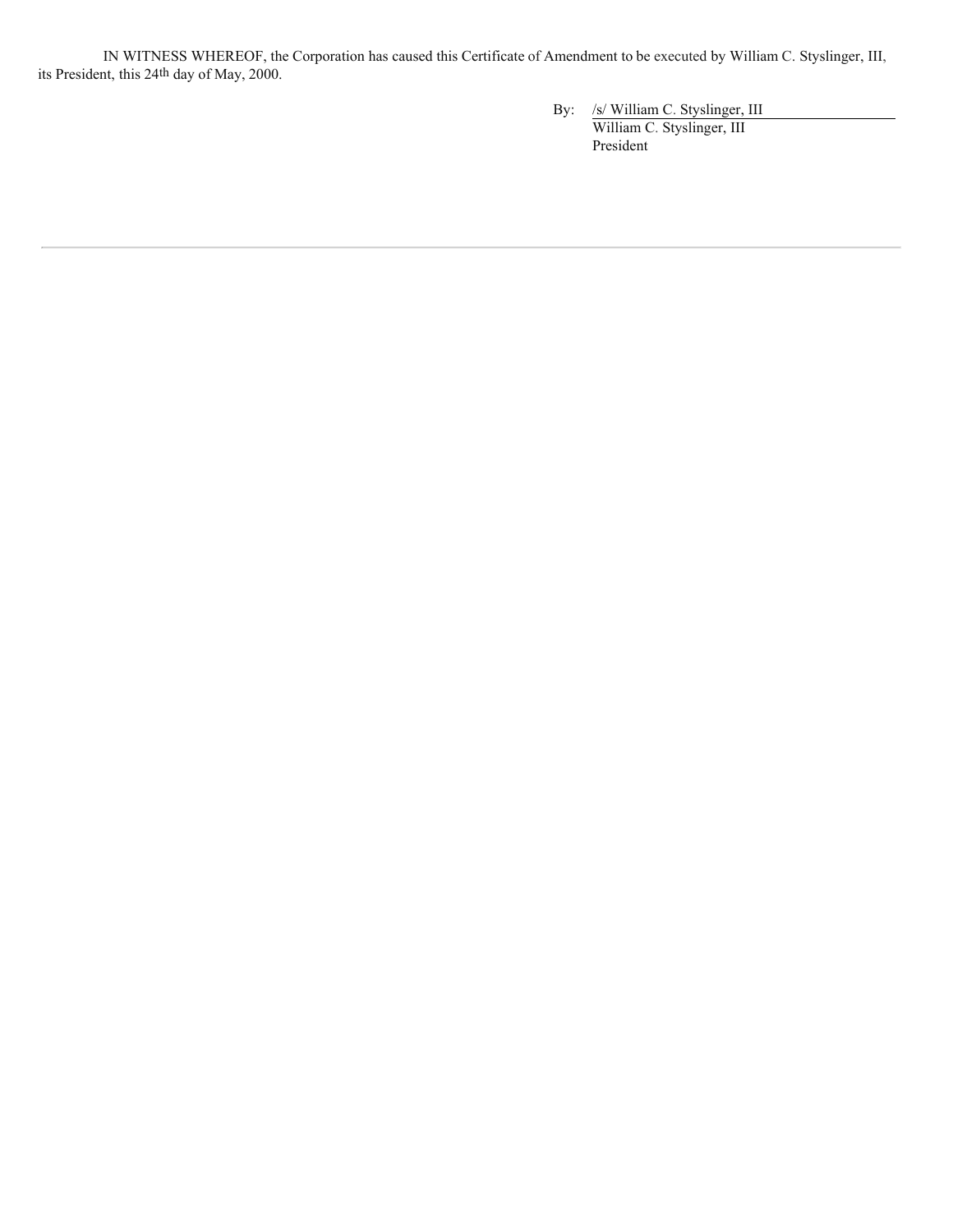*State of Delaware Secretary of State Division of Corporations Delivered 12:16 PM 12/26/2006 FILED 11:30 AM 12/26/2006 SRV 061184768* **-** *2343307 FILE*

## **CERTIFICATE OF OWNERSHIP**

## **AND**

## **MERGER OF SUBSIDIARY INTO PARENT**

THIS MERGER, pursuant to Section 253 of the General Corporation Law of Delaware, is entered into as of December 22, 2006 merges SeaChange Securities Corporation, a Massachusetts corporation, with and into SeaChange International, Inc., a Delaware corporation (the "Corporation").

The Corporation does hereby certify:

FIRST: That the Corporation is incorporated pursuant to the General Corporation Law of the State of Delaware.

SECOND: That the Corporation owns all of the outstanding shares of each class of the capital stock of SeaChange Securities Corporation.

THIRD: That the Corporation, by the following resolutions of its Board of Directors, duly adopted by unanimous written consent on December 20, 2006, determined to, and effective upon the filing of this Certificate of Ownership and Merger of Subsidiary into Parent with the Secretary of State of the State of Delaware does, merge SeaChange Securities Corporation with and into the Corporation on the conditions set forth in such resolutions:

RESOLVED: That the Corporation merge its wholly-owned subsidiary, SeaChange Securities Corporation, with and into itself and assume all of said subsidiary's liabilities and obligations.

RESOLVED: That the Plan and Agreement of Merger (the "Merger Agreement") by and between the Corporation and SeaChange Securities Corporation, be, and hereby is, approved, and that each of the Chief Executive Officer and Chief Financial Officer is hereby authorized to execute and deliver the Merger Agreement.

RESOLVED: That the Certificate of Ownership and Merger of Subsidiary into Parent (the "Certificate"), be, and hereby is, approved, and that each of the Chief Executive Officer and Chief Financial Officer is hereby authorized to execute and deliver the Certificate, and to file the same with the Secretary of State of Delaware.

RESOLVED: That the Articles of Merger (the "Articles of Merger") effecting the merger of SeaChange Securities Corporation with and into the Corporation, be, and hereby are, approved, and that each of the Chief Executive Officer and Chief Financial Officer is hereby authorized to execute and deliver the Articles of Merger, and file the same with the Secretary of the Commonwealth of Massachusetts.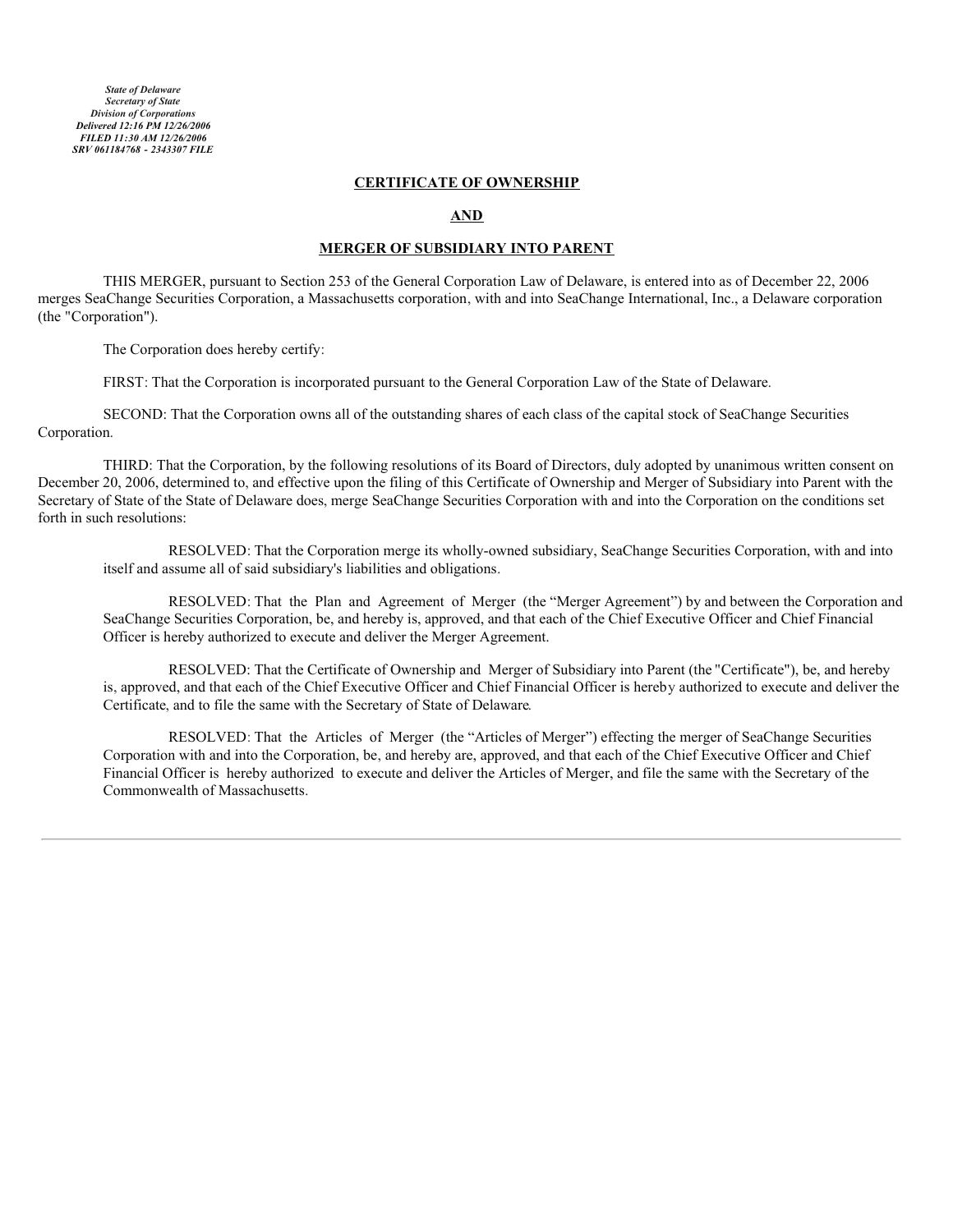RESOLVED: That the officers of the Corporation be, and each of them hereby is, authorized to execute all such instruments, make all such payments and filings and do all such other acts and things as in their opinion, or in the opinion of any of them, may be necessary or appropriate in order to carry out the intent and purposes of the foregoing resolutions, and that all such acts and things heretofore done by such officers and any one or more of them, acting alone in connection with and in furthermore of the purpose and intent of the foregoing resolutions be, and hereby are, ratified, confirmed and approved as the act and deed of the Corporation.

[ *Signature Page Follows* ]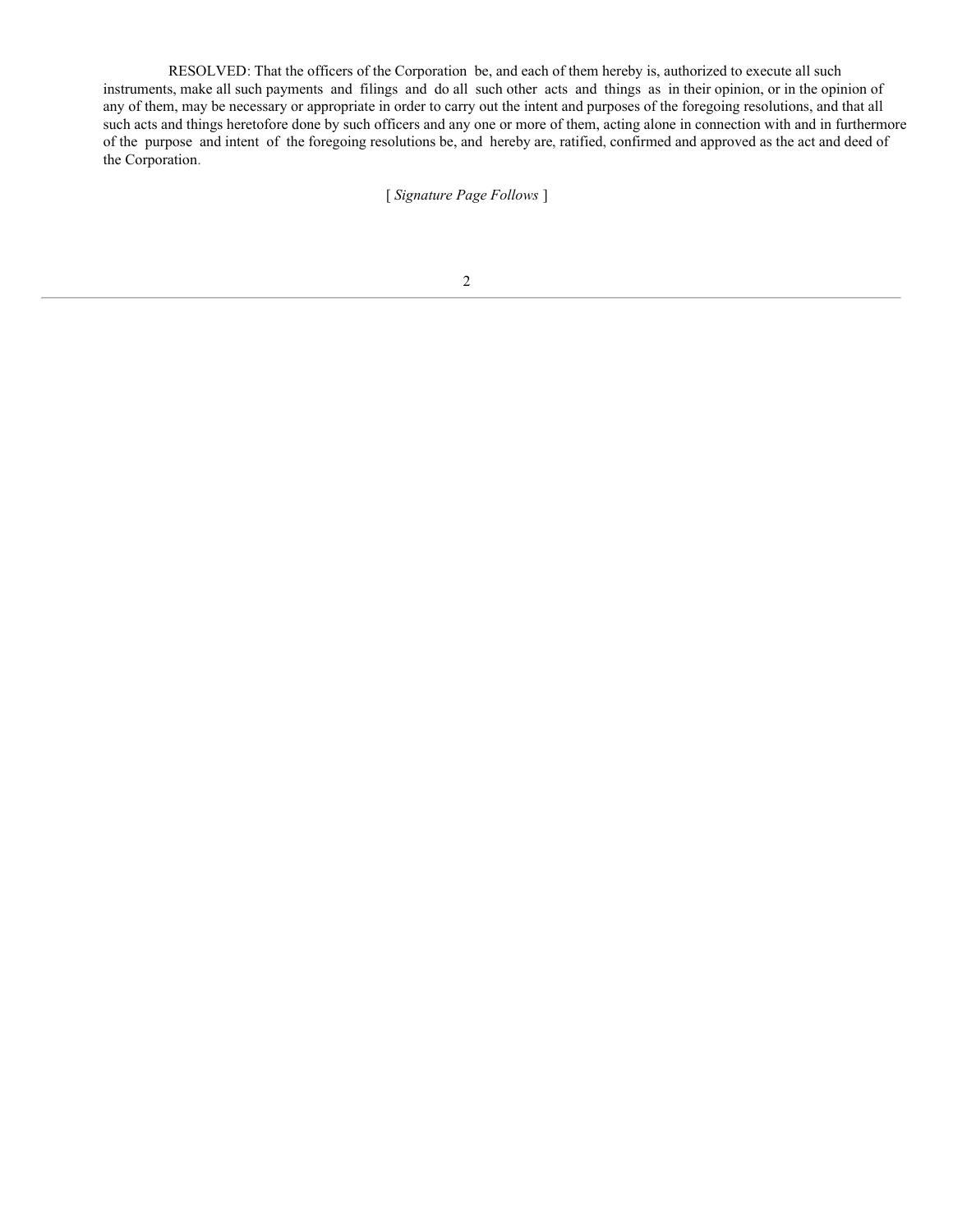IN WITNESS WHEREOF, the Corporation has caused this certificate to be signed by the undersigned officer, hereunto duly authorized, as of the date first set forth above.

> SEACHANGE INTERNATIONAL, INC. (a Delaware corporation)

By: /s/ Kevin M. Bisson Name: Kevin M. Bisson Title: Chief Financial Officer, Secretary, Treasurer and Senior Vice President, Finance and Administration

[ SIGNATURE PAGE TO CERTIFICATE OF OWNERSHIP & MERGER RE: SEACHANGE SECURITIES ]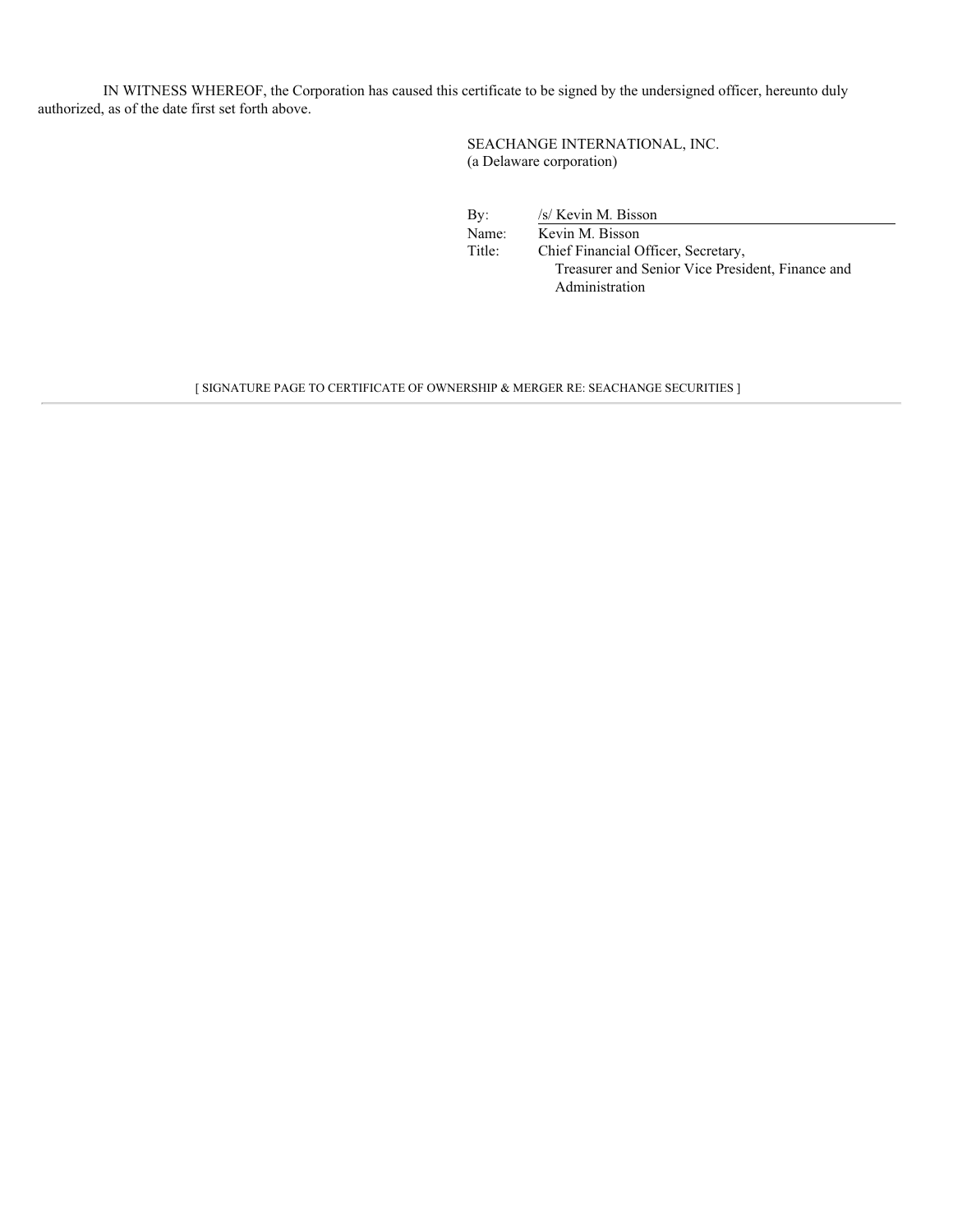<span id="page-47-0"></span>*State of Delaware Secretary of State Division of Corporations Delivered 12:16 PM 12/26/2006 FILED 12:16 PM 12/26/2006 SRV 061184811* **-** *2343307 FILE*

## **CERTIFICATE OF OWNERSHIP**

## **AND**

## **MERGER OF SUBSIDIARY INTO PARENT**

THIS MERGER, pursuant to Section 253 of the General Corporation Law of Delaware, is entered into as of December 22, 2006 merges SeaChange Systems, Inc., a Delaware corporation, with and into SeaChange International, Inc., a Delaware corporation (the "Corporation").

The Corporation does hereby certify:

FIRST: That the Corporation is incorporated pursuant to the General Corporation Law of the State of Delaware.

SECOND: That the Corporation owns all of the outstanding shares of each class of the capital stock of SeaChange Systems, Inc..

THIRD: That the Corporation, by the following resolutions of its Board of Directors, duly adopted by unanimous written consent on December 20, 2006, determined to, and effective upon the filing of this Certificate of Ownership and Merger of Subsidiary into Parent with the Secretary of State of the State of Delaware does, merge SeaChange Systems, Inc. with and into the Corporation on the conditions set forth in such resolutions:

RESOLVED: That the Corporation merge its wholly-owned subsidiary, SeaChange Systems, Inc., with and into itself and assume all of said subsidiary's liabilities and obligations.

RESOLVED: That the Certificate of Ownership and Merger of Subsidiary into Parent (the "Certificate"), be, and hereby is, approved, and that each of the Chief Executive Officer and Chief Financial Officer is hereby authorized to execute and deliver the Certificate, and to file the same with the Secretary of State of Delaware.

RESOLVED: That the officers of the Corporation be, and each of them hereby is, authorized to execute all such instruments, make all such payments and filings and do all such other acts and things as in their opinion, or in the opinion of any of them, may be necessary or appropriate in order to carry out the intent and purposes of the foregoing resolutions, and that all such acts and things heretofore done by such officers and any one or more of them, acting alone in connection with and in furthermore of the purpose and intent of the foregoing resolutions be, and hereby are, ratified, confirmed and approved as the act and deed of the Corporation.

[ *Signature Page Follows* ]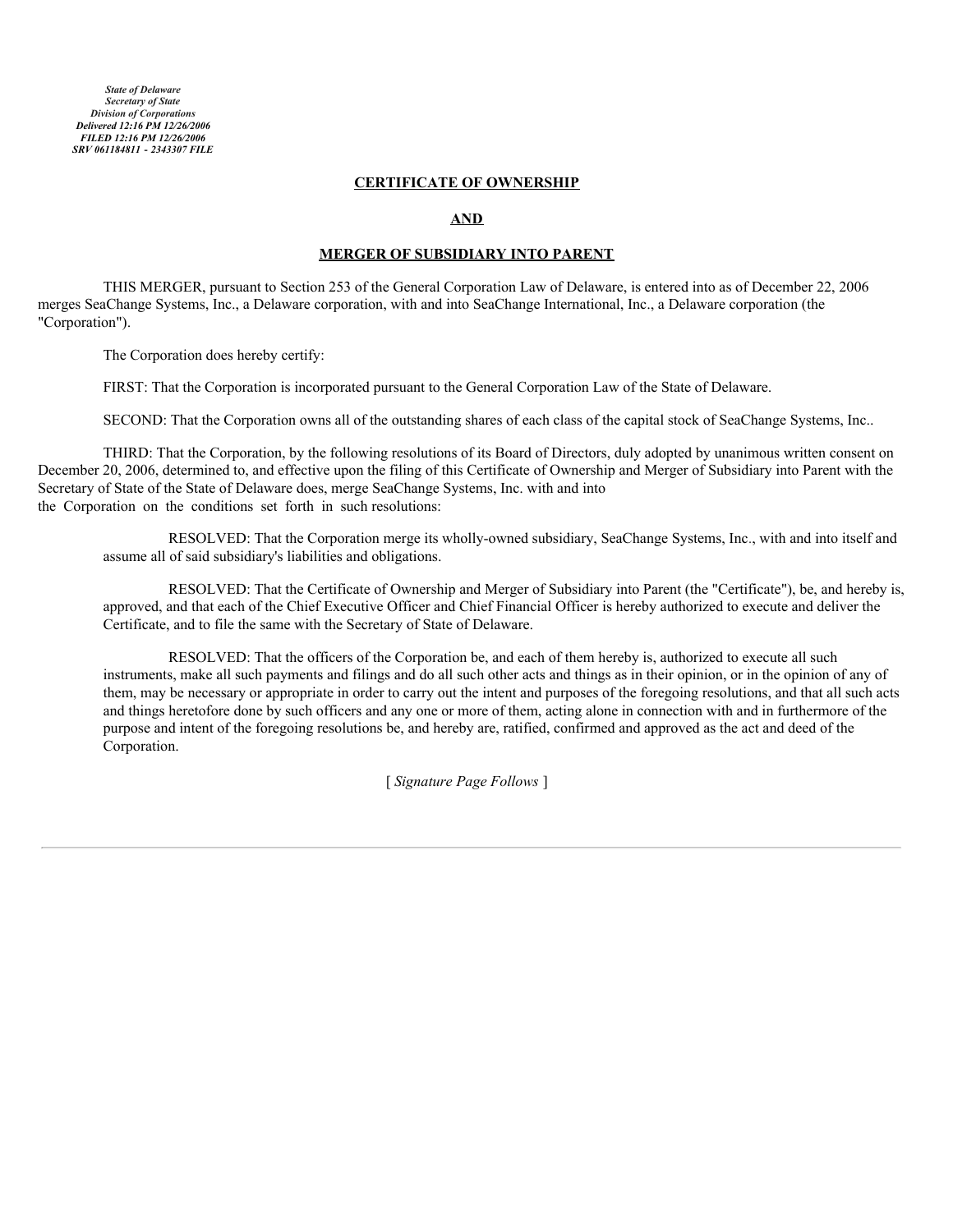IN WITNESS WHEREOF, the Corporation has caused this certificate to be signed by the undersigned officer, hereunto duly authorized, as of the date first set forth above.

## SEACHANGE INTERNATIONAL, INC. (a Delaware corporation)

| By:    | /s/ Kevin M. Bisson                              |
|--------|--------------------------------------------------|
| Name:  | Kevin M. Bisson                                  |
| Title: | Chief Financial Officer, Secretary,              |
|        | Treasurer and Senior Vice President, Finance and |
|        | Administration                                   |

[ SIGNATURE PAGE TO CERTIFICATE OF OWNERSHIP & MERGER RE: SEACHANGE SYSTEMS ]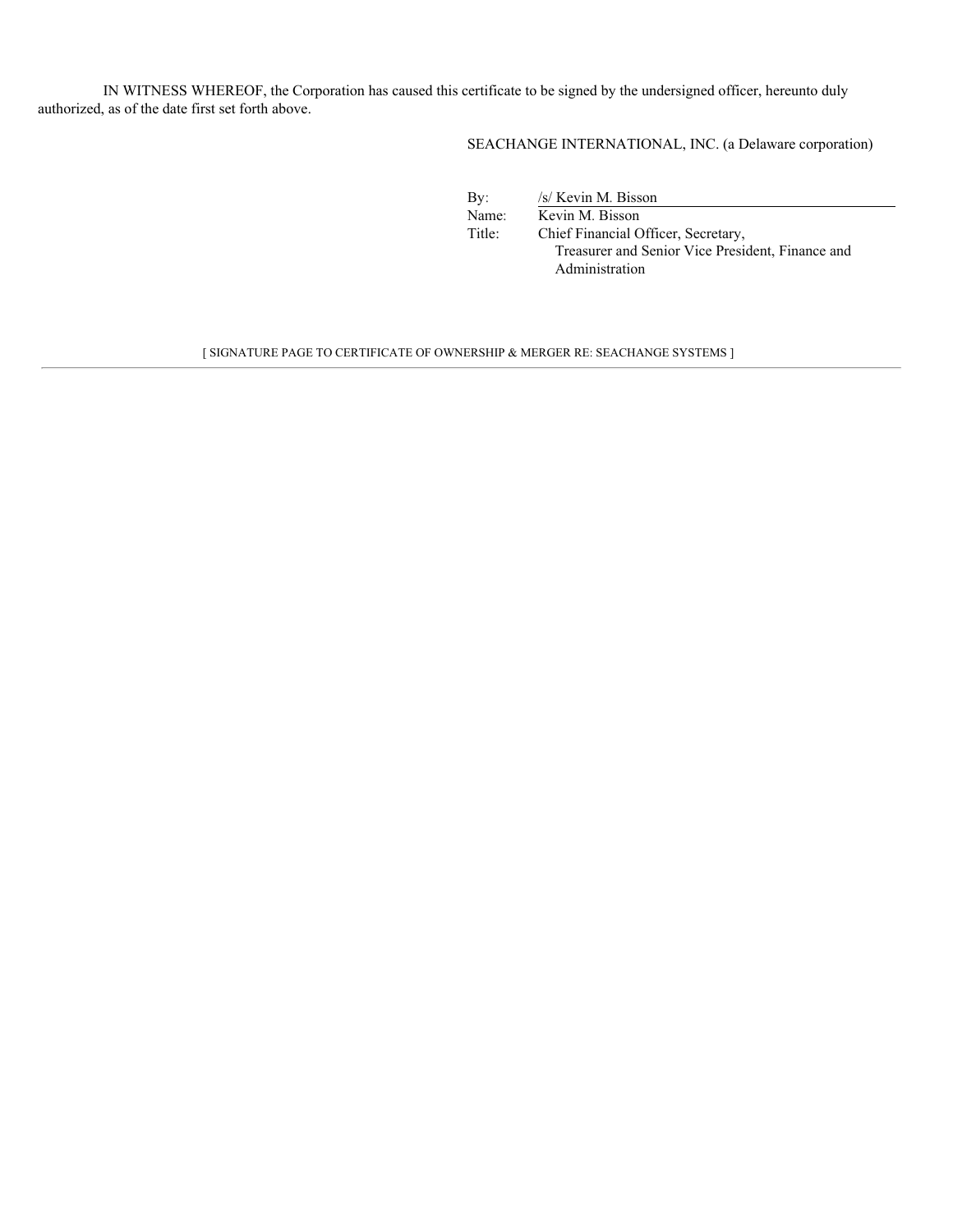*State of Delaware Secretary of State Division of Corporations Delivered 12:17 PM 12/26/2006 FILED 12:17 PM 12/26/2006 SRV 061184825* **-** *2343307 FILE*

## **CERTIFICATE OF OWNERSHIP**

## **AND**

## **MERGER OF SUBSIDIARY INTO PARENT**

THIS MERGER, pursuant to Section 253 of the General Corporation Law of Delaware, is entered into as of December 22, 2006 merges GuestServe Networks, Inc., a California corporation, with and into SeaChange International, Inc., a Delaware corporation (the "Corporation").

The Corporation does hereby certify:

FIRST: That the Corporation is incorporated pursuant to the General Corporation Law of the State of Delaware.

SECOND: That the Corporation owns all of the outstanding shares of each class of the capital stock of GuestServe Networks, Inc.

THIRD: That the Corporation, by the following resolutions of its Board of Directors, duly adopted by unanimous written consent on December 20, 2006, determined to, and effective upon the filing of this Certificate of Ownership and Merger of Subsidiary into Parent with the Secretary of State of the State of Delaware and with the Secretary of State of California, does merge GuestServe Networks, Inc. with and into the Corporation on the conditions set forth in such resolutions:

RESOLVED: That the Corporation merge its wholly-owned subsidiary, GuestServe Networks, Inc., with and into itself and assume all of said subsidiary's liabilities and obligations.

RESOLVED: That the Certificate of Ownership and Merger of Subsidiary into Parent (the "Certificate"), be, and hereby is, approved, and that each of the Chief Executive Officer and Chief Financial Officer is hereby authorized to execute and deliver the Certificate, and to file the same with the Secretary of State of Delaware and the Secretary of State of California.

RESOLVED: That the officers of the Corporation be, and each of them hereby is, authorized to execute all such instruments, make all such payments and filings and do all such other acts and things as in their opinion, or in the opinion of any of them, may be necessary or appropriate in order to carry out the intent and purposes of the foregoing resolutions, and that all such acts and things heretofore done by such officers and any one or more of them, acting alone in connection with and in furthermore of the purpose and intent of the foregoing resolutions beand hereby are, ratifiedconfirmed and approved as the act and deed of the Corporation.

[ *Signature Page Follows* ]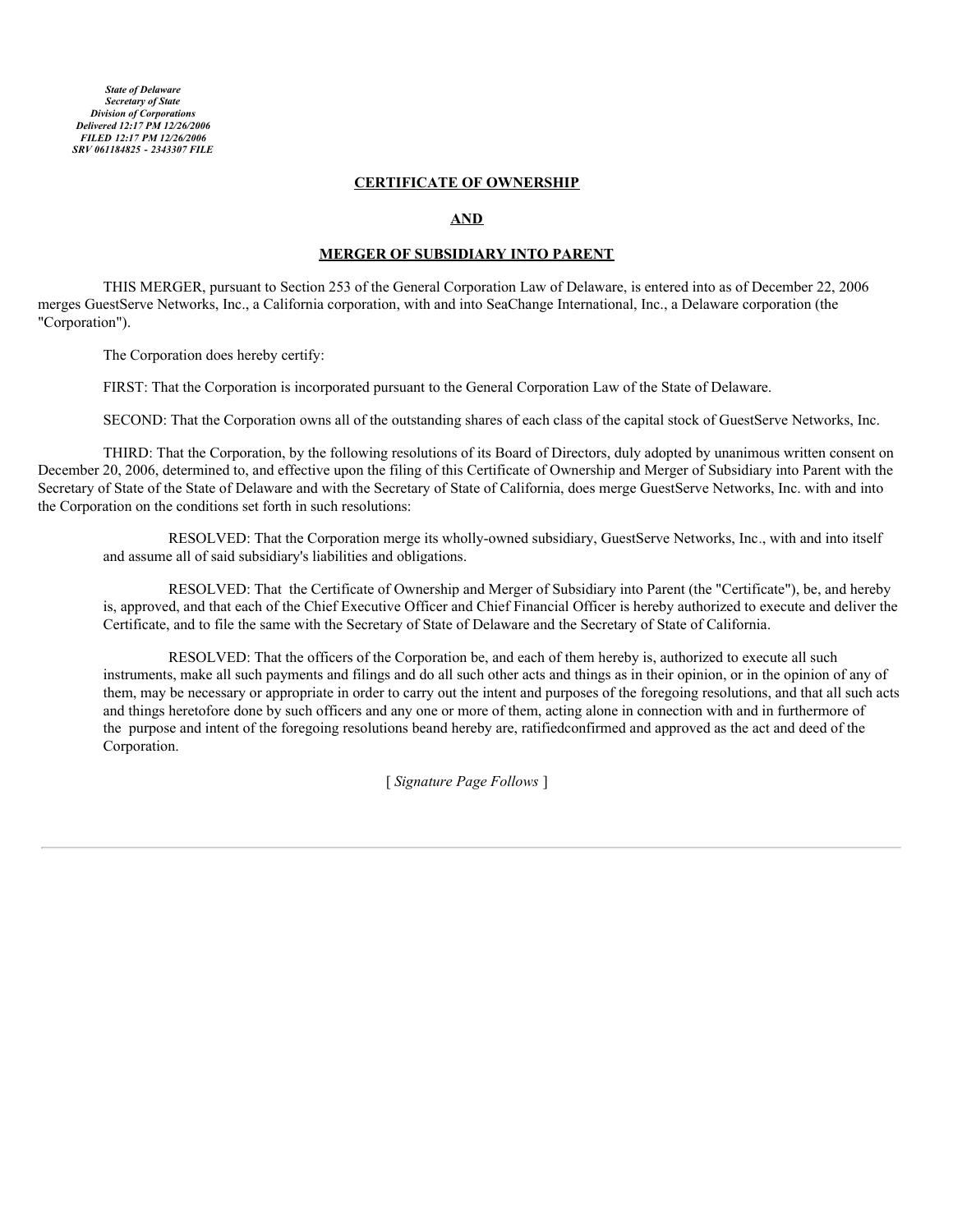IN WITNESS WHEREOF, the Corporation has caused this certificate to be signed by the undersigned officer, hereunto duly authorized, as of the date first set forth above.

## SEACHANGE INTERNATIONAL, INC. (a Delaware corporation)

| $\rm\,By:$ | /s/ Kevin M. Bisson                              |
|------------|--------------------------------------------------|
| Name:      | Kevin M. Bisson                                  |
| Title:     | Chief Financial Officer, Secretary,              |
|            | Treasurer and Senior Vice President, Finance and |
|            | Administration                                   |

[ SIGNATURE PAGE TO CERTIFICATE OF OWNERSHIP & MERGER RE: GUESTSERVE NETWORKS, INC. ]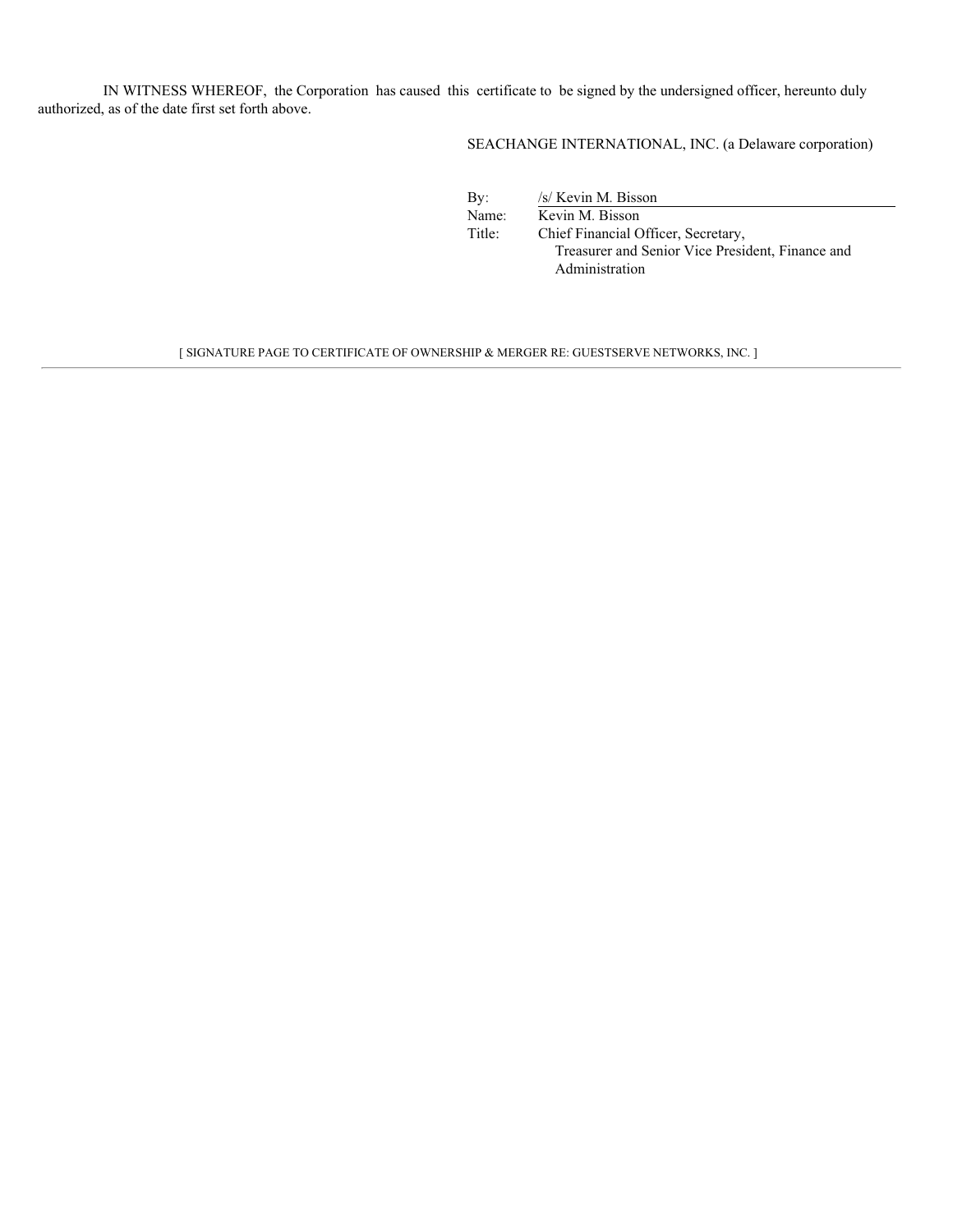*State of Delaware Secretary of State Division of Corporations Delivered 02:03 PM 12/27/2006 FILED 02:03 PM 12/27/2006 SRV 061190179* **-** *2343307 FILE*

## **CERTIFICATE OF OWNERSHIP**

## **AND**

## **MERGER OF SUBSIDIARY INTO PARENT**

THIS MERGER, pursuant to Section 253 of the General Corporation Law of Delaware, is entered into as of December 27, 2006 merges Digital Video Arts, Ltd., a Delaware corporation, with and into SeaChange International, Inc., a Delaware corporation (the "Corporation").

The Corporation does hereby certify:

FIRST: That the Corporation is incorporated pursuant to the General Corporation Law of the State of Delaware.

SECOND: That the Corporation owns all of the outstanding shares of each class of the capital stock of Digital Video Arts, Ltd.

THIRD: That the Corporation, by the following resolutions of its Board of Directors, duly adopted by unanimous written consent on December 20, 2006, determined to, and effective upon the filing of this Certificate of Ownership and Merger of Subsidiary into Parent with the Secretary of State of the State of Delaware does, merge Digital Video Arts, Ltd. with and into the Corporation on the conditions set forth in such resolutions:

RESOLVED: That the Corporation merge its wholly-owned subsidiary, Digital Video Arts, Ltd., with and into itself and assume all of said subsidiary's liabilities and obligations.

RESOLVED: That the Certificate of Ownership and Merger of Subsidiary into Parent (the "Certificate"), be, and hereby is, approved, and that each of the Chief Executive Officer and Chief Financial Officer is hereby authorized to execute and deliver the Certificate, and to file the same with the Secretary of State of Delaware.

RESOLVED: That the officers of the Corporation be, and each of them hereby is, authorized to execute all such instruments, make all such payments and filings and do all such other acts and things as in their opinion, or in the opinion of any of them, may be necessary or appropriate in order to carry out the intent and purposes of the foregoing resolutions, and that all such acts and things heretofore done by such officers and any one or more of them, acting alone in connection with and in furthermore of the purpose and intent of the foregoing resolutions be, and hereby are, ratified, confirmed and approved as the act and deed of the Corporation.

*[Signature Page Follows]*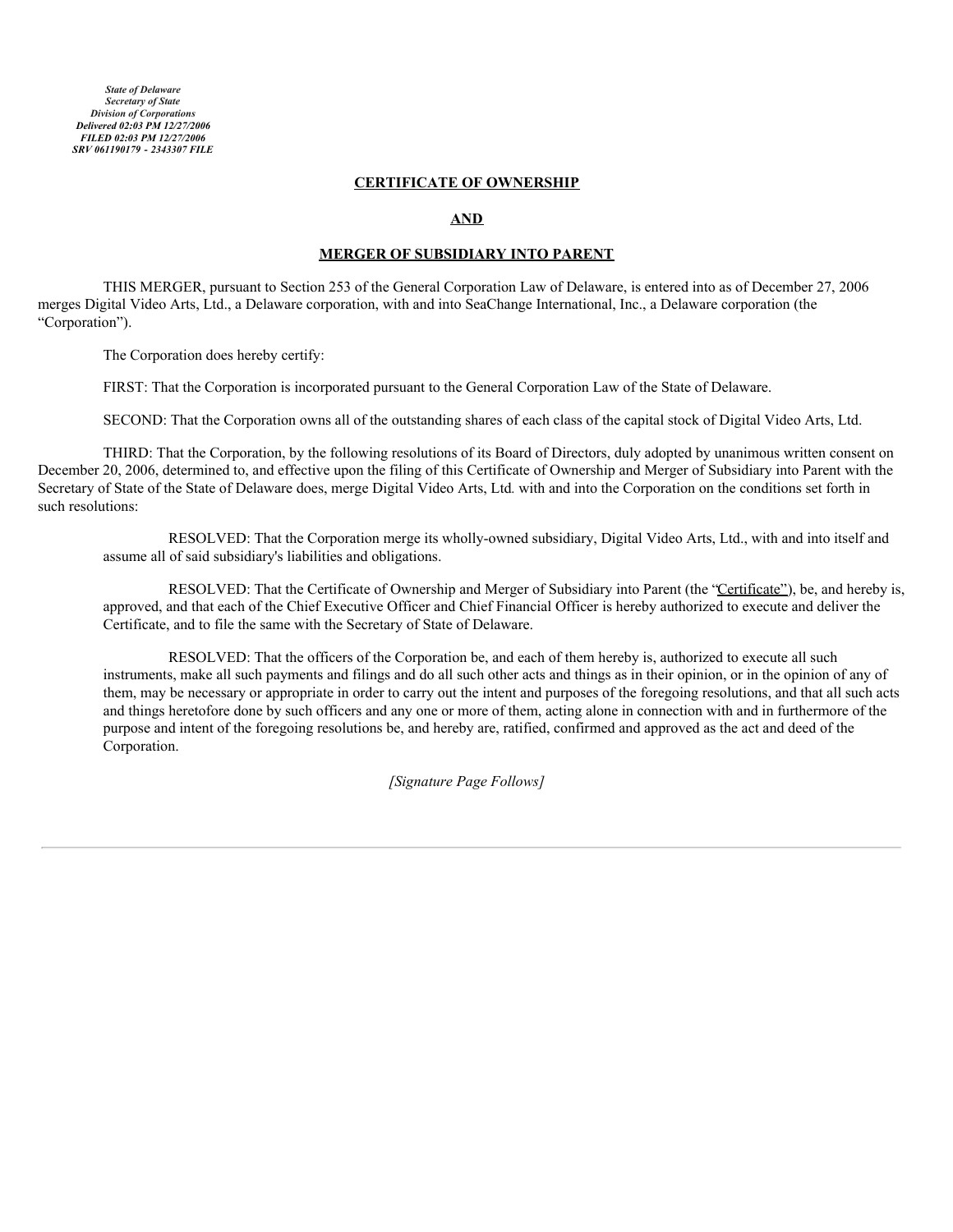IN WITNESS WHEREOF, the Corporation has caused this certificate to be signed by the undersigned officer, hereunto duly authorized, as of the date first set forth above.

## SEACHANGE INTERNATIONAL, INC. (a Delaware corporation)

| $\rm\,By:$ | /s/ Kevin M. Bisson                              |
|------------|--------------------------------------------------|
| Name:      | Kevin M. Bisson                                  |
| Title:     | Chief Financial Officer, Secretary,              |
|            | Treasurer and Senior Vice President, Finance and |
|            | Administration                                   |

[ SIGNATURE PAGE TO CERTIFICATE OF OWNERSHIP & MERGER RE: DIGITAL VIDEO ARTS, LTD ]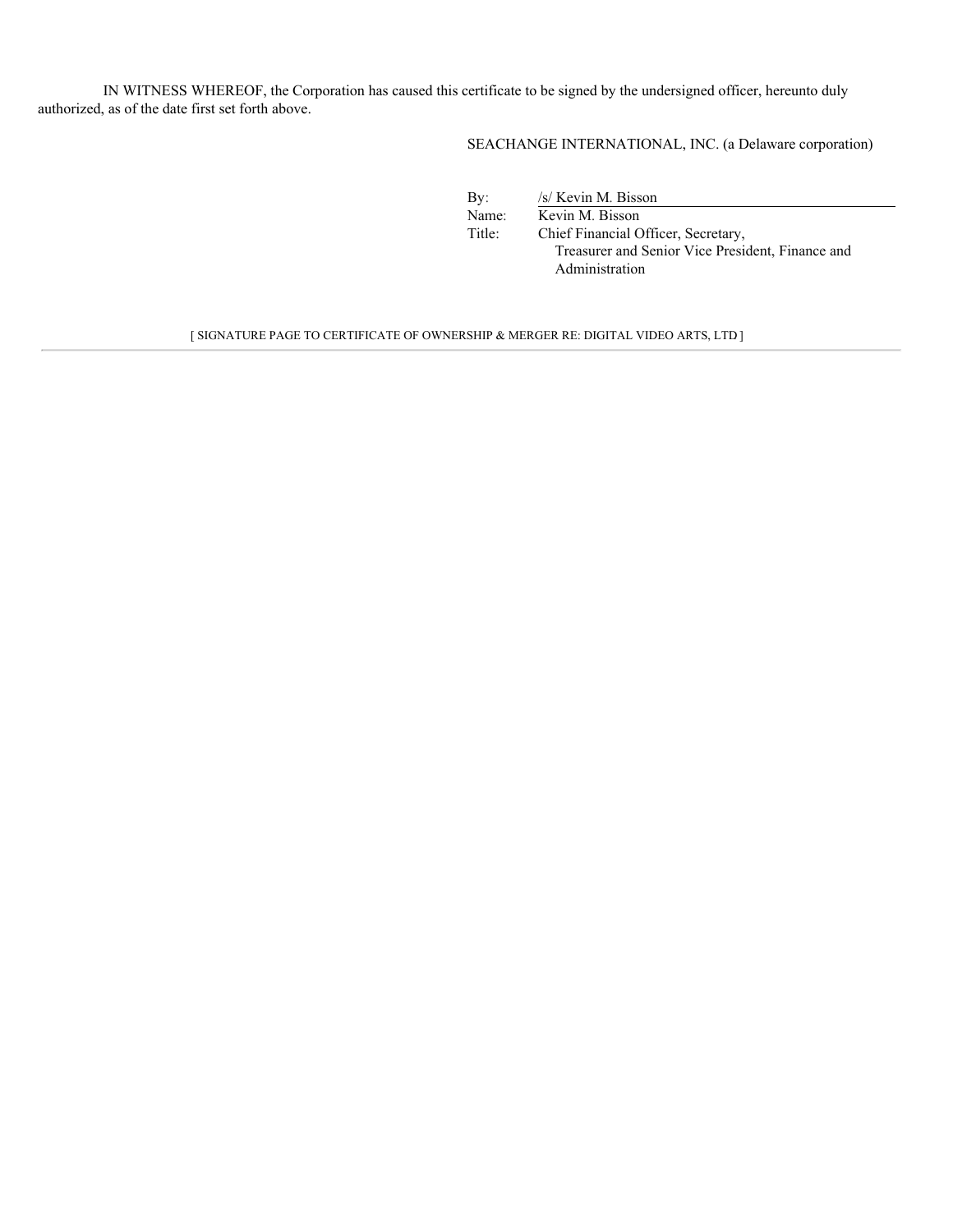*State of Delaware Secretary of State Division of Corporations Delivered 05:37 PM 01/24/2013 FILED 03 :27 PM 01/24/2013 SRV 130081614* **-** *2343307 FILE*

## **STATE OF DELAWARE CERTIFICATE OF OWNERSIDP**

**SUBSIDIARY INTO PARENT Section 253**

## **CERTIFICATE OF OWNERSHIP MERGING**

VIVIDLOGIC, INC.

INTO

## SEACHANGE INTERNATIONAL, INC.

(Pursuant to Section 253 of the General Corporation Law of Delaware) SEACHANGE INTERNATIONAL, INC.

a corporation incorporated on the  $9 \qquad$  day of July , 1993, 1993

pursuant to the provisions of the General Corporation Law of the State of Delaware;

**DOES HEREBY CERTIFY** that this corporation owns 90% of the capital stock of VIVIDLOQIC,

INC. A corporation incorporated on the 14 day of December 1999 A.D., pursuant to the provisions of the General Corporation law of Delaware , and that this corporation, by a resolution of its Board of Directors duly adopted at a meeting held on the 22 day of January , 2013 A.D., determined to and did merge into itself said VIVIDLOGIC, INC. which resolution is in the following words to wit:

**WHEREAS** this corporation lawfully owns 90% of the outstanding stock of VIVIDLOGIC, INC. , a corporation organized and exiting under the laws of Delaware and

**WHEREAS** this corporation desires to merge into itself the said VIVIDLOGIC, INC. , and to be possessed of all the estate, property, rights, privileges and franchises of said corporation,

**NOW, THEREFORE, BE IT RESOLVED**, that this corporation merge into itself said VIVIDLOGIC, INC.

and assumes all of its liabilities and obligations, and

**FURTHER RESOLVED**, that an authorized officer of this corporation be and he/she is hereby directed to make and execute a certificate of ownership setting forth a copy of the resolution to merge said VIVIDLOGIC, INC. and assume its liabilities and obligations, and the date of adoption thereof, and to file the same in the office of the Secretary of State of Delaware; and a certified copy thereof in the office of the Recorder of Deeds of New Castle County; and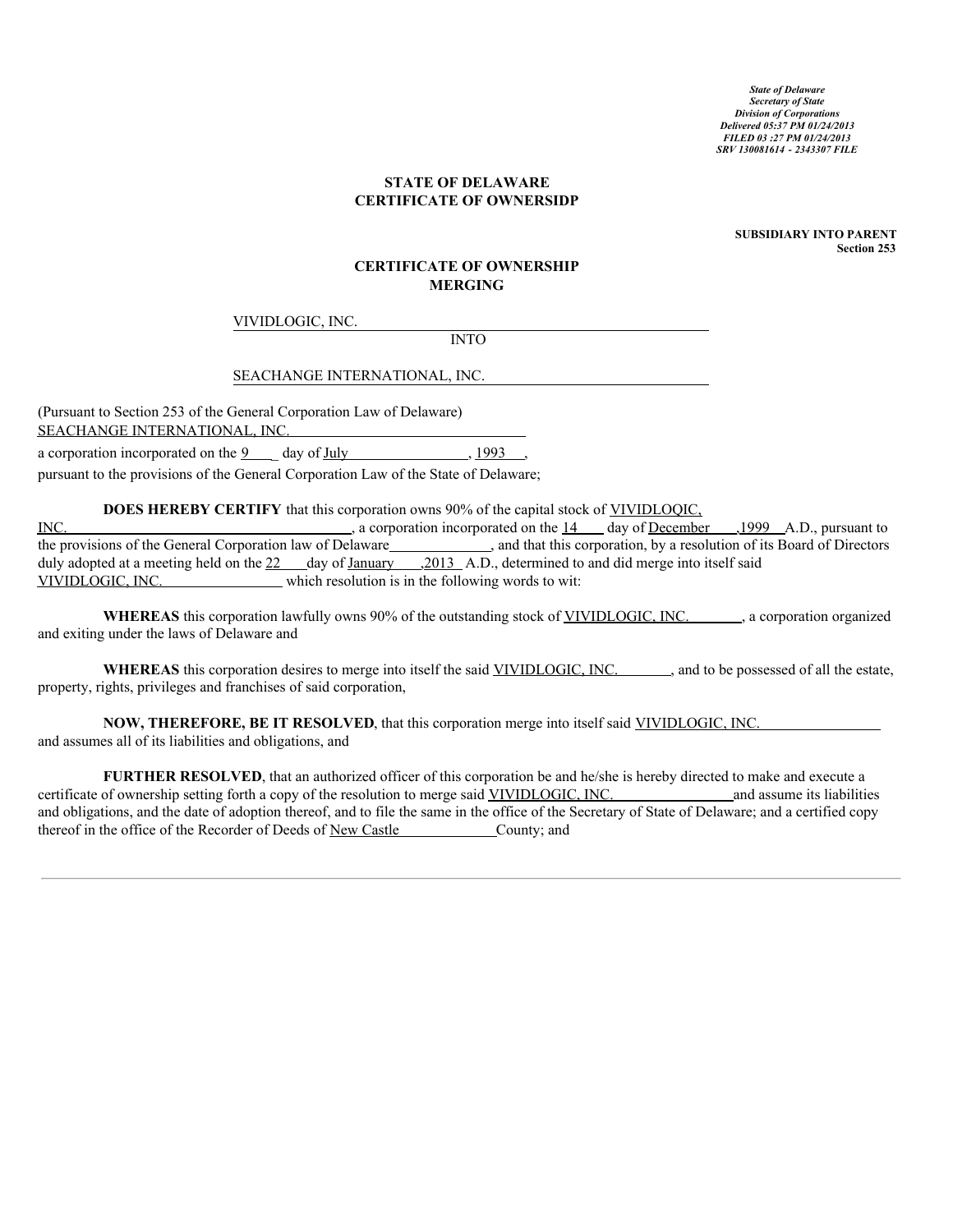**FURTHER RESOLVED**, that the officers of this corporation be and they hereby are authorized and directed to do all acts and things whatsoever, whether within or without the State of Delaware; which may be in any way necessary or proper to effect said merger.

The merger shall be effective as of 11:59 pm EST on January 31, 2013

**IN WITNESS WHEREOF,** said parent corporation has caused its corporate seal to be affixed and this certificate to be signed by an authorized officer this  $\frac{22}{4}$  day of January , 2013 A.D.

| By:    | /s/ Anthony Dias<br>Authorized Officer |
|--------|----------------------------------------|
| Name:  | <b>Anthony Dias</b><br>Print or Type   |
| Title: | Vice President                         |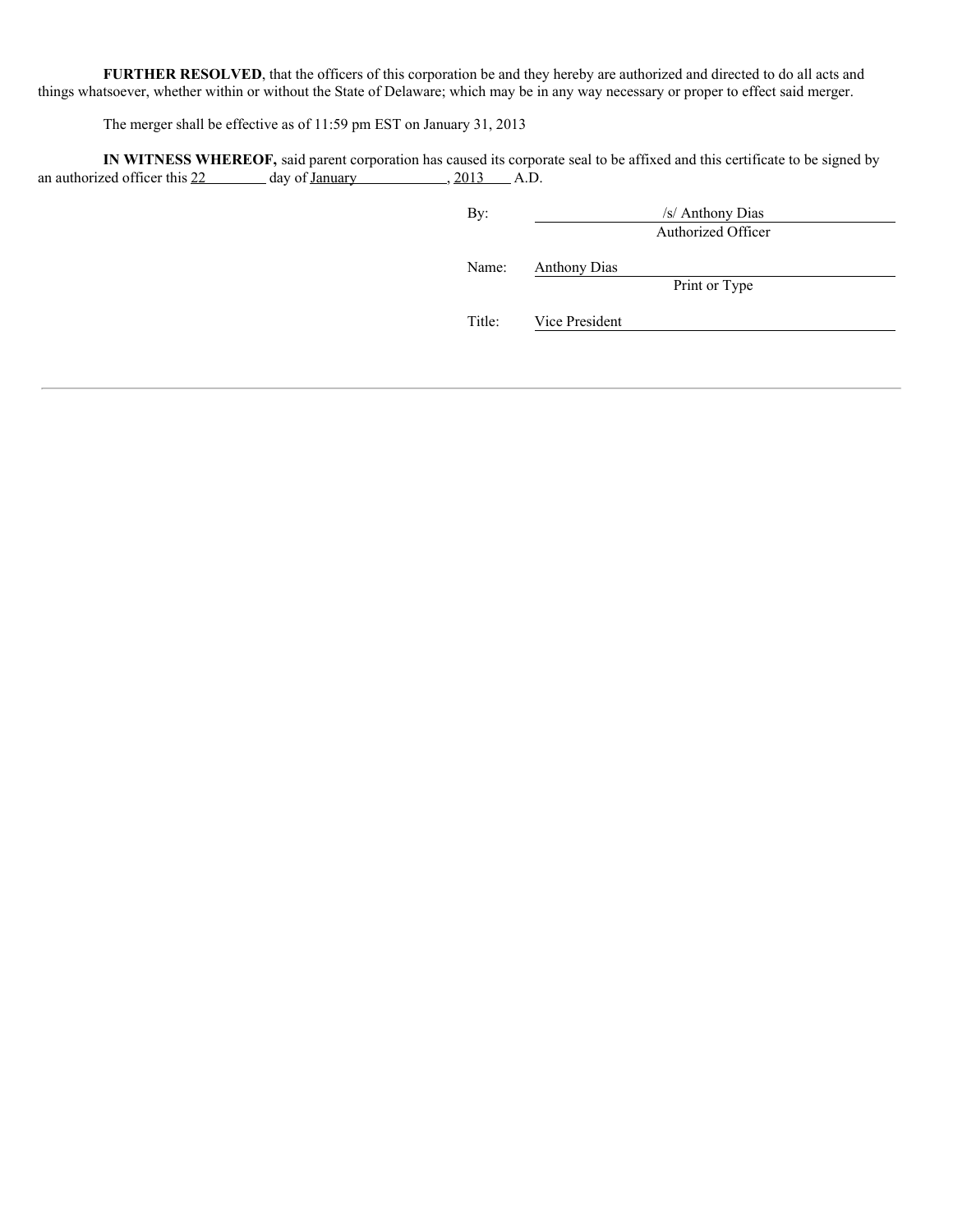*State of Delaware Secretary of State Division of Corporations Delivered 05:40 PM 02/02/2015 FILED 05:40 PM 02/02/2015 SRV 150132211* **-** *2343307 FILE*

## **CERTIFICATE OF MERGER OF DOMESTIC LIMITED LIABILITY COMPANY INTO A DOMESTIC CORPORATION**

Pursuant to Title 8, Section 264(c) of the Delaware General Corporation Law and Title 6, Section 18-209 of the Delaware Limited Liability Company Act, the undersigned corporation executed the following Certificate of Merger:

FIRST: The name of the surviving corporation is SeaChange International, Inc, a Delaware Corporation, and the name of the limited liability company being merged into this surviving corporation is TLL, LLC.

SECOND: The Agreement of Merger has been approved, adopted, certified, executed and acknowledged by the surviving corporation and the merging limited liability Company.

THIRD: That the name of the surviving corporation is SeaChange International, Inc., a Delaware corporation.

FOURTH: The merger is to become effective upon the filing of this Certificate of Merger with the Delaware Secretary of State.

FIFTH: A copy of the Agreement of Merger is on file at the office of the Surviving Company located at 50 Nagog Park, Acton, MA 01720.

SIXTH: A copy of the Agreement of Merger will be furnished by the Surviving Company on request, without cost, to any stockholder of any constituent corporation or member of any constituent limited liability company.

SEVENTH: The Certificate of Incorporation of the surviving corporation shall be its Certificate of Incorporation.

[ *Signature Page Follows* ]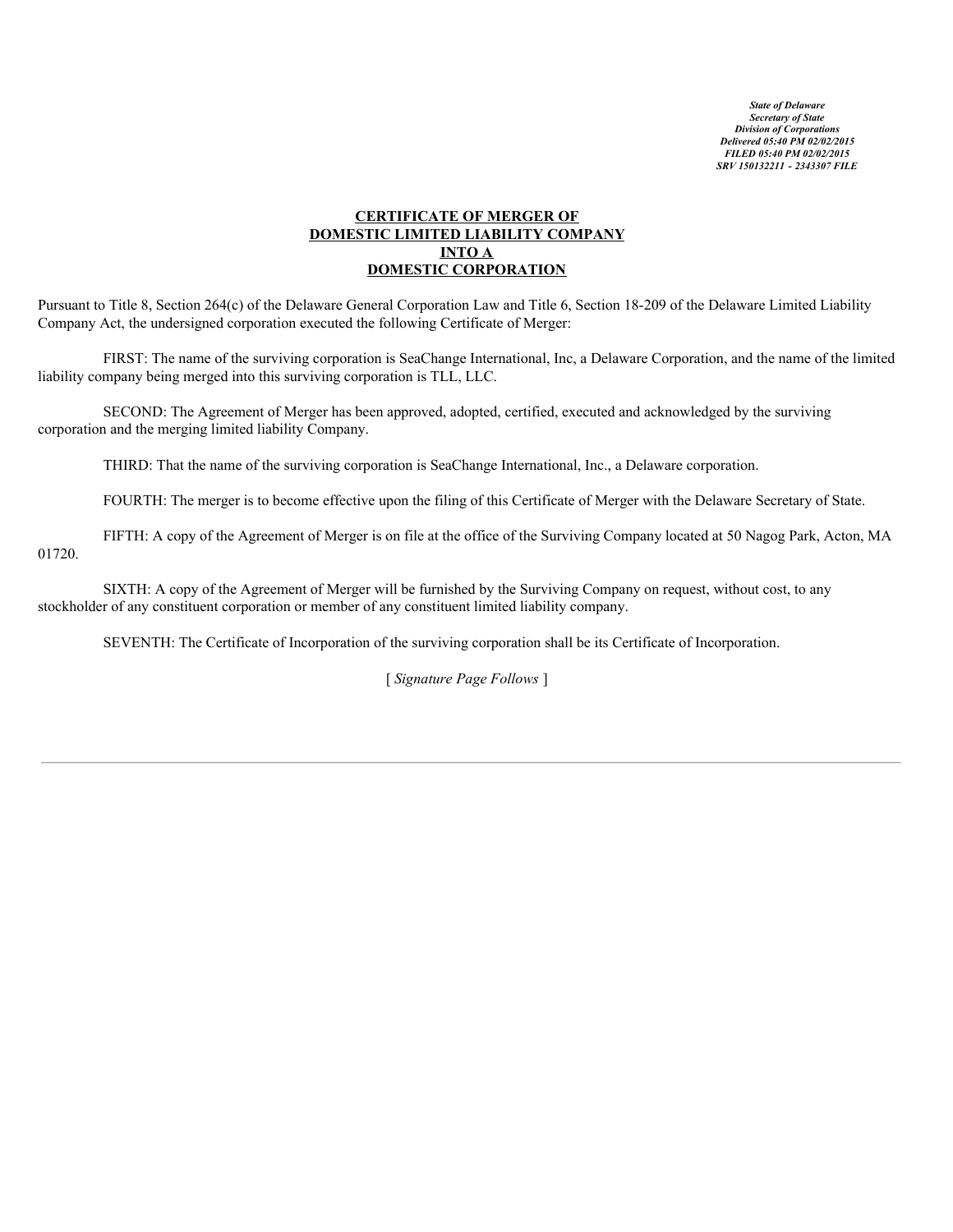IN WITNESS WHEREOF, said corporation has caused this certificate to be signed by an authorized officer, as of the 2nd of February, 2015.

> SEACHANGE INTERNATIONAL, INC. (a Delaware corporation)

By: /s/ Anthony Dias Name: Anthony Dias<br>Title: Chief Financia Chief Financial Officer

[SIGNATURE PAGE TO CERTIFICATE OF MERGER TLL, LLC INTO SEAC]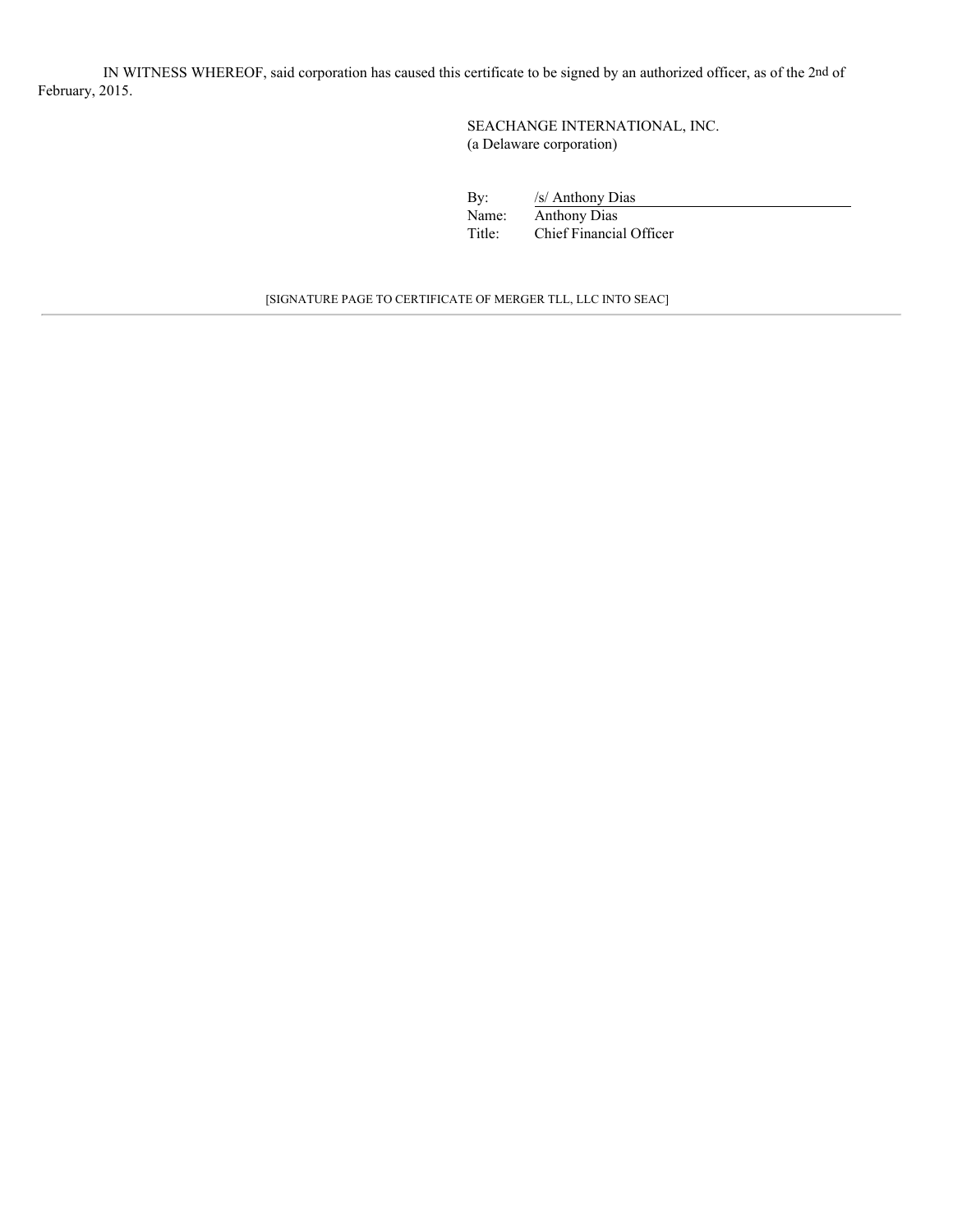## CERTIFICATE OF DESIGNATIONS, PREFERENCES AND RIGHTS

of

## SERIES A PARTICIPATING PREFERRED STOCK

of

#### SEACHANGE INTERNATIONAL, INC.

(Pursuant to Section 151 of the

Delaware General Corporation Law)

SeaChange International, Inc. (hereinafter called the "Corporation"), a corporation organized and existing under the General Corporation Law of the State of Delaware (the "DGCL"), hereby certifies that the following resolution was adopted by the Board of Directors of the Corporation (the "Board") as required by Section 151 of the DGCL at a meeting duly called and held on March 4, 2019:

RESOLVED: that, pursuant to authority expressly granted to and vested in the Board by the provisions of its certificate of incorporation and applicable law, a series of the Corporation's undesignated Preferred Stock, par value \$0.01 per share (the "Preferred Stock"), be and is hereby designated as Series A Participating Preferred Stock, which Series A Participating Preferred Stock shall consist of 1,000,000 shares of Preferred Stock and shall have the powers, preferences and rights, and the qualification, limitations or restrictions thereof, as set forth on Exhibit A hereto.

**State of Delaware Secretary of State Division of Corporations Delivered 08:03 AM 03/05/2019 FILED 08:03 AM 03/05/2019 SR 20191746920 - File Number 2343307**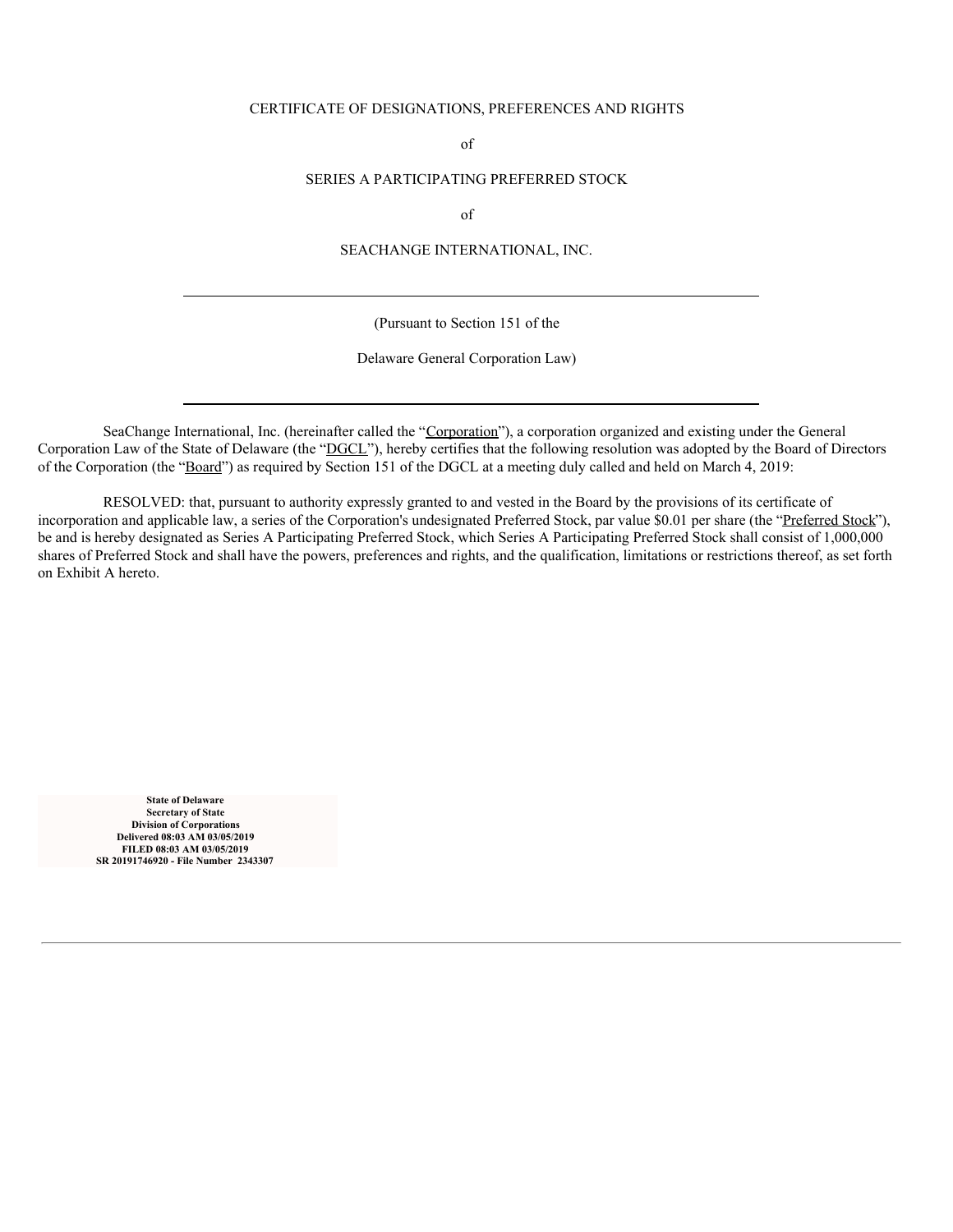IN WITNESS WHEREOF, this Certificate of Designation is executed on behalf of the Corporation by its Chief Financial Officer this 5th day of March, 2019.

## **SEACHANGE INTERNATIONAL, INC.**

By: /s/ Peter Faubert

Name: Peter Faubert Title: Chief Financial Officer

[Signature Page to Form of Certificate of Designation of Series A Participating Preferred Stock of SeaChange International, Inc]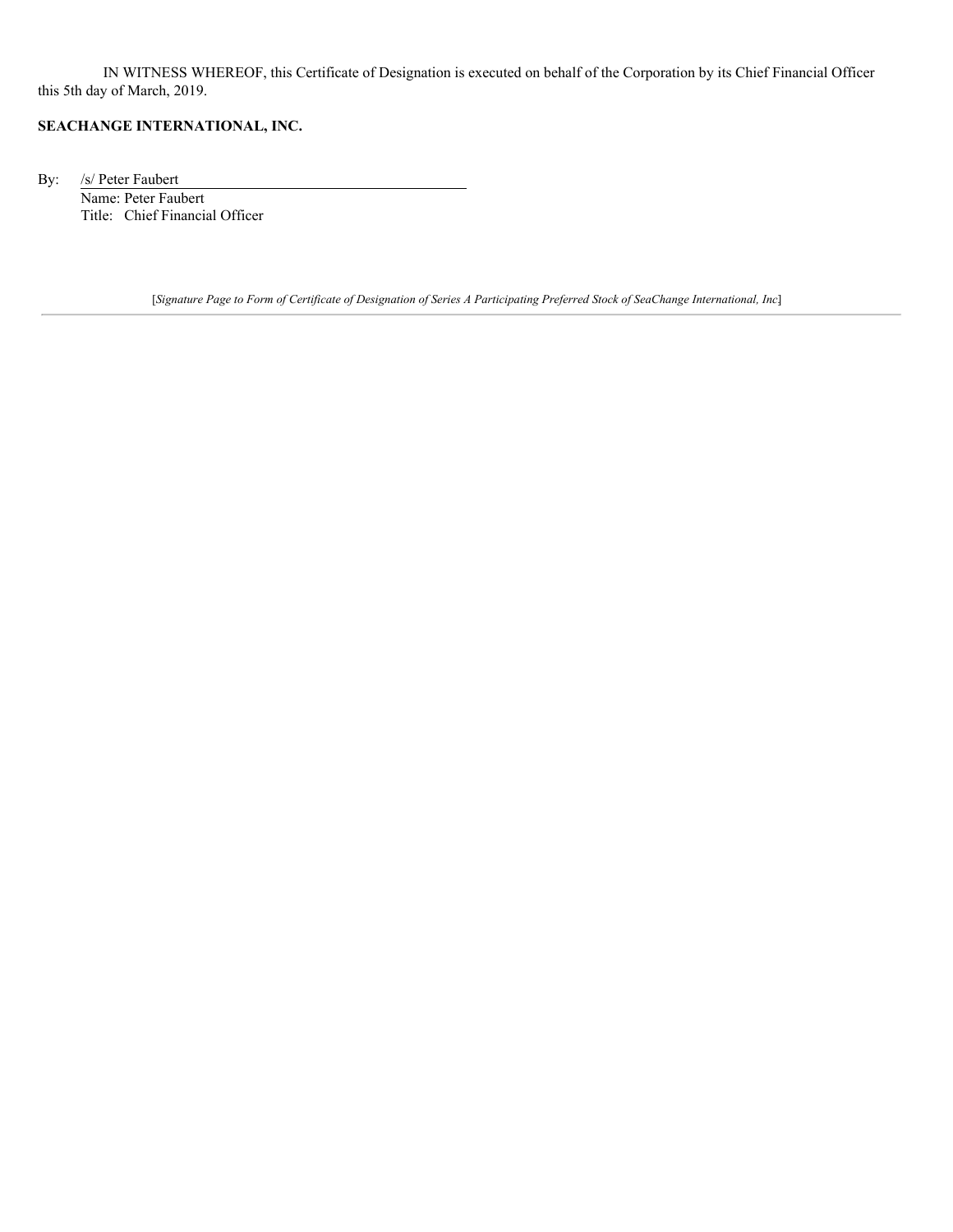## Exhibit A

Section 1. Designation and Amount. The shares of this series of Preferred Stock pursuant to this certificate of designations, preferences and rights (the "Certificate of Designations") shall be designated as "Series A Participating Preferred Stock" (the "Series A Preferred Stock") and the number of shares constituting the Series A Preferred Stock shall be one million (1,000,000). Such number of shares may be increased or decreased by resolution of the Board provided, that no decrease shall reduce the number of shares of Series A Preferred Stock to a number less than the number of shares of Series A Preferred Stock then outstanding plus the number of shares of Series A Preferred Stock reserved for issuance upon the exercise of outstanding options, rights or warrants or upon the conversion of any outstanding securities issued by the Corporation convertible into Series A Preferred Stock.

## Section 2. Dividends and Distributions.

(a) Subject to the rights of the holders of any shares of any series of Preferred Stock (or any other stock) ranking prior and superior to the Series A Preferred Stock with respect to dividends, the holders of shares of Series A Preferred Stock shall be entitled to receive, when, as and if declared by the Board of Directors out of funds legally available for the purpose, in preference to the holders of shares of common stock, par value \$0.01 per share, of the Corporation (the "Common Stock"), quarterly dividends payable in cash on the last day of March, June, September and December in each year (each such date being referred to herein as a "Quarterly Dividend Payment Date"), commencing on the first Quarterly Dividend Payment Date after the first issuance of a share or fraction of a share of Series A Preferred Stock, in an amount (if any) per share (rounded to the nearest cent), subject to the provision for adjustment hereinafter set forth, equal to one hundred (100) times the aggregate per share amount of all cash dividends, and one hundred (100) times the aggregate per share amount (payable in kind) of all non-cash dividends or other distributions, other than a dividend payable in shares of Common Stock or a subdivision of the outstanding shares of Common Stock (by reclassification or otherwise), declared on the Common Stock since the immediately preceding Quarterly Dividend Payment Date or, with respect to the first Quarterly Dividend Payment Date, since the first issuance of any share or fraction of a share of Series A Preferred Stock. In the event the Corporation shall at any time declare or pay any dividend on the Common Stock payable in shares of Common Stock, or effect a subdivision or combination or consolidation of the outstanding shares of Common Stock (by reclassification or otherwise than by payment of a dividend in shares of Common Stock) into a greater or lesser number of shares of Common Stock, then in each such case the amount to which holders of shares of Series A Preferred Stock were entitled immediately prior to such event under the preceding sentence shall be adjusted by multiplying such amount by a fraction, the numerator of which is the number of shares of Common Stock outstanding immediately after such event and the denominator of which is the number of shares of Common Stock that were outstanding immediately prior to such event.

(b) The Corporation shall declare a dividend or distribution on the Series A Preferred Stock as provided in paragraph (A) of this Section immediately after it declares a dividend or distribution on the Common Stock (other than a dividend payable in shares of Common Stock).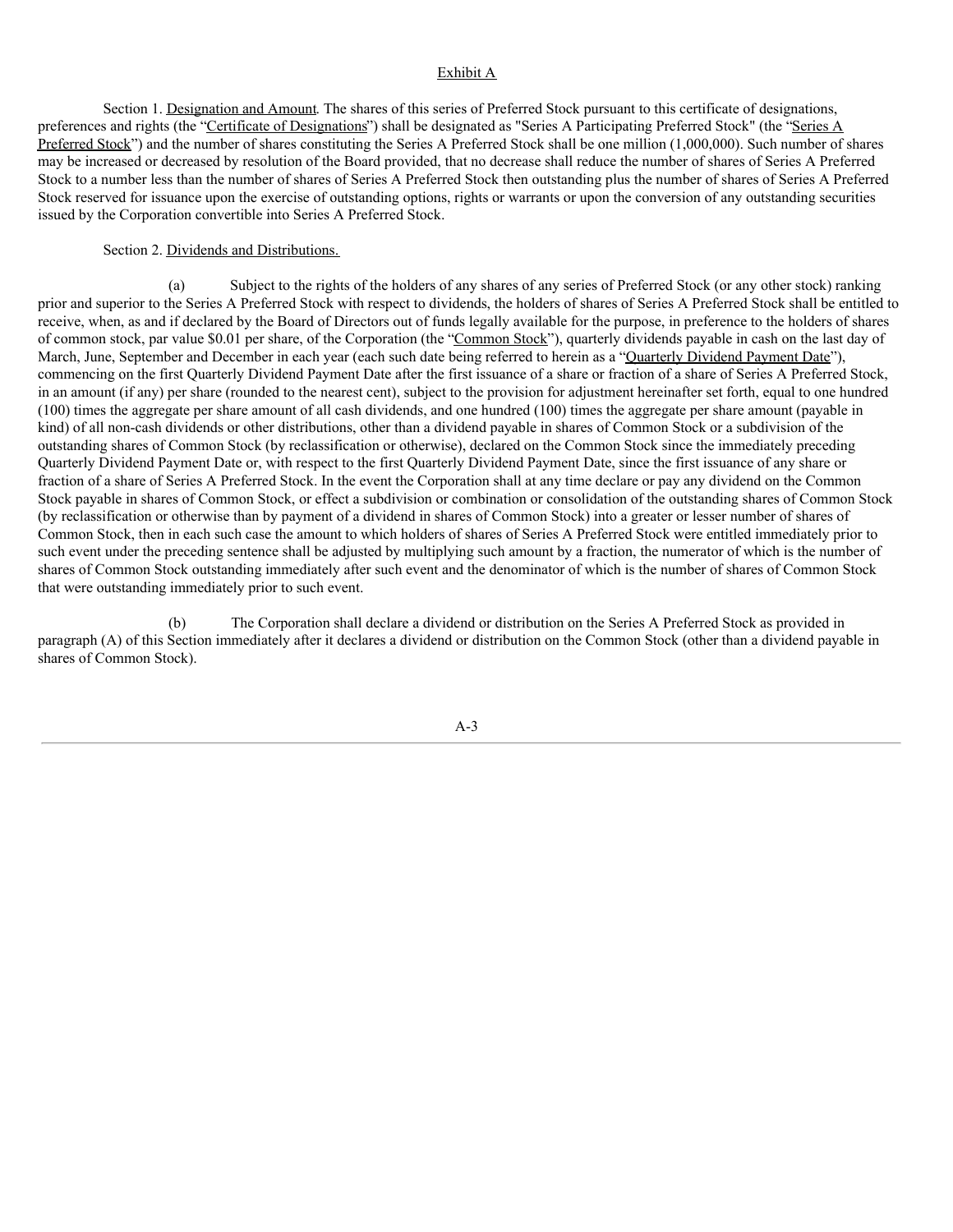(c) Dividends due pursuant to paragraph (A) of this Section shall begin to accrue and be cumulative on outstanding shares of Series A Preferred Stock from the Quarterly Dividend Payment Date next preceding the date of issue of such shares, unless the date of issue of such shares is prior to the record date for the first Quarterly Dividend Payment Date, in which case dividends on such shares shall begin to accrue from the date of issue of such shares, or unless the date of issue is a Quarterly Dividend Payment Date or is a date after the record date for the determination of holders of shares of Series A Preferred Stock entitled to receive a quarterly dividend and before such Quarterly Dividend Payment Date, in either of which events such dividends shall begin to accrue and be cumulative from such Quarterly Dividend Payment Date. Accrued but unpaid dividends shall not bear interest. Dividends paid on the shares of Series A Preferred Stock in an amount less than the total amount of such dividends at the time accrued and payable on such shares shall be allocated pro rata on a share-by-share basis among all such shares at the time outstanding. The Board of Directors may fix a record date for the determination of holders of shares of Series A Preferred Stock entitled to receive payment of a dividend or distribution declared thereon, which record date shall be not more than sixty (60) days prior to the date fixed for the payment thereof.

Section 3. Voting Rights. The holders of shares of Series A Preferred Stock shall have the following voting rights:

(a) Subject to the provision for adjustment hereinafter set forth, each share of Series A Preferred Stock shall entitle the holder thereof to one hundred (100) votes on all matters submitted to a vote of the stockholders of the Corporation. In the event the Corporation shall at any time declare or pay any dividend on the Common Stock payable in shares of Common Stock, or effect a subdivision or combination or consolidation of the outstanding shares of Common Stock (by reclassification or otherwise than by payment of a dividend in shares of Common Stock) into a greater or lesser number of shares of Common Stock, then in each such case the number of votes per share to which holders of shares of Series A Preferred Stock were entitled immediately prior to such event shall be adjusted by multiplying such number by a fraction, the numerator of which is the number of shares of Common Stock outstanding immediately after such event and the denominator of which is the number of shares of Common Stock that were outstanding immediately prior to such event.

(b) Except as otherwise provided in the Certificate of Incorporation, including any other certificate of designations creating a series of Preferred Stock or any similar stock, or by law, the holders of shares of Series A Preferred Stock and the holders of shares of Common Stock and any other capital stock of the Corporation having general voting rights shall vote together as one class on all matters submitted to a vote of stockholders of the Corporation.

(c) Except as set forth herein, or as otherwise required by law, holders ofSeries A Preferred Stock shall have no special voting rights and their consent shall not be required (except to the extent they are entitled to vote with holders of Common Stock as set forth herein) for taking any corporate action.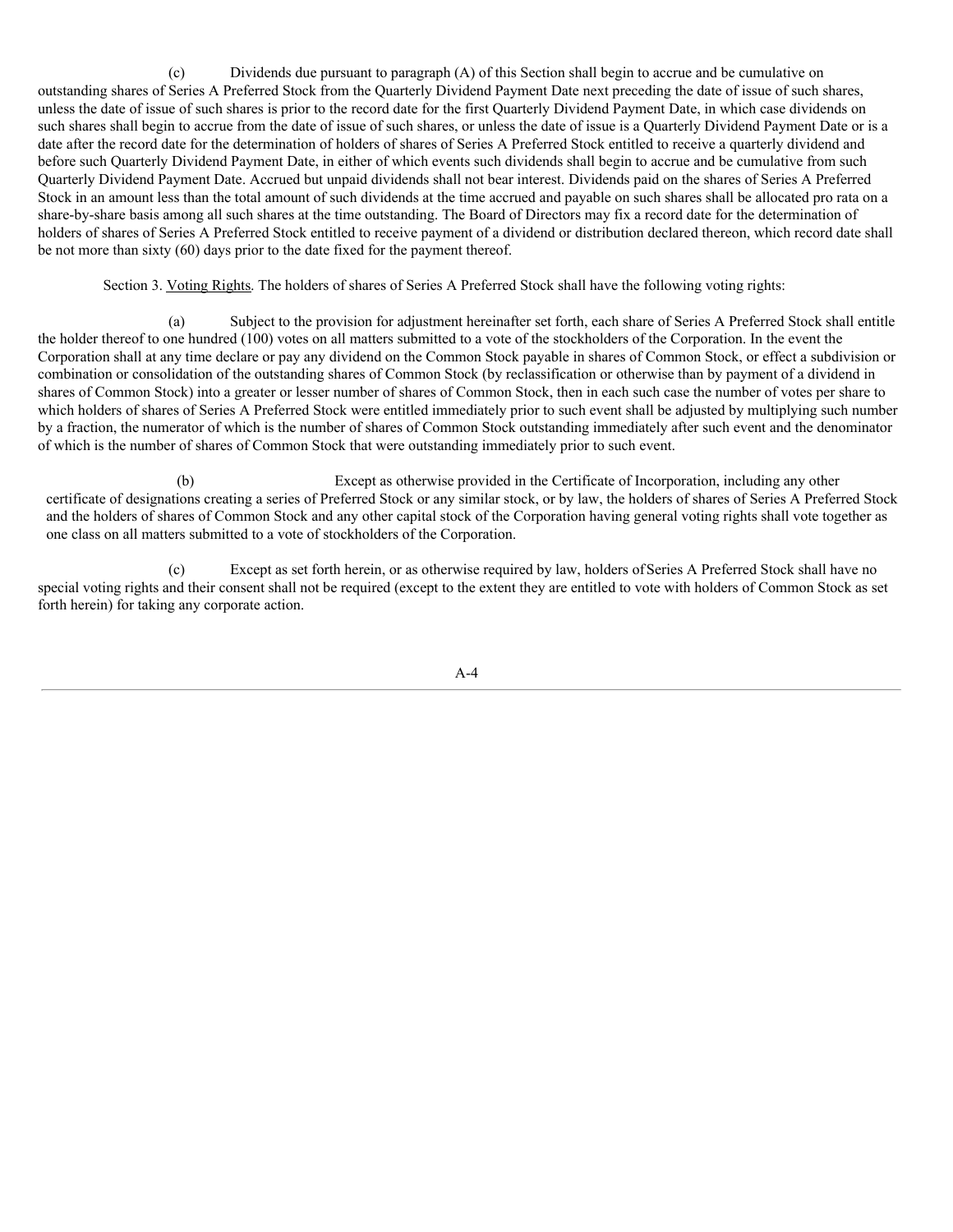## Section 4. Certain Restrictions.

(a) Whenever quarterly dividends or other dividends or distributions payable on the Series A Preferred Stock as provided in Section 2 are in arrears, thereafter and until all accrued and unpaid dividends and distributions, whether or not declared, on shares of Series A Preferred Stock outstanding shall have been paid in full, the Corporation shall not:

(i) declare or pay dividends, or make any other distributions, on any shares of stock ranking junior (either as to dividends or upon liquidation, dissolution or winding up) to the Series A Preferred Stock;

(ii) declare or pay dividends, or make any other distributions, on any shares of stock ranking on a parity (either as to dividends or upon liquidation, dissolution or winding up) with the Series A Preferred Stock, except dividends paid ratably on the Series A Preferred Stock and all such parity stock on which dividends are payable or in arrears in proportion to the total amounts to which the holders of all such shares are then entitled;

(iii) redeem or purchase or otherwise acquire for consideration shares of any stock ranking junior (either as to dividends or upon liquidation, dissolution or winding up) to the Series A Preferred Stock, provided that the Corporation may at any time redeem, purchase or otherwise acquire shares of any such junior stock in exchange for shares of any stock of the Corporation ranking junior (as to dividends and upon dissolution, liquidation or winding up) to the Series A Preferred Stock; or

(iv) purchase or otherwise acquire for consideration any shares of Series A Preferred Stock, or any shares of stock ranking on a parity with the Series A Preferred Stock, except in accordance with a purchase offer made in writing or by publication (as determined by the Board) to all holders of such shares upon such terms as the Board, after consideration of the respective annual dividend rates and other relative rights and preferences of the respective series and classes, shall determine in good faith will result in fair and equitable treatment among the respective series or classes.

(b) The Corporation shall not permit any subsidiary of the Corporation to purchase or otherwise acquire for consideration any shares of stock of the Corporation unless the Corporation could, under paragraph (A) of this Section 4, purchase or otherwise acquire such shares at such time and in such manner.

Section 5. Reacquired Shares. Any shares of Series A Preferred Stock purchased or otherwise acquired by the Corporation in any manner whatsoever shall be retired and canceled promptly after the acquisition thereof. All such shares shall upon their cancellation become authorized but unissued shares of Preferred Stock and may be reissued as part of a new series of Preferred Stock subject to the conditions and restrictions on issuance set forth herein or in the Certificate of Incorporation, including any Certificate of Designations creating a series of Preferred Stock or any similar stock, or as otherwise required by law.

Section 6. Liquidation, Dissolution or Winding Up. Upon any liquidation (voluntary or otherwise), dissolution or winding up of the Corporation, the holders of shares of Series A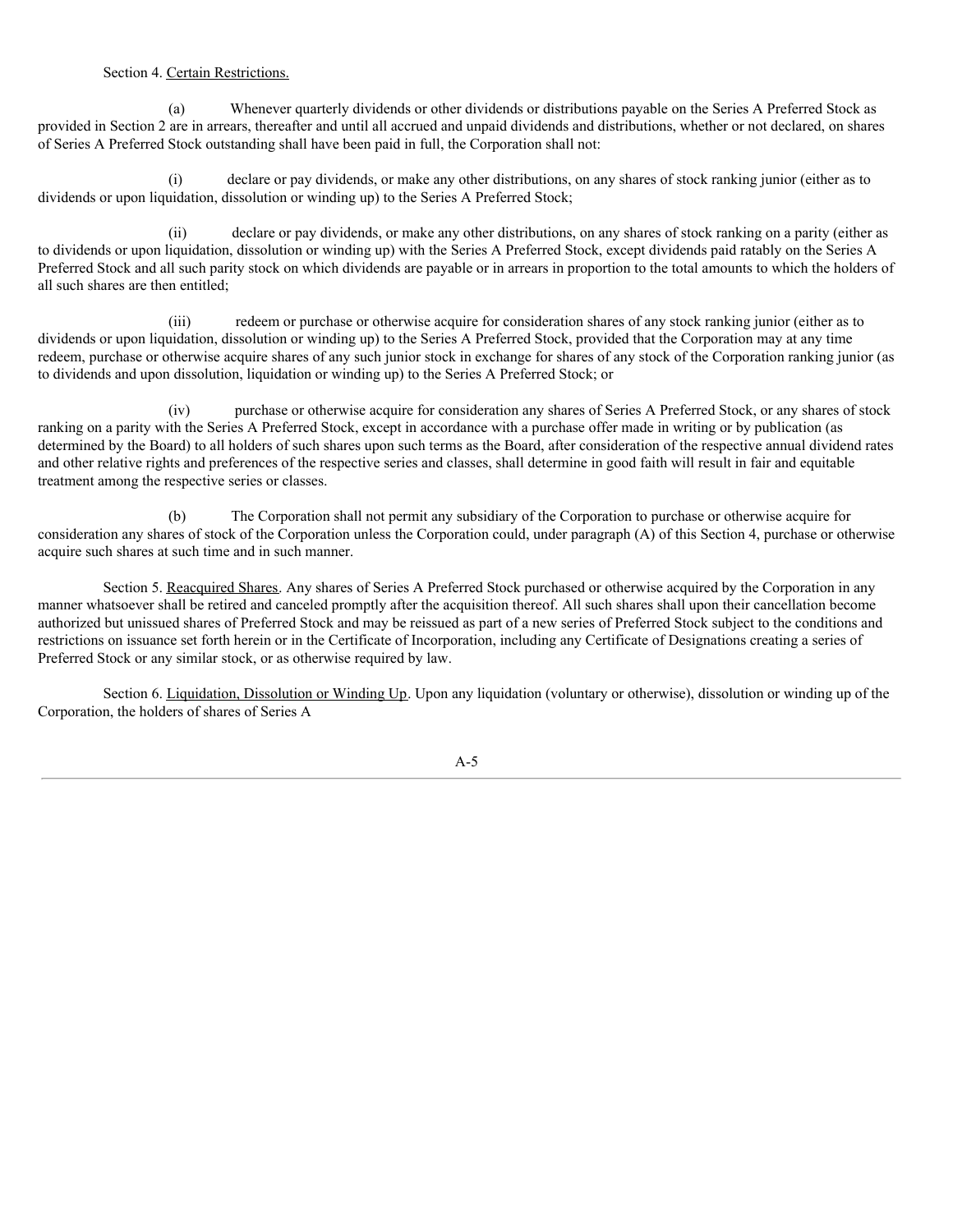Preferred Stock shall be entitled to receive, prior to any distribution made to the holders of shares of stock ranking junior to the Series A Preferred Stock, an aggregate amount per share, subject to the provision for adjustment hereinafter set forth, equal to one hundred (100) times the aggregate amount to be distributed per share to holders of shares of Common Stock plus an amount equal to any accrued and unpaid dividends (the "Series A Liquidation Preference"). In the event, however, that there are not sufficient assets available to permit payment in full of the Series A Liquidation Preference and the liquidation preferences of all other series of preferred stock, if any, that rank on a parity with the Series A Preferred Stock, then such remaining assets shall be distributed ratably to the holders of such parity shares in proportion to their respective liquidation preferences. In the event the Corporation shall at any time declare or pay any dividend on the Common Stock payable in shares of Common Stock, or effect a subdivision or combination or consolidation of the outstanding shares of Common Stock (by reclassification or otherwise than by payment of a dividend in shares of Common Stock) into a greater or lesser number of shares of Common Stock, then in each such case the aggregate amount to which holders of shares of Series A Preferred Stock were entitled immediately prior to such event under the preceding sentence shall be adjusted by multiplying such amount by a fraction the numerator of which is the number of shares of Common Stock outstanding immediately after such event and the denominator of which is the number of shares of Common Stock that were outstanding immediately prior to such event.

Section 7. Consolidation, Merger, etc. In case the Corporation shall enter into any consolidation, merger, combination or other transaction in which the shares of Common Stock are exchanged for or changed into other stock or securities, cash and/or any other property, then in any such case each share of Series A Preferred Stock shall at the same time be similarly exchanged or changed into an amount per share, subject to the provision for adjustment hereinafter set forth, equal to one hundred (100) times the aggregate amount of stock, securities, cash and/or any other property (payable in kind), as the case may be, into which or for which each share of Common Stock is changed or exchanged. In the event the Corporation shall at any time declare or pay any dividend on the Common Stock payable in shares of Common Stock, or effect a subdivision or combination or consolidation of the outstanding shares of Common Stock (by reclassification or otherwise than by payment of a dividend in shares of Common Stock) into a greater or lesser number of shares of Common Stock, then in each such case the amount set forth in the preceding sentence with respect to the exchange or change of shares of Series A Preferred Stock shall be adjusted by multiplying such amount by a fraction, the numerator of which is the number of shares of Common Stock outstanding immediately after such event and the denominator of which is the number of shares of Common Stock that were outstanding immediately prior to such event.

Section 8. Amendment. So long as any share of the Series A Preferred Stock is outstanding, neither the Company's Certificate of Incorporation nor this Certificate of Designation shall be amended in any manner, including in a merger or consolidation, which would alter, change, or repeal the powers, preferences or special rights of the Series A Preferred Stock so as to affect them adversely without the affirmative vote of the holders of at least two thirds of the outstanding shares of Series A Preferred Stock, voting together as a single class.

Section 9. Rank. The Series A Preferred Stock shall rank, with respect to the payment of dividends and upon liquidation, dissolution and winding up, junior to all series of Preferred Stock, unless the terms of any such series shall provide otherwise.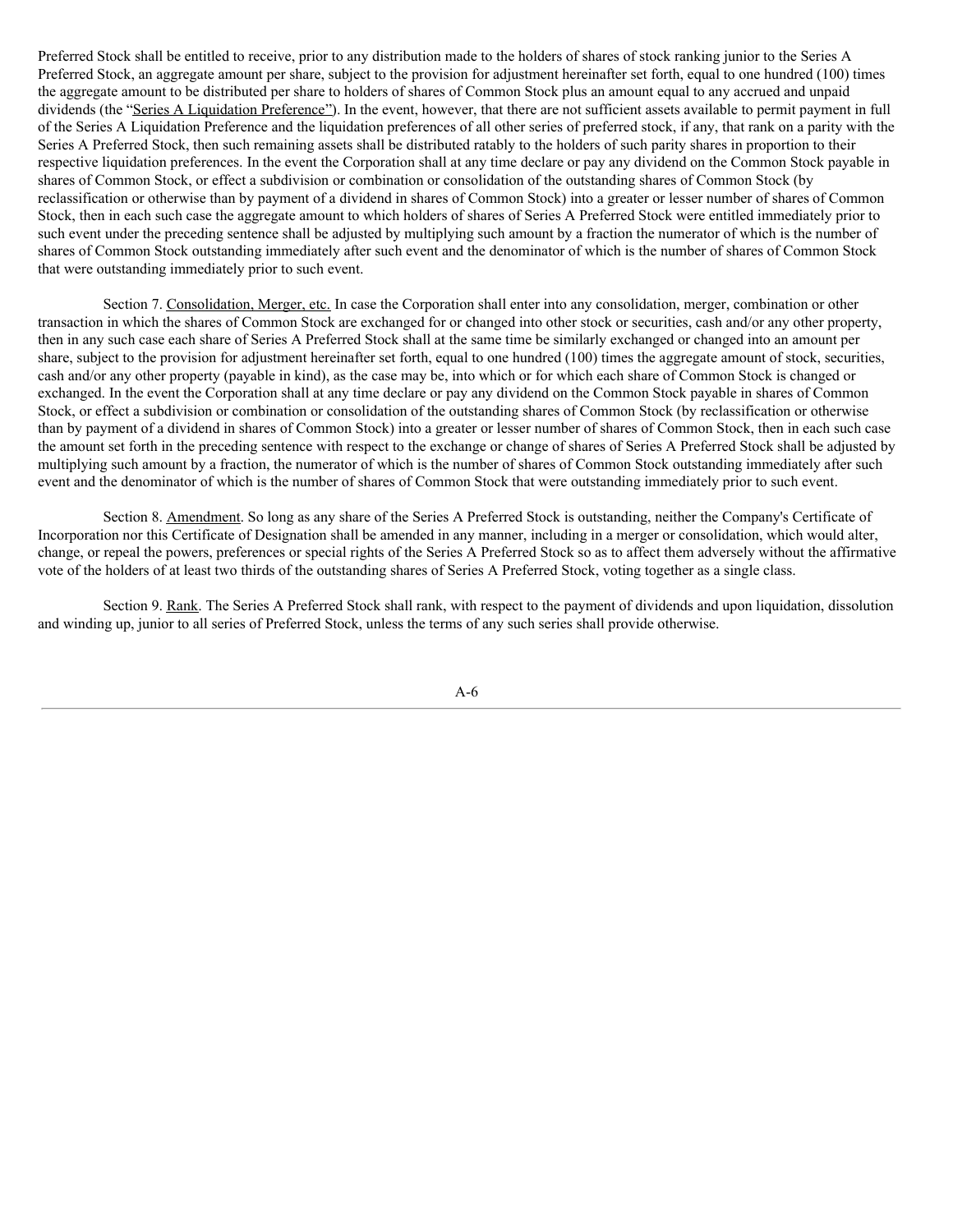Section 10. Fractional Shares. The Series A Preferred Stock may be issued in fractions of a share that shall entitle the holder, in proportion to such holder's fractional shares, to exercise voting rights, receive dividends, participate in distributions and to have the benefit of all other rights of holders of Series A Preferred Stock.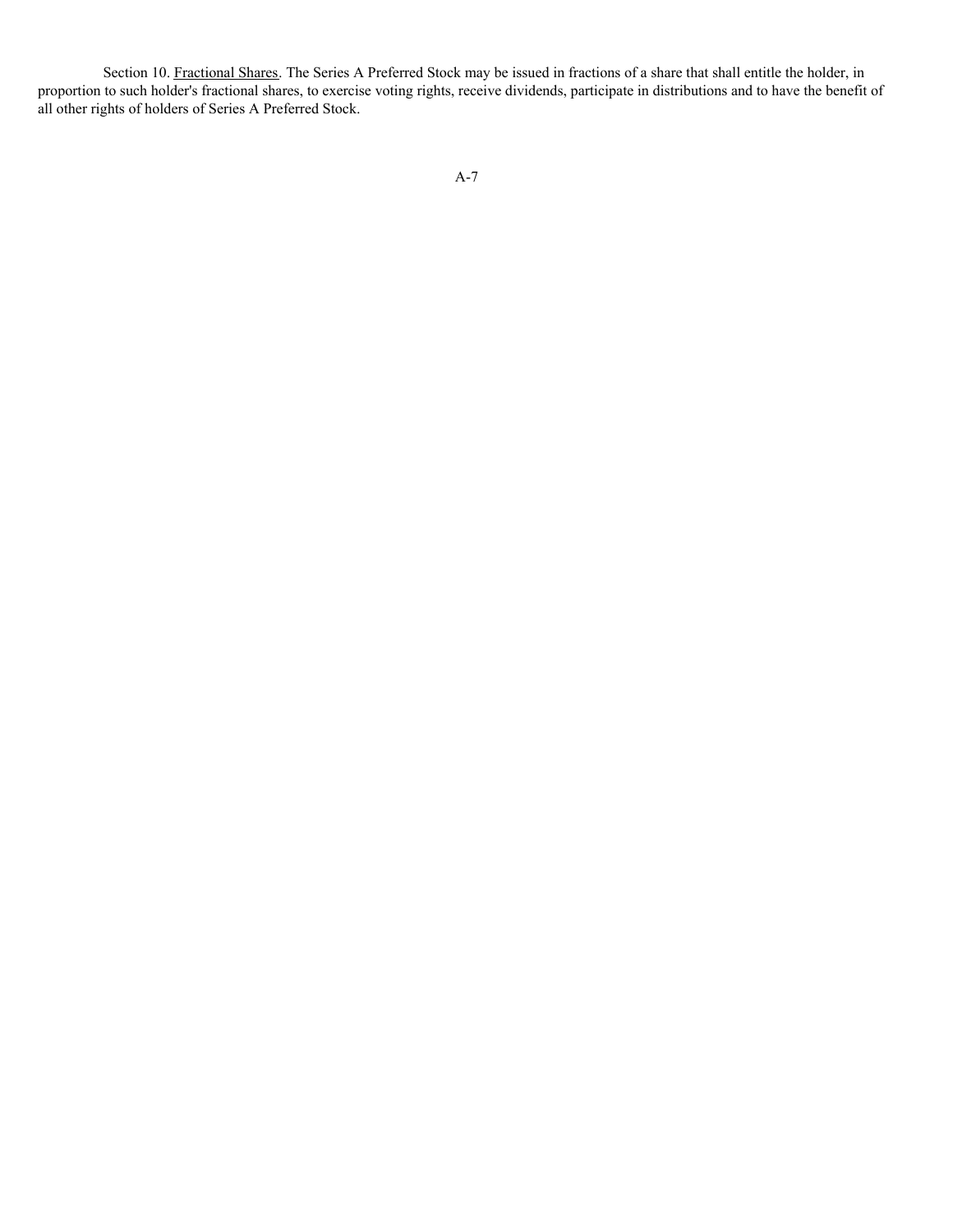#### **CERTIFICATION**

<span id="page-64-0"></span>I, Robert Pons, certify that:

- 1. I have reviewed this quarterly report on Form 10-Q of SeaChange International, Inc.;
- 2. Based on my knowledge, this report does not contain any untrue statement of a material fact or omit to state a material fact necessary to make the statements made, in light of the circumstances under which such statements were made, not misleading with respect to the period covered by this report;
- 3. Based on my knowledge, the financial statements, and other financial information included in this report, fairly present in all material respects the financial condition, results of operations and cash flows of the registrant as of, and for, the periods presented in this report;
- 4. The registrant's other certifying officer and I are responsible for establishing and maintaining disclosure controls and procedures (as defined in Exchange Act Rules 13a-15(e) and 15d-15(e)) and internal control over financial reporting (as defined in Exchange Act Rules 13a – 15(f) and 15d – 15(f)) for the registrant and have:
	- (a) Designed such disclosure controls and procedures, or caused such disclosure controls and procedures to be designed under our supervision, to ensure that material information relating to the registrant, including its consolidated subsidiaries, is made known to us by others within those entities, particularly during the period in which this report is being prepared;
	- (b) Designed such internal control over financial reporting, or caused such internal control over financial reporting to be designed under our supervision, to provide reasonable assurance regarding the reliability of financial reporting and the preparation of financial statements for external purposes in accordance with generally accepted accounting principles;
	- (c) Evaluated the effectiveness of the registrant's disclosure controls and procedures and presented in this report our conclusions about the effectiveness of the disclosure controls and procedures, as of the end of the period covered by this report based on such evaluation; and
	- (d) Disclosed in this report any change in the registrant's internal control over financial reporting that occurred during the registrant's most recent fiscal quarter (the registrant's fourth fiscal quarter in the case of an annual report) that has materially affected, or is reasonably likely to materially affect, the registrant's internal control over financial reporting; and
- 5. The registrant's other certifying officer and I have disclosed, based on our most recent evaluation of internal control over financial reporting, to the registrant's auditors and the audit committee of the registrant's board of directors (or persons performing the equivalent functions):
	- (a) All significant deficiencies and material weaknesses in the design or operation of internal control over financial reporting which are reasonably likely to adversely affect the registrant's ability to record, process, summarize and report financial information; and
	- (b) Any fraud, whether or not material, that involves management or other employees who have a significant role in the registrant's internal control over financial reporting.

Date: June 11, 2021

By: /s/ ROBERT PONS Robert Pons

> *Executive Chairman (Principal Executive Of icer)*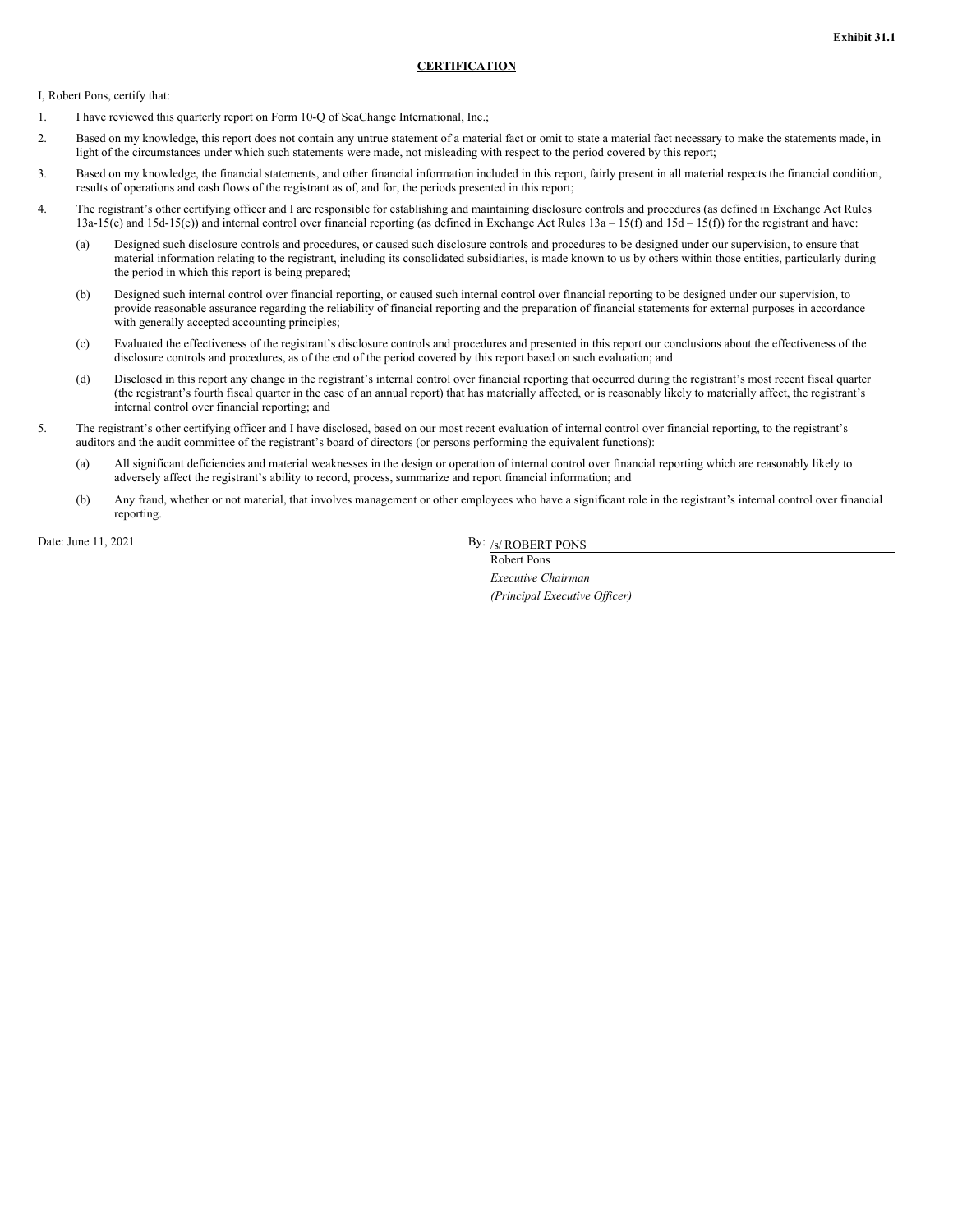#### **CERTIFICATION**

<span id="page-65-0"></span>I, Michael D. Prinn, certify that:

- 1. I have reviewed this quarterly report on Form 10-Q of SeaChange International, Inc.;
- 2. Based on my knowledge, this report does not contain any untrue statement of a material fact or omit to state a material fact necessary to make the statements made, in light of the circumstances under which such statements were made, not misleading with respect to the period covered by this report;
- 3. Based on my knowledge, the financial statements, and other financial information included in this report, fairly present in all material respects the financial condition, results of operations and cash flows of the registrant as of, and for, the periods presented in this report;
- 4. The registrant's other certifying officer and I are responsible for establishing and maintaining disclosure controls and procedures (as defined in Exchange Act Rules 13a-15(e) and 15d-15(e)) and internal control over financial reporting (as defined in Exchange Act Rules 13a – 15(f) and 15d – 15(f)) for the registrant and have:
	- (a) Designed such disclosure controls and procedures, or caused such disclosure controls and procedures to be designed under our supervision, to ensure that material information relating to the registrant, including its consolidated subsidiaries, is made known to us by others within those entities, particularly during the period in which this report is being prepared;
	- (b) Designed such internal control over financial reporting, or caused such internal control over financial reporting to be designed under our supervision, to provide reasonable assurance regarding the reliability of financial reporting and the preparation of financial statements for external purposes in accordance with generally accepted accounting principles;
	- (c) Evaluated the effectiveness of the registrant's disclosure controls and procedures and presented in this report our conclusions about the effectiveness of the disclosure controls and procedures, as of the end of the period covered by this report based on such evaluation; and
	- (d) Disclosed in this report any change in the registrant's internal control over financial reporting that occurred during the registrant's most recent fiscal quarter (the registrant's fourth fiscal quarter in the case of an annual report) that has materially affected, or is reasonably likely to materially affect, the registrant's internal control over financial reporting; and
- 5. The registrant's other certifying officer and I have disclosed, based on our most recent evaluation of internal control over financial reporting, to the registrant's auditors and the audit committee of the registrant's board of directors (or persons performing the equivalent functions):
	- (a) All significant deficiencies and material weaknesses in the design or operation of internal control over financial reporting which are reasonably likely to adversely affect the registrant's ability to record, process, summarize and report financial information; and
	- (b) Any fraud, whether or not material, that involves management or other employees who have a significant role in the registrant's internal control over financial reporting.

Date: June 11, 2021

By: /s/ MICHAEL D. PRINN Michael D. Prinn

> *Chief Financial Of icer, Senior Vice President and Treasurer (Principal Financial and Accounting Of icer)*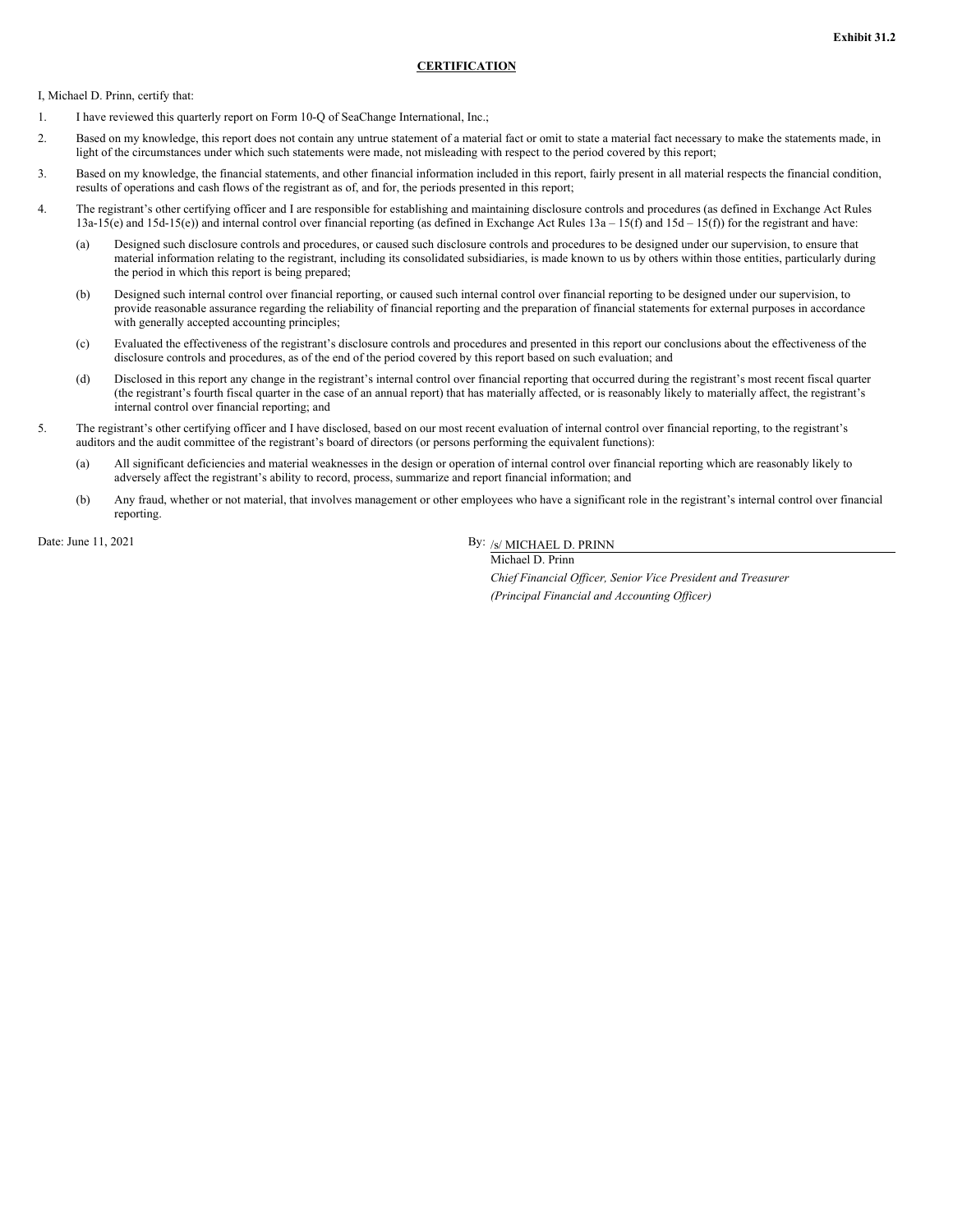#### **CERTIFICATION PURSUANT TO 18 U.S.C. SECTION 1350, AS ADOPTED PURSUANT TO SECTION 906 OF THE SARBANES-OXLEY ACT OF 2002**

<span id="page-66-0"></span>In connection with the Quarterly Report of SeaChange International, Inc. (the "*Company*") on Form 10-Q for the period ending April 30, 2021 as filed with the Securities and Exchange Commission on the date hereof (the "*Report*"), I, Robert Pons, Principal Executive Officer of the Company, certify, pursuant to 18 U.S.C. § 1350, as adopted pursuant to § 906 of the Sarbanes-Oxley Act of 2002, that to my knowledge:

(1) The Report fully complies with the requirements of Section 13(a) or 15(d) of the Securities Exchange Act of 1934, as amended; and

(2) The information contained in the Report fairly presents, in all material respects, the financial condition and results of operations of the Company.

Date: June 11, 2021 /s/ ROBERT PONS

Robert Pons *Executive Chairman (Principal Executive Of icer)*